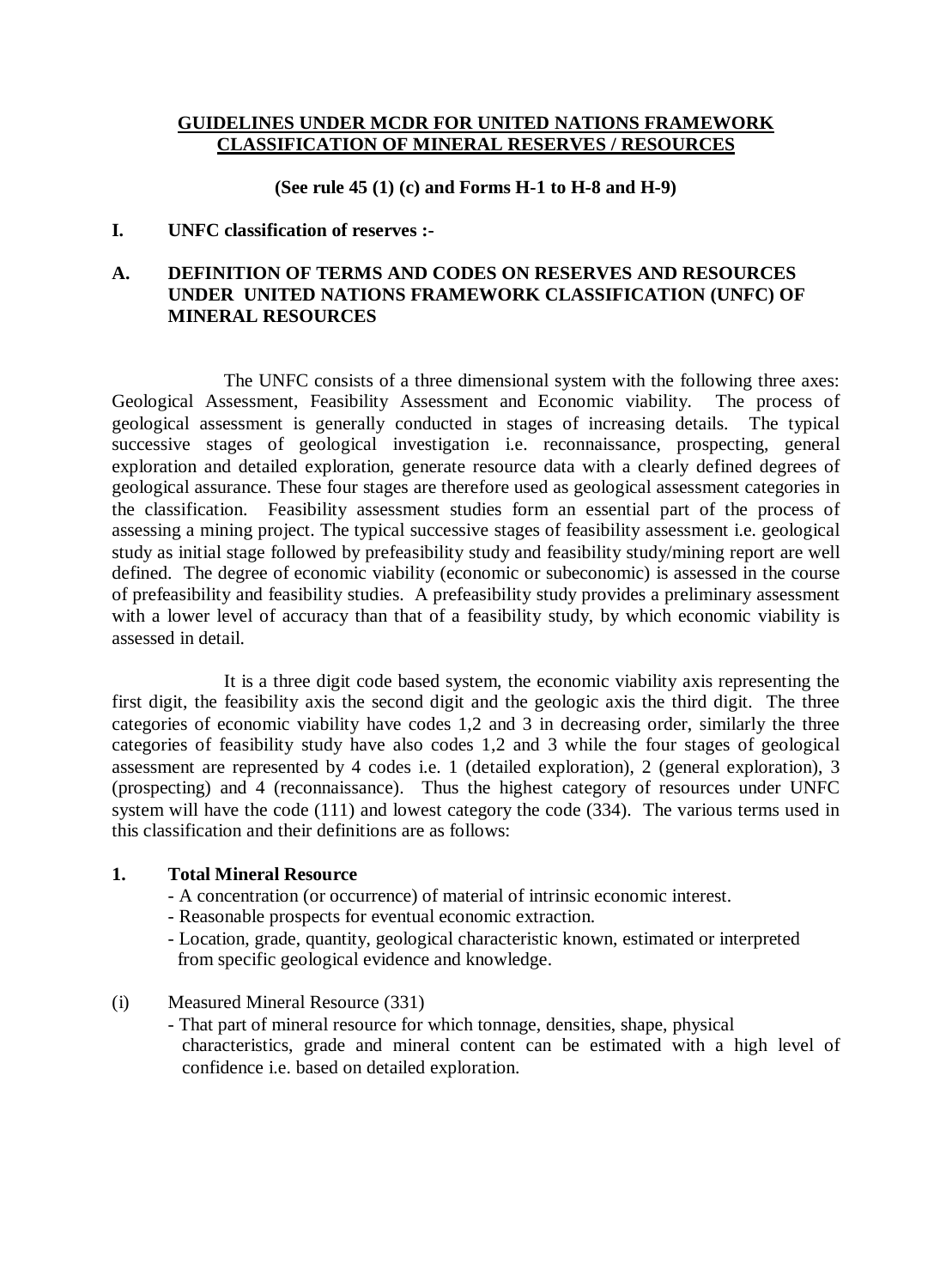- (ii) Indicated Mineral Resource (332)
	- Tonnage, densities, shape, physical characteristic, grade and mineral content can be estimated with reasonable level of confidence based on exploration, sampling and testing information, location of borehole, pits etc. too widely spaced.
- (iii) Inferred Mineral Resource (333)
	- Tonnage, grade and mineral content can be estimated with low level of confidence. Inferred from geological evidence.

### **2. Mineral Reserve**

- Economically mineable part of measured and/or indicated mineral resource.
- (i) Proved Mineral Reserves (111)
- Economically mineable part of Measured Mineral Resource.
- (ii) Probable Mineral Reserves (121 & 122)
- Economically mineable part of indicated or in some cases a measured mineral resource.

### **3. Reconnaissance Mineral Resource (334)**

- Estimates based on regional geological studies and mapping, airborne and indirect Methods, preliminary field inspections as well as geological inference and extrapolation

## **4. Prefeasibility Mineral Resource (221 and 222)**

- That part of an indicated and in some circumstances measured mineral resource that has been shown by prefeasibility study to be not economically mineable.
- Possibly economically viable subject to changes in technological, economic, environmental and/or other relevant condition.

### **5. Feasibility Mineral Resource (211)**

- That part of measured mineral resource, which after feasibility study has been found to be economically not mineable.
- Possibly economically viable subject to changes in technological, economic, environmental and/or other relevant condition.

### Definition of Uneconomic Occurrence

Materials of estimated quantity, that are too low in grade or for other reasons are not considered potentially economic. Thus, Uneconomic Occurrence is not pat of a Mineral Resource. If quantity and quality are considered worthy of reporting, it should be recognized that an Uneconomic Occurrence cannot be exploited without major technological and/or economic changes, which are not currently predictable.

### Mineral Occurrence:

A Mineral Occurrence is an indication of mineralisation, that is worthy of further investigation. The term Mineral Occurrence does not imply any measure of volume/tonnage or grade/quality and is thus not part of a Mineral Resource.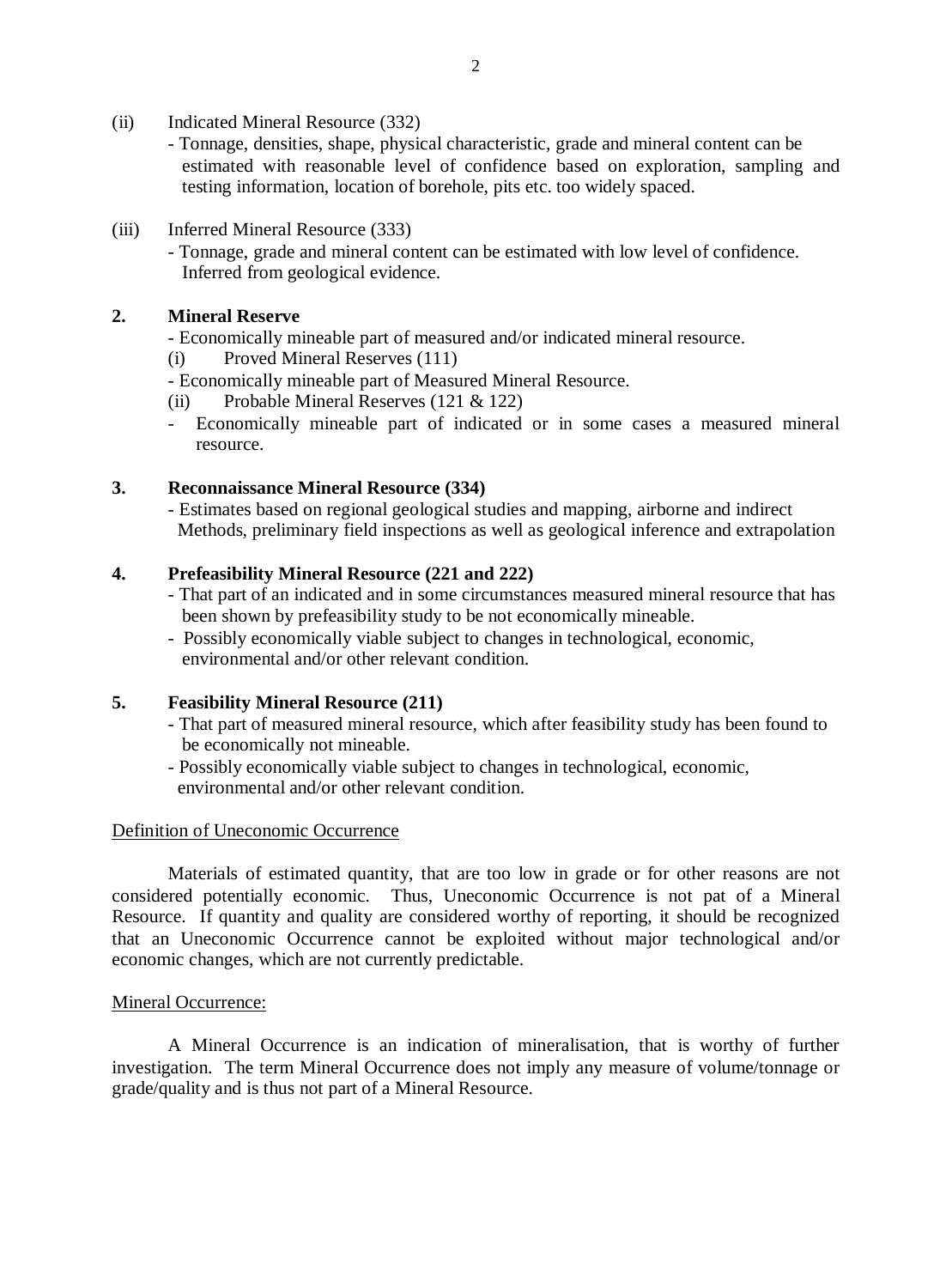# **B. Definitions of Terms to be used in the United Nations International Framework Classification for Reserves/Resources**

Solid Fuels and Mineral Commodities –

# **Definitions of Stages of Feasibility Assessment**

| <b>Mining Report</b>     | A Mining Report is understood as the current documentation of the state of<br>development and exploitation of a deposit during its economic life including<br>current mining plans. It is generally made by the operator of the mine. The<br>study takes into consideration the quantity and quality of the minerals<br>extracted during the reporting time, changes in Economic Viability<br>categories due to changes in prices and costs, development of relevant<br>technology, newly imposed environmental or other regulations, and data on<br>exploration conducted concurrently with mining.<br>It presents the current status of the deposits, providing a detailed and<br>accurate, up-to-date statement on the reserves and the remaining resources. |
|--------------------------|-----------------------------------------------------------------------------------------------------------------------------------------------------------------------------------------------------------------------------------------------------------------------------------------------------------------------------------------------------------------------------------------------------------------------------------------------------------------------------------------------------------------------------------------------------------------------------------------------------------------------------------------------------------------------------------------------------------------------------------------------------------------|
| <b>Feasibility Study</b> | A Feasibility Study assesses in detail the technical soundness and<br>Economic Viability of a mining project, and serves as the basis for the<br>investment decision and as a bankable document for project financing. The<br>study constitutes an audit of all geological, engineering, environmental,<br>legal and economic information accumulated on the project. Generally, a<br>separate environmental impact study is required.                                                                                                                                                                                                                                                                                                                          |
|                          | Cost data must be reasonably accurate (usually within $\pm$ 10%), and no<br>further investigations should be necessary to make the investment decision.<br>The information basis associated with this level of accuracy comprises the<br>reserve figures based on the results of Detailed Exploration, technological,<br>pilot tests and capital and operating cost calculations such as quotations of<br>equipment suppliers.                                                                                                                                                                                                                                                                                                                                  |
|                          | A detailed list of the important items addressed in a Feasibility Study is<br>given below:                                                                                                                                                                                                                                                                                                                                                                                                                                                                                                                                                                                                                                                                      |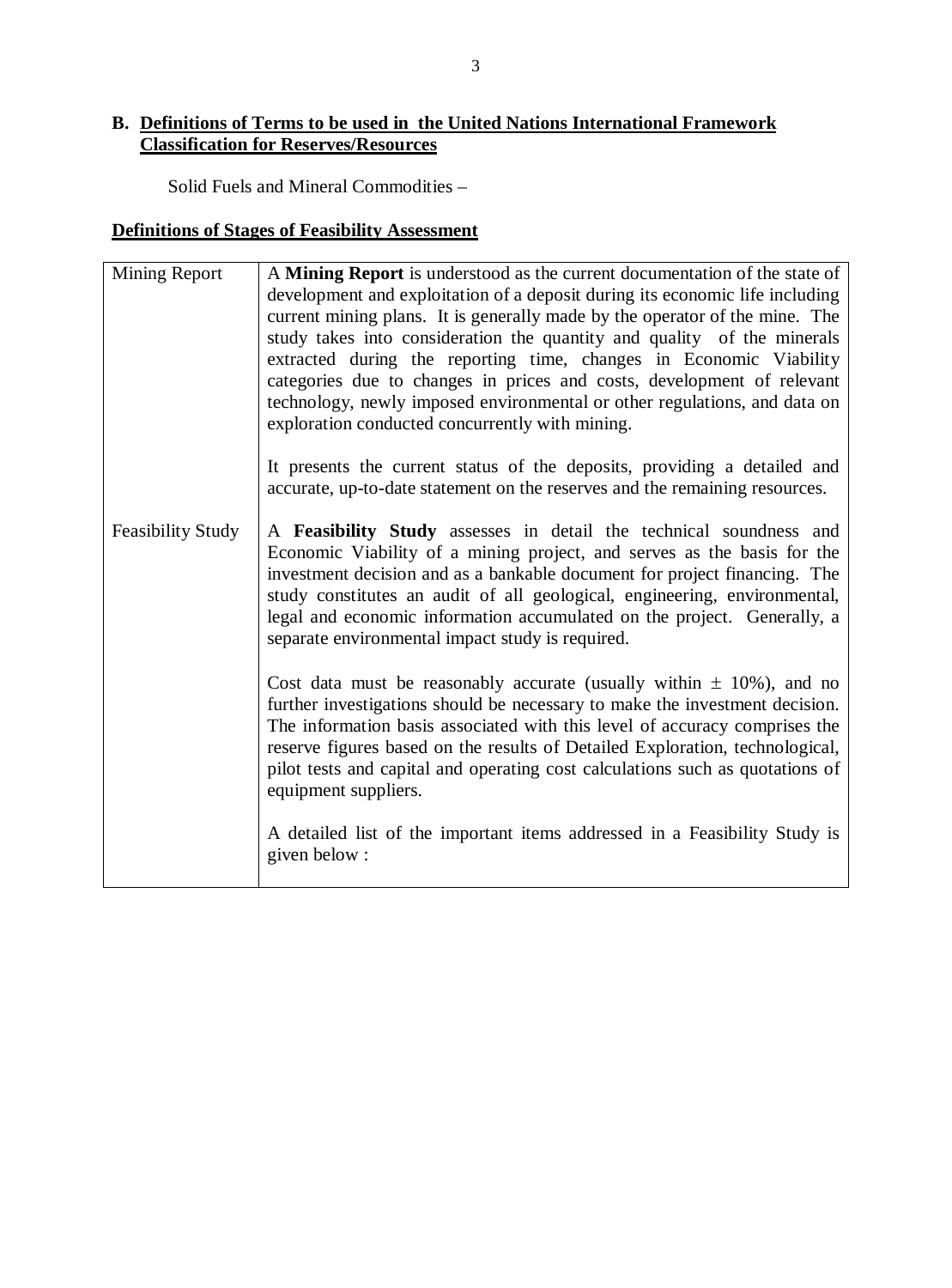List of the more important items to be addressed in a Feasibility Study

| <b>Geographical conditions</b>              | <b>Operating</b>                           |
|---------------------------------------------|--------------------------------------------|
|                                             |                                            |
| <b>Infrastructure</b>                       | <b>P</b> rock mechanics                    |
| <b>Þ</b> public utilities                   | <b>Þ</b> mining equipment                  |
| <b>P</b> road, railways and other           | <b>P</b> mining method                     |
| <b>b</b> manpower                           | <b>P</b> construction plan and schedule    |
|                                             | P appropriate technological pilot tests    |
| Geology                                     | <b>P</b> mill and processing plant         |
| <b>P</b> structure, size, shape             | <b>Þ</b> tailings disposal                 |
| <b>Þ</b> Mineral content, grade, density    | <b>b</b> water management                  |
| <b>Þ</b> reserve/resource quantity and      | <b>b</b> transportation                    |
| quality                                     | <b>b</b> power supply                      |
| <b>P</b> other relevant geological features | <b>Þ</b> manpower/labour relations         |
|                                             | <b>Þ</b> auxiliary facilities and services |
| <b>Legal Matters</b>                        | <b>Þ</b> closure design                    |
| <b>Þ</b> Rights and ownership               |                                            |
| <b>Þ</b> Socioeconomic impact studies       | <b>Environment</b> (if not dealt)          |
| <b>Þ</b> Public acceptance                  | with in a separate study)                  |
| <b>Þ</b> Land requirements                  |                                            |
| <b>Þ</b> Government factors                 | <b>Market analysis</b>                     |
|                                             |                                            |
|                                             | <b>Financial Analysis</b>                  |
|                                             | <b>Þ</b> Capital cost                      |
|                                             | <b>Þ</b> Cashflow forecast                 |
|                                             | <b>Þ</b> Investment cost                   |
|                                             | <b>Þ</b> Inflation forecast                |
|                                             | <b>Þ</b> Operating cost                    |
|                                             | <b>P</b> Sensitivity studies               |
|                                             | <b>Þ</b> Closure cost                      |
|                                             | <b>Þ</b> Rehabilitation cost               |
|                                             | <b>Risk Assessment</b>                     |

A sensitivity study may require independent verification in certain circumstances.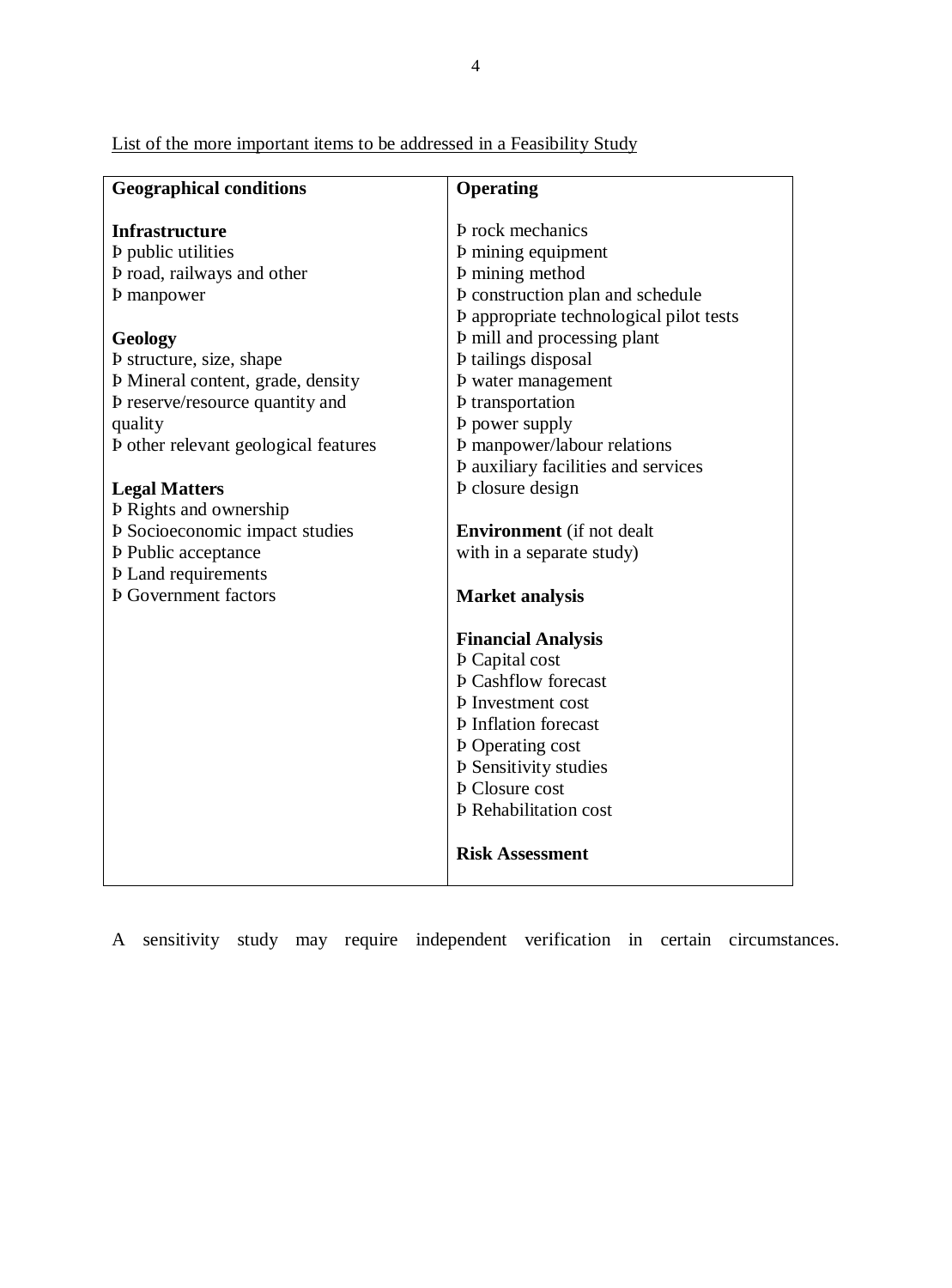# **Definition of Stages of Feasibility Assessment (Contd.)**

| Prefeasibility | A Prefeasibility Study provides a preliminary assessment of the Economic                                                                           |
|----------------|----------------------------------------------------------------------------------------------------------------------------------------------------|
| Study          | Viability of a deposit and forms the basis for justifying further investigations                                                                   |
|                | (Detailed Exploration and Feasibility Study). It usually follows a successful                                                                      |
|                | exploration campaign, and summarizes all geological, engineering,                                                                                  |
|                | environmental, legal and economic information accumulated to date on the                                                                           |
|                | project.                                                                                                                                           |
|                | In projects that have reached a relatively advanced stage, the Prefeasibility                                                                      |
|                | Study should have error limits of $\pm 25\%$ . In less advanced projects higher                                                                    |
|                | errors are to be expected. Various terms are in use internationally for                                                                            |
|                | Prefeasibility Studies reflecting the actual accuracy level. The data required                                                                     |
|                | to achieve this level of accuracy are reserves/resources figures based on                                                                          |
|                | Detailed and General Exploration, technological tests at laboratory scale and<br>cost estimates e.g. from catalogues or based on comparable mining |
|                | operations.                                                                                                                                        |
|                |                                                                                                                                                    |
|                | The Prefeasibility Study addresses the items listed under the Feasibility Study,                                                                   |
|                | although not in as much details.                                                                                                                   |
| Geological     | A Geological Study is an initial evaluation of Economic Viability. This is                                                                         |
| Study          | obtained by applying meaningful cut-off values for grade, thickness, depth                                                                         |
|                | and costs estimated from comparable mining operations.                                                                                             |
|                | Economic Viability categories, however, cannot in general be defined from                                                                          |
|                | the Geological Study because of the lack of detail necessary for an Economic                                                                       |
|                | Viability evaluation. The resource quantities estimated may indicate that the                                                                      |
|                | deposit is of intrinsic economic interest, i.e. in the range of economic to                                                                        |
|                | potentially economic.                                                                                                                              |
|                | A Geological Study is generally carried out in the following four main stages:                                                                     |
|                | Reconnaissance, Prospecting, General Exploration and Detailed Exploration                                                                          |
|                | (for definition of each stage see below). The purpose of the Geological Study                                                                      |
|                | is to identify mineralization, to establish continuity, quantity, and quality of a                                                                 |
|                | mineral deposit, and thereby define an investment opportunity.                                                                                     |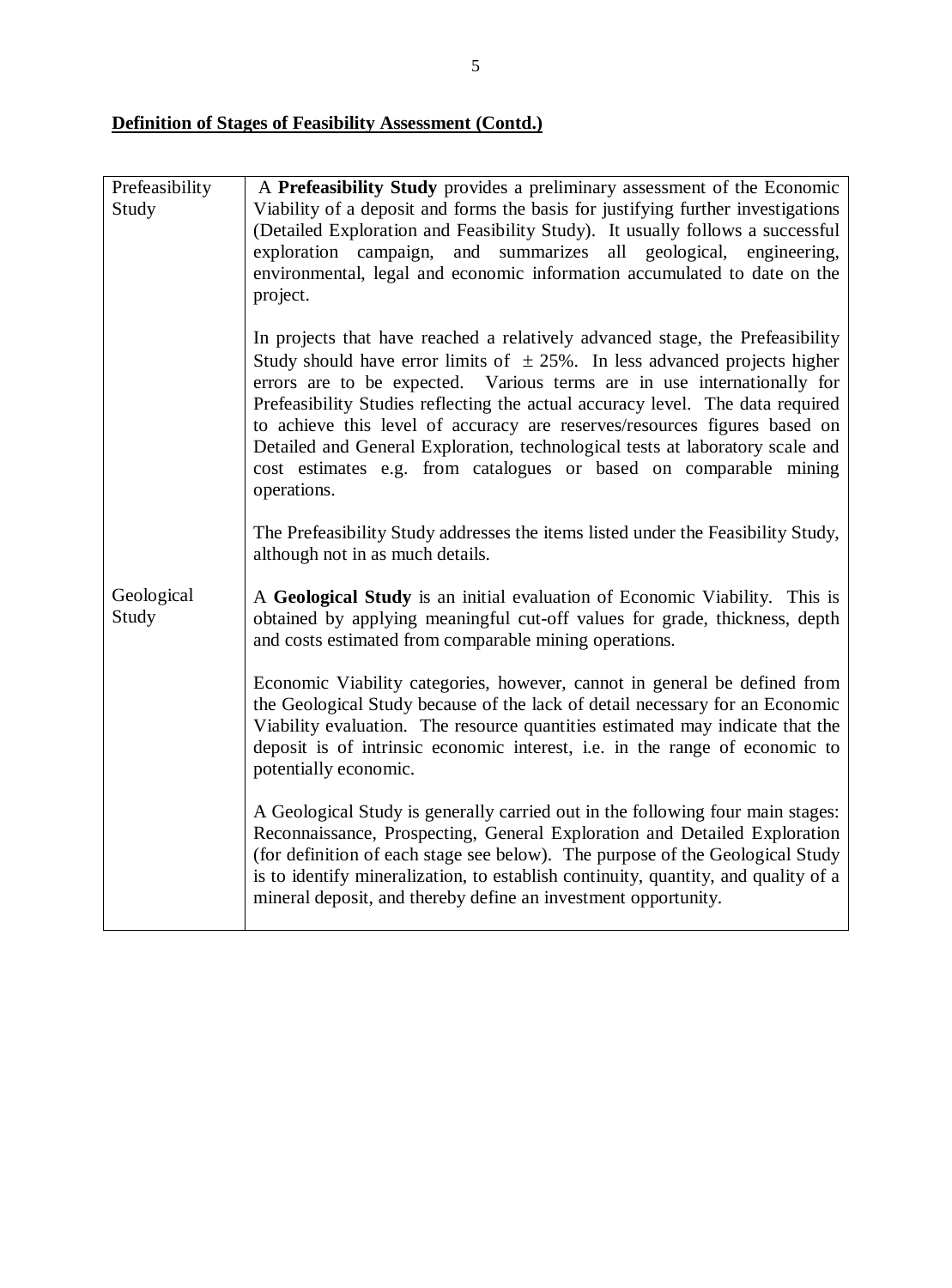# **Definitions of Stages of Geological Study**

| Reconnaissance          | A Reconnaissance study identifies areas of enhanced mineral potential on a<br>regional scale based primarily on results of regional geological studies,<br>regional geological mapping, airborne and indirect methods, preliminary<br>field inspection, as well as geological inference and extrapolation. The<br>objective is to identify mineralised areas worthy of further investigation<br>towards deposit identification. Estimates of quantities should only be made<br>if sufficient data are available and when an analogy with known deposits of<br>similar geological character is possible, and then only within an order of<br>magnitude.                                                                           |
|-------------------------|----------------------------------------------------------------------------------------------------------------------------------------------------------------------------------------------------------------------------------------------------------------------------------------------------------------------------------------------------------------------------------------------------------------------------------------------------------------------------------------------------------------------------------------------------------------------------------------------------------------------------------------------------------------------------------------------------------------------------------|
| Prospecting             | <b>Prospecting</b> is the systematic process of searching for a mineral deposit by<br>narrowing down areas of promising enhanced mineral potential.<br>The<br>methods utilised are outcrop identification, geological mapping, and indirect<br>methods such as geophysical and geochemical studies. Limited trenching,<br>drilling, and sampling may be carried out. The objective is to identify a<br>deposit which will be the target for further exploration. Estimates of<br>quantities are inferred, based on interpretation of geological, geophysical<br>and geochemical results.                                                                                                                                         |
| General<br>Exploration  | General Exploration involves the initial delineation of an identified<br>deposit. Methods used include surface mapping, widely spaced sampling,<br>trenching and drilling for preliminary evaluation of mineral quantity and<br>quality (including mineralogical tests on laboratory scale if required), and<br>limited interpolation based on indirect methods of investigation.<br>The<br>objective is to establish the main geological features of a deposit, giving a<br>reasonable indication of continuity and providing an initial estimate of size,<br>shape, structure and grade. The degree of accuracy should be sufficient for<br>deciding whether a Prefeasibility Study and Detailed Exploration are<br>warranted. |
| Detailed<br>Exploration | <b>Detailed Exploration</b> involves the detailed three-dimensional delineation<br>of a known deposit achieved through sampling, such as from outcrops,<br>trenches, boreholes, shafts and tunnels. Sampling grids are closely spaced<br>such that size, shape, structure, grade, and other relevant characteristics of<br>the deposit are established with a high degree of accuracy. Processing tests<br>involving bulk sampling may be required. A decision whether to conduct a<br>Feasibility Study can be made from the information provided by Detailed<br>Exploration.                                                                                                                                                   |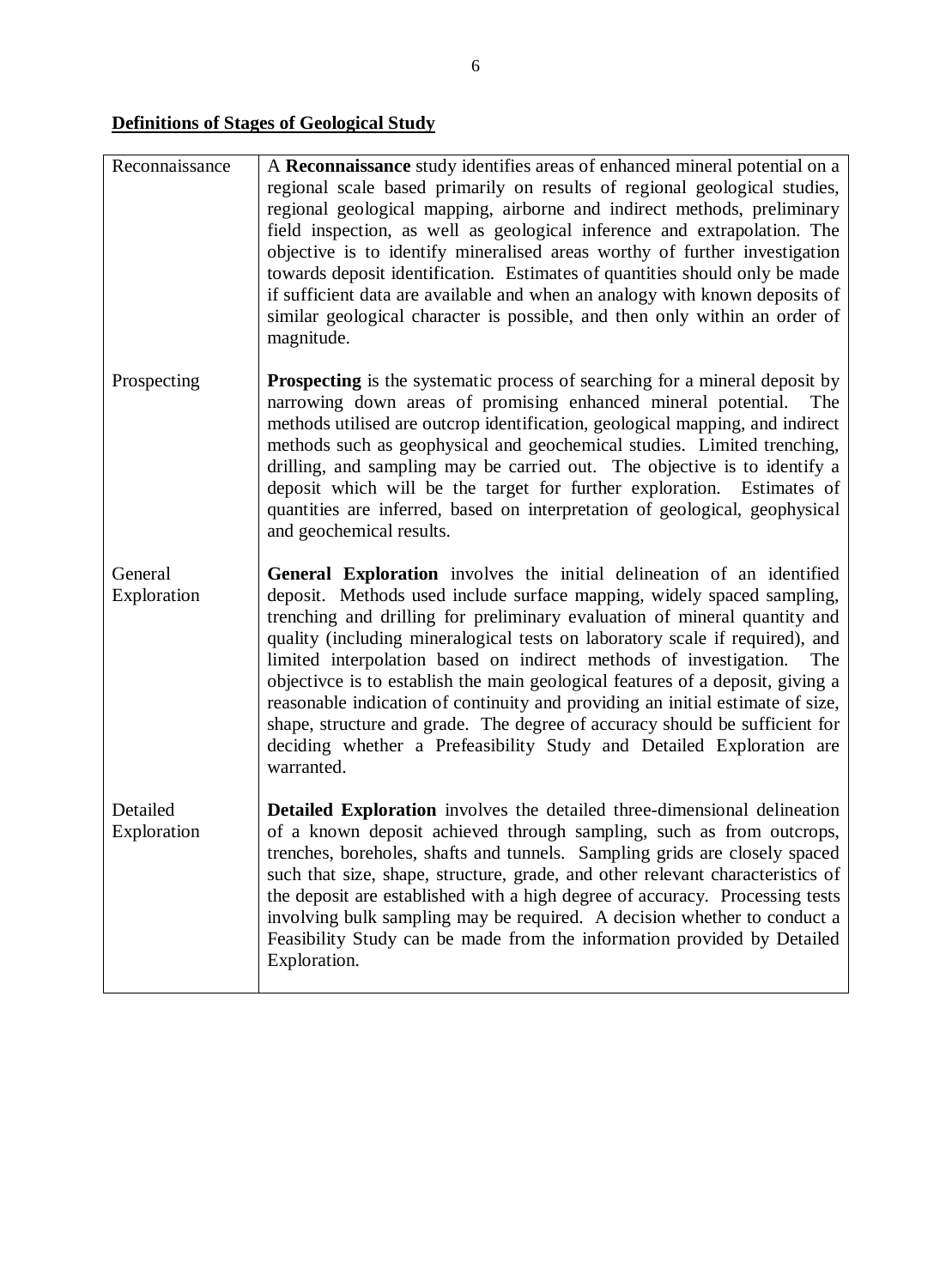# **Definition of Economic Viability Categories**

| Economic                                                                                           | Quantities, reported in tonnes/volume with grade/quality, demonstrated by<br>means of a Prefeasibility Study, Feasibility Study or Mining Report, in<br>order of increasing accuracy, that justify extraction under the technological,<br>economic, environmental and other relevant conditions, realistically<br>assumed at the time of the determination.<br>The term economic comprises both normal economic and exceptional<br>economic as defined below. These two subcategories are for optional use<br>on a national level.                                |
|----------------------------------------------------------------------------------------------------|-------------------------------------------------------------------------------------------------------------------------------------------------------------------------------------------------------------------------------------------------------------------------------------------------------------------------------------------------------------------------------------------------------------------------------------------------------------------------------------------------------------------------------------------------------------------|
| Normal<br>Economic                                                                                 | Normal economic reserves are reserves that justify extraction under<br>competitive market conditions. Thus, the average value of the commodity<br>mined per year must be such as to satisfy the required return on investment.                                                                                                                                                                                                                                                                                                                                    |
| Exceptional<br>Economic<br>(Conditional<br>economic)                                               | Exceptional (conditional) economic reserves are reserves which at present<br>are not economic under competitive market conditions. Their exploitation<br>is made possible through government subsidies and/or other supportive<br>measurees.                                                                                                                                                                                                                                                                                                                      |
| <b>Potentially</b><br><b>Economic</b>                                                              | Quantities, reported in tonnes/volume with grade/quality, demonstrated by<br>means of a Prefeasibility Study, Feasibility Study or Mining Report, in<br>order of increasing accuracy, not justifying extraction under the<br>technological economic, environmental and other relevant conditions,<br>realistically assumed at the time of the determination, but possibly so in<br>the future.<br>The term potentially economic comprises both marginal and submarginal<br>as defined below. These two subcategories are for optional use on a<br>national level. |
| Marginal<br>Economic<br>Submarginal<br>Economic                                                    | Marginal economic resources are resources which at the time of<br>determination are not economic, but border on being so. They may<br>become economic in the near future as a result of changes in technological,<br>economic, environmental and/or other relevant conditions.<br>Submarginal economic resources are resources that would require a<br>substantially higher commodity price or a major cost-reducing advance in<br>technology to render them economic.                                                                                            |
| <b>Economic to</b><br><b>Potentially</b><br><b>Economic</b><br><i>(intrinsically)</i><br>economic) | Quantities, reported in tonnes/volume with grade/quality, estimated by<br>means of a Geological Study to be of intrinsic economic interest. Since the<br>Geological Study includes only a preliminary evaluation of Economic<br>Viability, no distinction can be made between economic and potentially<br>economic <sup>1/</sup> . These Resources are therefore said to lie in the range of<br>economic to potentially economic.                                                                                                                                 |

 $1/$  Except in the case of low investment mineral commodities like sand, gravel and common clay, where a distinction between economic and potential economic can be made.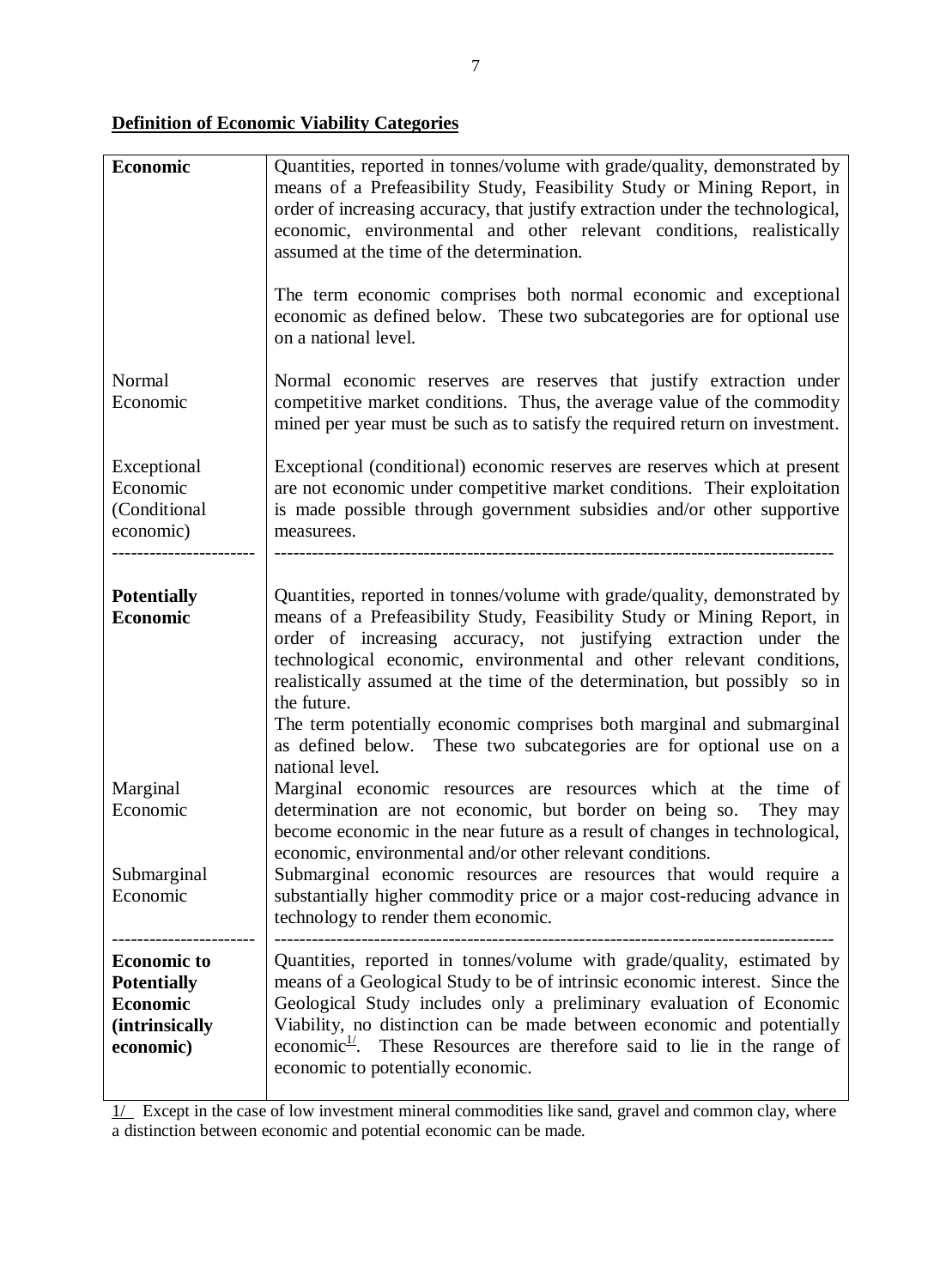# **C. FIELD GUIDELINES FOR ADOPTION OF UNITED NATIONS FRAMEWORK CLASSIFICATION**

### **I . Stratiform, Stratabound and Tabular Deposits of Regular Habit**

### **Characteristics of deposits**

Of regular habit with predictable change in trend with sharp to moderate physical contrast with bounded surfaces, low dipping to moderately steep, simply folded and faulted. Also as blanket cappings and surficial tabular bodies.

#### **Principal kinds of minerals**

Coal seams, lignite beds, iron ore formation and cappings, manganese horizons in sedimentary and metasedimentary sequences, thick bauxite cappings, regional chromite lodes in large ultramafics; limestone, dolomite, barytes, gypsum, evaporites (including potash and salt beds), chalk and fireclay, fuller's earth.

| G4 (Reconnaissance)               | G3 (Prospecting)                 | <b>G2(General Exploration)</b>          | <b>G1(Detailed Exploration)</b> |
|-----------------------------------|----------------------------------|-----------------------------------------|---------------------------------|
| 1. Aerial<br>reconnaissance:      | 1. Geological survey:            | 1. Geological survey:                   | 1.Geological<br>survey:         |
| Remote sensing,<br>airborne       | (i) Mapping on $1:50,000$ to     | $(i)$ Mapping on 1:25,000 to            | (i)Mapping-For<br>coal,         |
| geophysical survey etc.           | $1:25,000$ scale (for coal,      | 1:5,000 or larger scale with            | mapping 1:5000;for other        |
|                                   | lignite<br>exploration-          | triangulation<br>points,                | minerals 1:1000                 |
| 2. Geological survey:             | mapping on 1:10,000);            | benchmarks, if any shown                | (ii)Preparation of detailed     |
| Mapping on 1: $50,000$ or         | (ii)Linking of maps<br><b>SO</b> | For coal, mapping<br><sub>on</sub>      | topographical-cum-              |
| smaller scales.                   | prepared with topo-grids;        | 1:10,000 scale                          | geological map including all    |
|                                   | (iii)Assessment<br>of            | (ii) Linking of maps so                 | surface geological features,    |
| 3. Geochemical survey:            | lithology, structure, surface    | prepared with topogrid;                 | extent of deposit, structure,   |
| $(i)$ Grab/chip<br>sampling<br>of | mineralisation, analysis of      | (iii)Assessment<br>of                   | location of boreholes, assay    |
| rocks or weathered profiles       | old history of mining.           | lithology, structure, surface           | sections<br>plan<br>and<br>of   |
| (Nil<br>for<br>coal/lignite);     |                                  | mineralisation, analysis of             | exploratory<br>mine             |
| of<br>(ii)Recording<br>broad      | 2. Geochemical survey:           | old history of mining.                  | development and borehole        |
| geomorphology,<br>drainage,       | Geochemical<br>sampling,         |                                         | data:                           |
| etc.                              | rock type-wise and<br>if         | 2. Geochemical survey:                  | (iii)Topogrid/triangu-          |
|                                   | necessary, rock type-cum-        | (i)Detailed<br>litho-                   | lation<br>stations/identified   |
| Geophysical survey:<br>4.         | skeletal soil-domain-wise        | geochemical<br>channel                  | fiducials linking in the        |
| Ground geophysical survey.        | (for all metallic mineral        | sampling from fresh rock                | maps.                           |
|                                   | exploration).                    | exposures, trenches, pits;              |                                 |
| 5. Technological:                 |                                  | (ii)Recording of deleterious            | 2.Geochemical<br>survey:        |
| (i)Trenching - One or two to      | 3. Geophysical survey:           | elements, likely by-product             | Detailed<br>grid<br>pattern     |
| expose mineralised zone at        | Detailed<br>ground               | elements (e.g.<br>Ga<br>$\sin$          | sampling and analysis.          |
| ideal locations only;             | geophysical work;                | bauxite, Ni, PGE etc. in                |                                 |
| (ii)Pitting/drilling: Up to 5     | bore-hole<br>geophysical         | chromite, Au in Fe ore, etc.            | 3.Geophysical<br>survey:        |
| test pits/boreholes per 100       | logging, if possible.            | (Nil)<br>coal/lignite<br>for            | Detailed<br>specific<br>and     |
| sq.km. area;                      |                                  | exploration);                           | borehole<br>geophysical         |
| $(iii)$ Scout drilling – A few to | 4) Technological:                | $(iii)$ In<br>$\text{coal}/$<br>lignite | survey.                         |
| know the existence<br>$\sigma$ f  | $(a)$ Pitting/trenching<br>to    | exploration, geo-chemical               |                                 |
| coal/lignite;                     | explore<br>bed                   | sampling of coal and water              | 4. Technological:               |
| (iv)Sampling -Regional and        | rock/mineralised zone;           | be<br>done<br>for<br>$f_{\Omega}$       | (i)Pitting -                    |
| grab/chip<br>random               | (b) Drilling: Preliminary        | environmental study.                    | 2 to 5 per sq. km. for          |
| sampling.                         | drilling (dry drilling for       |                                         | simple deposits;                |
|                                   | bauxite and in formation         | 3. Geophysical survey:                  |                                 |
|                                   | vulnerable to wash).             | (i)Borehole geophysical                 | $(ii)$ Trenching -              |
|                                   | Bore-hole spacing -              | survey;                                 | At spacing of 200-300m;         |

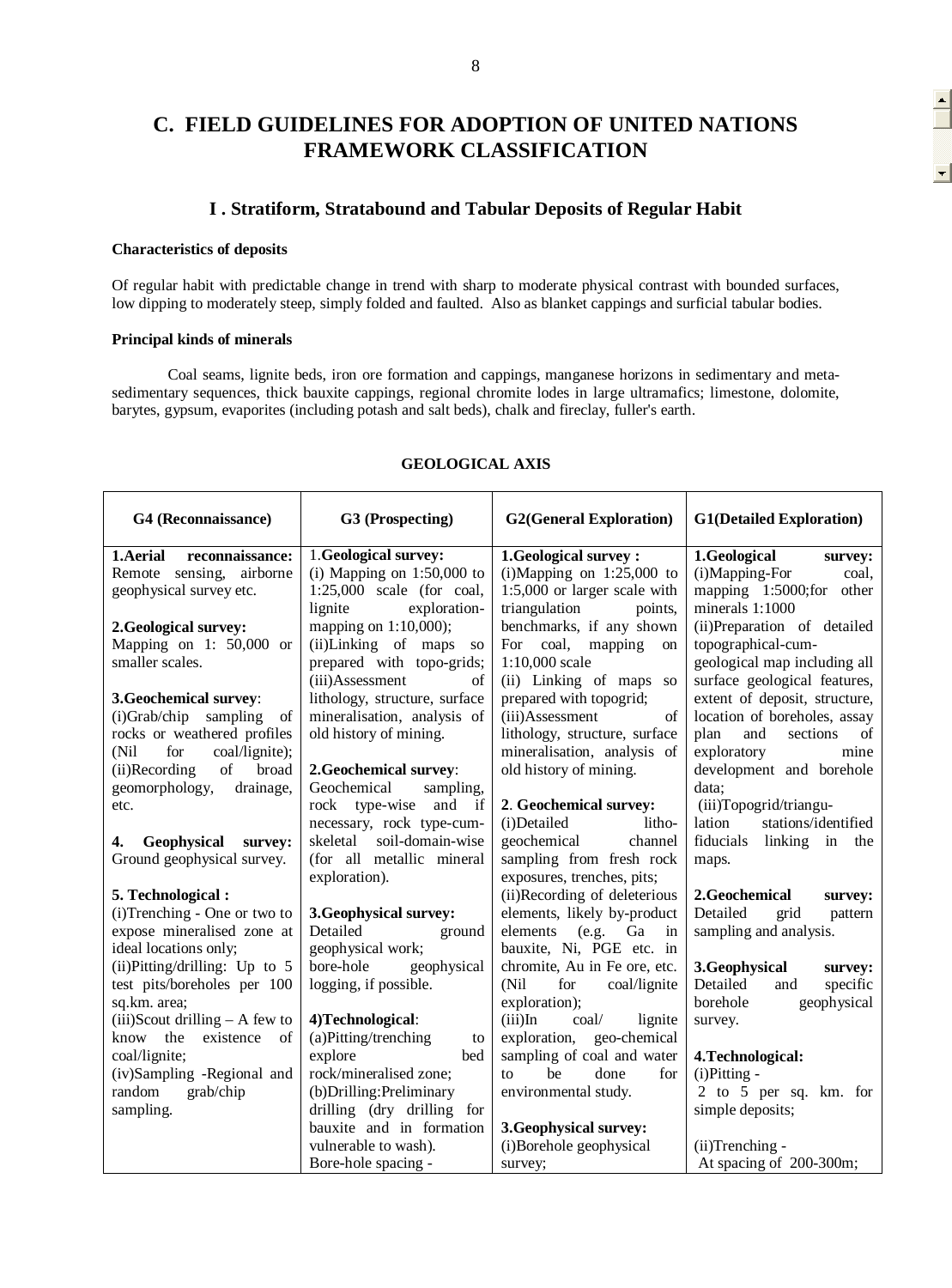| 6. Petrographic and                  | $(i)$ Coal,<br>gypsum,<br>near | geophysical<br>(ii)Special    | (iii)Drilling-                  |
|--------------------------------------|--------------------------------|-------------------------------|---------------------------------|
| mineragraphic studies:               | surface potash                 | traverses<br>for<br>problem   | closer spaced (with definite    |
| Determination of principal           | and salt-beds-1000 to 2000     | solving, if required.         | grid pattern) than that for     |
| rock types, mineral                  | meters:                        |                               | G2 category;                    |
| assemblage, identification of        | (ii) Iron and manganese ore    | 4. Technological:             | For<br>coal, i)Density<br>of    |
| minerals of interest                 | - 200 to 400 m;                | (a)Pitting/trenching:         | boreholes to be 12 to 15 per    |
| (especially of metallic              | (iii)<br>Limestone<br>and      | systematic pitting/trenching  | sq.km. depending on the         |
| minerals and gangues).               | dolomite - $400$ to $500$ m;   | for deciphering extent of     | complexities<br>for             |
|                                      | (iv)Bauxite<br>of<br>thick     | mineralisation at surface.    | geostructural proving.          |
| 7. Synthesis of all available        | capping - 300 to 400 m.        | (b) Drilling: grid reduction  | ii) For opencast project grid   |
| data/concepts.                       | (v) Chromite as regional       | needed:<br>spacing (i) for    | spacing may be 100m x           |
|                                      | lode - 300 m;                  | coal, gypsum near surface     | 50m depending on<br>the         |
| <b>8.</b> The activities as above or | (vi) Barytes formations -      | potash and salt beds-400 to   | geology, weather mantle         |
| less than that required for          | 400 to 500 m.                  | 1000m;                        | cover,<br>burning nature of     |
| G3.                                  | (c) Sampling: Sampling at      | (ii) Iron and manganese       | coal seams.                     |
|                                      | well-defined locations at      | ore-100 to 200m.<br>(iii)     | (iv)Exploratory mining and      |
|                                      | surface and<br>also from       | limestone and dolomite and    | check drilling results if       |
|                                      | pits/trenches, boreholes and   | barytes- 200 to 400m up to    | possible;                       |
|                                      | existing mine openings.        | a depth of at least 30 m;     | (v)Sampling- systematic pit     |
|                                      |                                | (iv) bauxite<br>of<br>thick   | and trench sampling, core       |
|                                      | 5. Petrographic/mineragr-      | cappings and chromite as      | and sludge sampling for         |
|                                      | aphic studies:                 | regional lode-100 to 300m.    | laboratory scale and bulk       |
|                                      | (i)Petrographic study of       | (c) Sampling:                 | sample for the pilot plant      |
|                                      | rocks of the deposit and its   | (i) Systematic pit and trench | scale beneficiation studies.    |
|                                      | surroundings, alterations (if  | sampling, deep pitting if     |                                 |
|                                      | any) connected with            | necessary;                    | 5. Petrographic<br>and          |
|                                      | mineralisation;                | (ii)<br>Core<br>sampling:     | mineragraphic<br>study:         |
|                                      | (ii) Determination of phase    | lithology and strength of     | Refining of data on the         |
|                                      | in which mineral of interest   | mineralisation wise (check    | petrographic character of       |
|                                      | occur:                         | sampling -10%).               | rocks of the deposit and its    |
|                                      | (iii)Mineralogical<br>studies  | Laboratory<br>(d)<br>scale    | surroundings, alterations (if   |
|                                      | including<br>paragenesis,      | scanning/chemical analysis,   | any), including study of        |
|                                      | identification of zones of     | Bulk<br>sampling<br>if<br>(e) | grain size texture gangue       |
|                                      | oxidation<br>and<br>primary    | for<br>necessary<br>testing   | its<br>liberation<br>and        |
|                                      | size<br>zones,<br>grain        | processing technology.        | characteristics for further     |
|                                      | distribution,<br>overall       | (f) Collection of abiotic     | refining of data                |
|                                      | characteristics of useful      | geo-environmental             | 6)Geostatistical analysis of    |
|                                      | minerals.                      | parameters.                   | borehole data thickness of      |
|                                      |                                |                               | ore : waste encountered in      |
|                                      |                                | 5. Petrographic: Study of     | holes,<br>values<br>assay<br>of |
|                                      |                                | petrographic character of     | samples<br>if considered        |
|                                      |                                | rocks including grain size,   | neccesarry.                     |
|                                      |                                |                               |                                 |
|                                      |                                | texture etc.                  |                                 |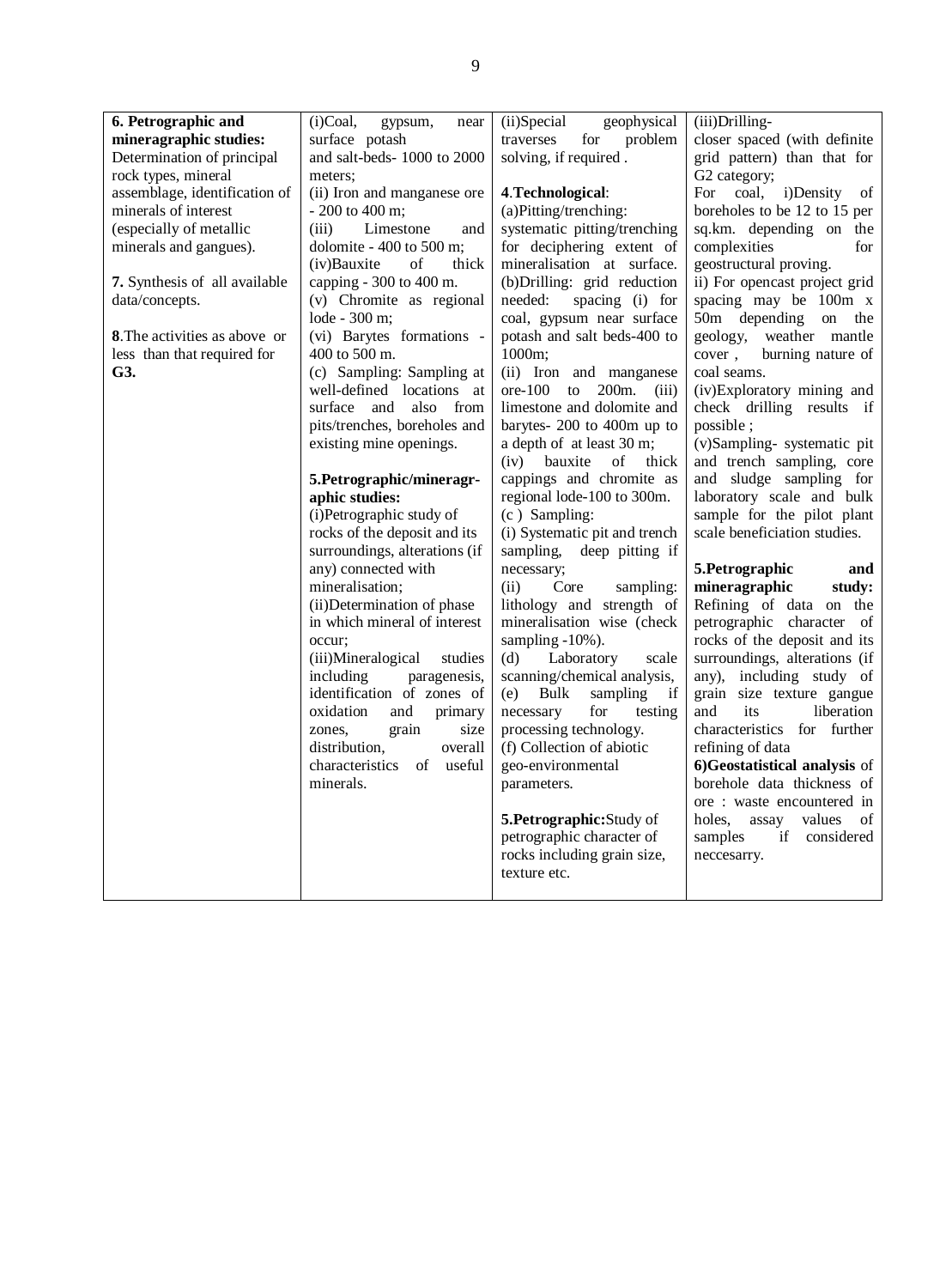| F3 (Geological Study)                                                                                                                                                                                                                             | F2 (Pre-feasibility Study)                                                                                                                                                                                                                                                                                                                                                     | F1 (Feasibility Study)                                                                                                                                                                                                                                                                                                                                                                                                                                                                                              |
|---------------------------------------------------------------------------------------------------------------------------------------------------------------------------------------------------------------------------------------------------|--------------------------------------------------------------------------------------------------------------------------------------------------------------------------------------------------------------------------------------------------------------------------------------------------------------------------------------------------------------------------------|---------------------------------------------------------------------------------------------------------------------------------------------------------------------------------------------------------------------------------------------------------------------------------------------------------------------------------------------------------------------------------------------------------------------------------------------------------------------------------------------------------------------|
| 1.Geological and related study:<br>(i) Geological, mineralogical and<br>chemical analysis data;<br>(ii) Topographical setting and nature<br>of land;<br>(iii) Infrastructure;<br>(iv) Meteorological and preliminary<br>ecology data if possible. | 1. Geology:<br>Local geology, mineralogy,<br>identification of ore types and<br>geometry.<br>2. Mining: Methods, pre-<br>production plan, development plan,<br>manpower (rough estimate).                                                                                                                                                                                      | 1. Geology: Geology of area and<br>project, detailed exploration, closed<br>spaced drilling, ore body modelling,<br>bulk samples for beneficiation,<br>geotechnical and ground water<br>&surface waters studies. However for<br>coal, beneficiation studies to be<br>carried out depending upon coal<br>qualities.                                                                                                                                                                                                  |
| 2. The activities as above or less<br>than that required for $F$ 2.                                                                                                                                                                               | 3. Environment:<br>Base line data on environment.<br>4. Processing: Proven laboratory<br>scale/pilot scale beneficiation,<br>investigation data, likely<br>establishment,<br>5. Infrastructure and services,<br>construction activities:<br><b>Brief</b> details                                                                                                               | 2. Mining: Mining plan, mine<br>recoveries and efficiencies, equipment<br>selection, manpower requirement.<br>3. Environment: EIA studies and<br>EMP including socio-economic<br>impact, rehabilitation of project<br>affected persons, waste<br>disposal/reclamation., detailed land use<br>data.                                                                                                                                                                                                                  |
|                                                                                                                                                                                                                                                   | 6. Costing: Capital and operating<br>cost - rough estimates based on<br>comparable mining operations.<br>7. Marketing: Overview like<br>industrial structure, demand supply<br>relation, pricing, etc.<br>8. Economic viability: Preliminary<br>study of cash flow forecasts.<br>9. Other factors: Statutory<br>provisions relating to labour, land,<br>mining, taxation, etc. | 4. Processing: Pilot scale/industrial<br>scale investigation data, list of<br>equipment, manpower and<br>environmental considerations like<br>waste disposal of tailing, etc.<br>5. Infrastructure and services,<br>construction activities: Full details<br>6. Costing:<br>Detailed break-up of capital cost,<br>operating cost, details of working<br>capital.<br>7. Marketing:<br>Overview, specific market aspects.<br>8. Economic viability:<br>Cash flow forecast, inflation effects,<br>sensitivity studies. |
|                                                                                                                                                                                                                                                   |                                                                                                                                                                                                                                                                                                                                                                                | 9. Other factors: Statutory provisions<br>relating to labour, land, mining,<br>taxation etc.                                                                                                                                                                                                                                                                                                                                                                                                                        |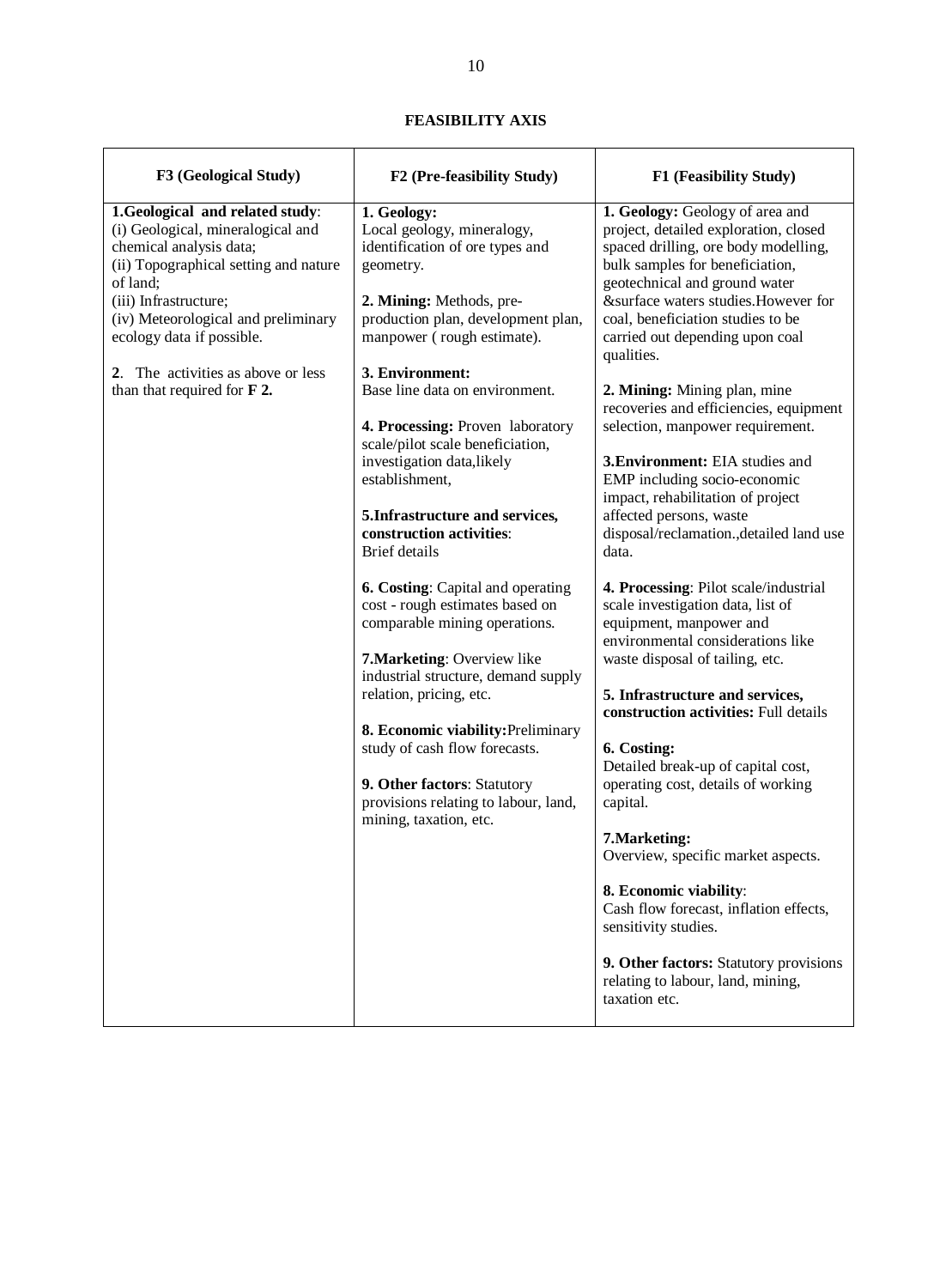| <b>E3(Intrinsically Economic)</b>                                                                    | <b>E2</b> (Potentially Economic)                                                               | E1(Economic)                                                              |
|------------------------------------------------------------------------------------------------------|------------------------------------------------------------------------------------------------|---------------------------------------------------------------------------|
| 1. Reconnaissance to detailed<br>geological study, rough estimates                                   | 1. General and detailed exploration                                                            | 1. Detailed exploration.                                                  |
| of grades (may be below economic<br>cut-off), general idea about<br>forest /non -forest and land use | 2. Specific end-use grades of reserves<br>(above /marginally below economic<br>cut-off grade). | 2. Mining report /mining plan /<br>working mines.                         |
| status.                                                                                              | 3. General knowledge of forest/non-                                                            | 3. Specific end-use grades of reserves<br>(above economic cut-off grade). |
| 2. The activities as above or less                                                                   | forest and other land use data.                                                                |                                                                           |
| than that required for $E$ 2.                                                                        |                                                                                                | 4. Specific knowledge of forest/non-                                      |
|                                                                                                      |                                                                                                | forest and other land use data.                                           |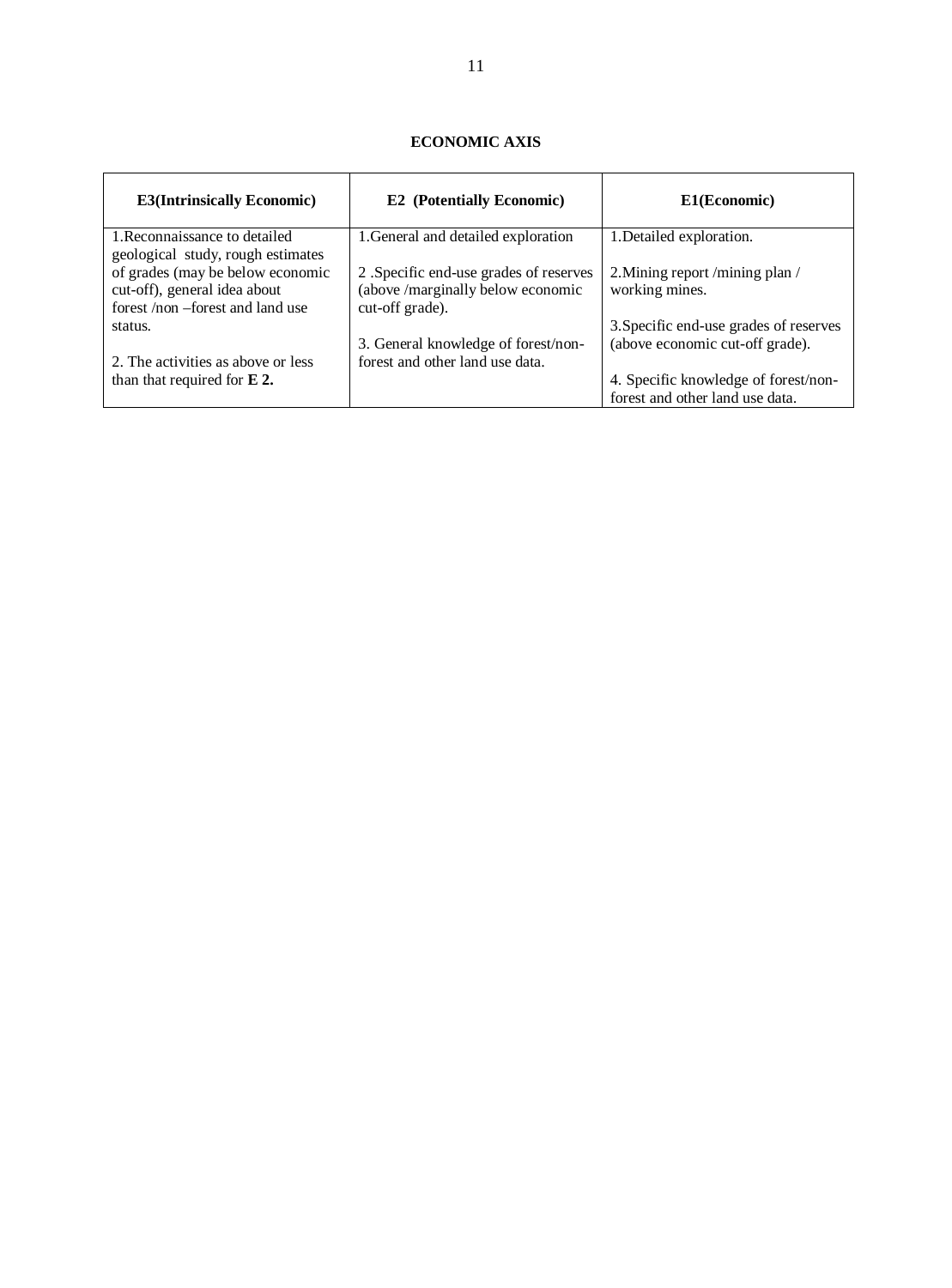## **II.Stratiform, Stratabound and Tabular Deposits of Irregular Habit**

### **Characteristics of deposits**

 Of irregular habit and /or with faults of large measures, shear zones, solution cavities, irregular erosion and weathering (oxidation) features, partings and bifurcations, igneous intrusives, facies changes, etc.

### **Principal kinds of minerals**

Coal seams, lignite belt, iron ore formations and cappings, manganese horizons in sedimentary and metasedimentary sequences, thick bauxite cappings, regional chromite lodes in large ultramafics, limestone, dolomite, barytes, gypsum, evaporites including potash and saltbelts, chalk and fireclay, fullers earth, gold in banded iron formation, platinum group of elements in chromite or in chromite bearing rocks and molybdenum in shear controlled zones.

| G4 (Reconnaissance)           | G3 (Prospecting)             | <b>G2</b> (General Exploration)                         | <b>G1(Detailed Exploration)</b>     |
|-------------------------------|------------------------------|---------------------------------------------------------|-------------------------------------|
| 1. Aerial reconnaissance:     | 1.Geological survey:         | 1.Geological survey:                                    | 1.Geological survey:                |
| Remote sensing, airborne      | (i) Mapping on $1:50,000$    | (i) Mapping on $1:25000$ to                             | $(i)$ Mapping a)Coal $-1:5000$      |
| geophysical survey, etc.      | to 1:25,000 scale (for       | 1:1000 or larger scale with                             | b) For other minerals-1:1000        |
|                               | coal, lignite exploration-   | triangulation points,                                   | or larger scale;                    |
| 2. Geological survey:         | mapping on 1:10,000);        | benchmarks, if any; For coal,                           | (ii) Preparation of detailed        |
| Mapping on 1:50,000 or        | (ii) Linking of maps so      | mapping on1:10,000 scale                                | topographical -cum-                 |
| smaller scales.               | prepared with topogrids;     | (ii) Linking of maps so                                 | geological map including all        |
|                               | (iii) Assessment of          | prepared with topo- grids.                              | surface geological features,        |
| 3. Geochemical survey:        | detailed statigraphy,        |                                                         | extent of deposit, structure,       |
| (i) Grab/chip sampling of     | lithology, structure,        | 2. Geochemical survey:                                  | location of boreholes, assay        |
| rocks or weathered            | surface mineralisation,      | (i)Detailed litho-chemical                              | plan and sections of                |
| profiles (Nil for             | analysis of old history of   | channel samplling from fresh                            | exploratory mine                    |
| coal/lignite exploration);    | mining.                      | rock exposures, trenches, pits;                         | development and borehole            |
| (ii)Recording of broad        |                              | (ii)Recording of deleterious                            | data.                               |
| geomorphology, drainage       | 2. Geochemical survey:       | elements, likely by-product                             |                                     |
| etc.                          | Grid geochemical             | elements (e.g. Ga in bauxite,                           | 2.Geochemical survey:               |
|                               | sampling-rock type wise      | Ni, PGE etc. in chromite, Au                            | Detailed lithogeochemical           |
| <b>4. Geophysical survey:</b> | and if necessary, soil-      | in Fe ore, etc. (Nil for coal/                          | analysis                            |
| Ground geophysical            | domain-wise (for all         | lignite exploration).                                   |                                     |
| survey.                       | metallic mineral             |                                                         | 3. Geophysical survey:              |
|                               | exploration).                | 3. Geophysical survey:                                  | Detailed borehole                   |
| 5. Technological:             |                              | (i)Borehole geophysical                                 | geogphysical survey                 |
| (i)Trenching -                | 3. Geophysical survey:       | survey;                                                 |                                     |
| One or two to expose          | Detailed ground              | (ii)Special geophysical                                 | 4. Technological:                   |
| mineralised zones at ideal    | geophysical work.            | traverses for problem solving                           | (i)Pitting: 3 to5 nos. for every    |
| locations only;               |                              | if required;                                            | mass body or at 100-200             |
| (ii)Pitting /drilling- Upto 5 | 4. Technological:            | (iii)Concurrent synthesis of                            | meter grid interval;                |
| test pits / boreholes per     | (i)Pitting/trenching/        | multi-disciplinary data,                                | (ii)Trenching-At spacing of         |
| 100 sq.km area;               | drilling depending on        | Bore-hole geophysical                                   | 50 to 200 meters;                   |
| (iii)Scout drilling - a few   | variability;                 | logging, if possible.                                   | (iii) Drilling-Closer spaced        |
| to know existence of coal     | (ii) Selection of drilling   |                                                         | than that for G-2 at 3-4 levels     |
| /lignite;                     | sites best suited to unravel | 4. Technological:                                       | down to a workable                  |
| $(iv)$ Sampling – Regional    | the lithological/structural  | (i)Pitting/trenching-                                   | depth;(iv)Sampling-Core             |
| and random grab/chip          | complexities.                | pitting/trenching for helping<br>surface and subsurface | and sludge, pits samples for        |
| sampling.                     |                              | correlation of mineralised                              | grade analysis or<br>beneficiation, |
| 6. Petrographic and           | 5. Petrographic/miner-       | zones:                                                  | bulk samples for laboratory         |
| mineragraphic studies:        | agraphic studies:            | (ii) Drilling - Close spaced at                         | scale / pilot plant                 |
| (i)Determination of           | (i)Petrographic study of     | 200 x 200m grid to decipher                             | investigation;                      |
| principal rock types,         | rocks of the deposit and     | the ore-shoot behaviour                                 | (v)Collection of abiotic geo-       |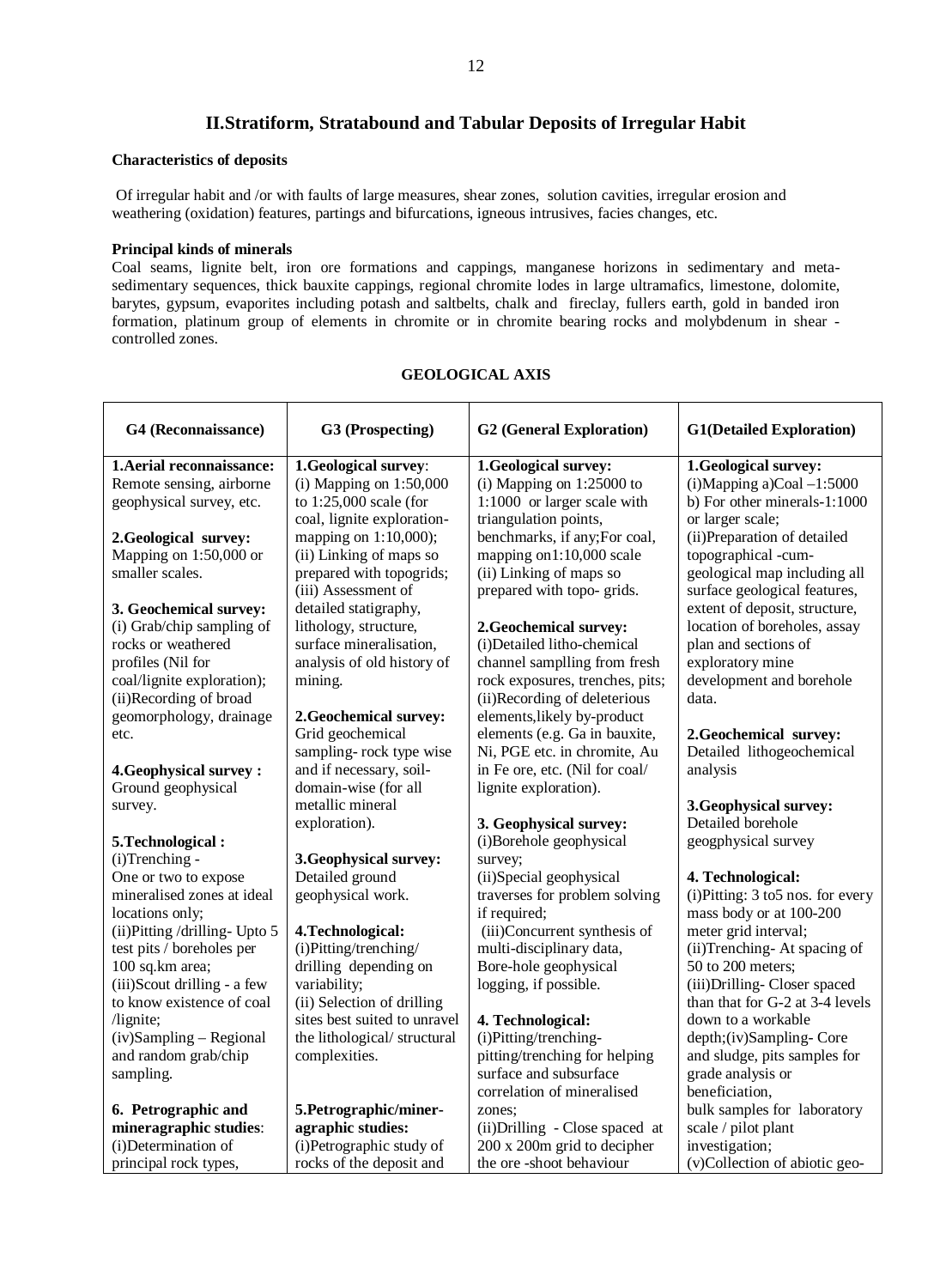| mineral assemblage;               | its surroundings,           | atleast at two level. In        | environmental data - its       |
|-----------------------------------|-----------------------------|---------------------------------|--------------------------------|
| (ii)Identification of             | alterations (if any),       | general, spacing of probe       | further refining and analysis. |
| minerals of interest              | connected with              | points along strike may be      |                                |
| (especially of metallic           | mineralisation;             | 100m but in specific cases      | 5. Petrographic: Study of      |
| minerals and gangues);            | (ii) Determination of phase | depending on the necessity it   | petrographic characters of     |
| 7. Synthesis of all               | in which mineral of         | may be brought down to 50 m.    | rock and study of useful       |
| available data / concepts.        | interest occur:             | especially for precious metals. | minerals.                      |
| <b>8.</b> The activities as above | (iii)Mineralogical studies  | A few probe points for deeper   |                                |
| or less than that required        | including paragenesis,      | intersections;                  | 6)Geostatistical analysis of   |
| for $G-3$ .                       | identification of zones of  | (iii)Detailed core sampling,    | borehole data, thickness of    |
|                                   | oxidation and primary       | bulk sampling for testing of    | ore: waste encountered in      |
|                                   | zones, grain size           | processing technology;          | holes, assay values of         |
|                                   | distribution, overall       | (iv)Collection of abiotic geo-  | samples if considered          |
|                                   | characteristics of useful   | environmental parameters.       | neccesarry.                    |
|                                   | minerals.                   |                                 |                                |
|                                   |                             | <b>5. Petrographic:</b>         |                                |
|                                   |                             | Refining of data on the         |                                |
|                                   |                             | petrographic character of       |                                |
|                                   |                             | rocks including study of grain  |                                |
|                                   |                             | size, texture and liberation    |                                |
|                                   |                             |                                 |                                |
|                                   |                             | characteristics.                |                                |
|                                   |                             |                                 |                                |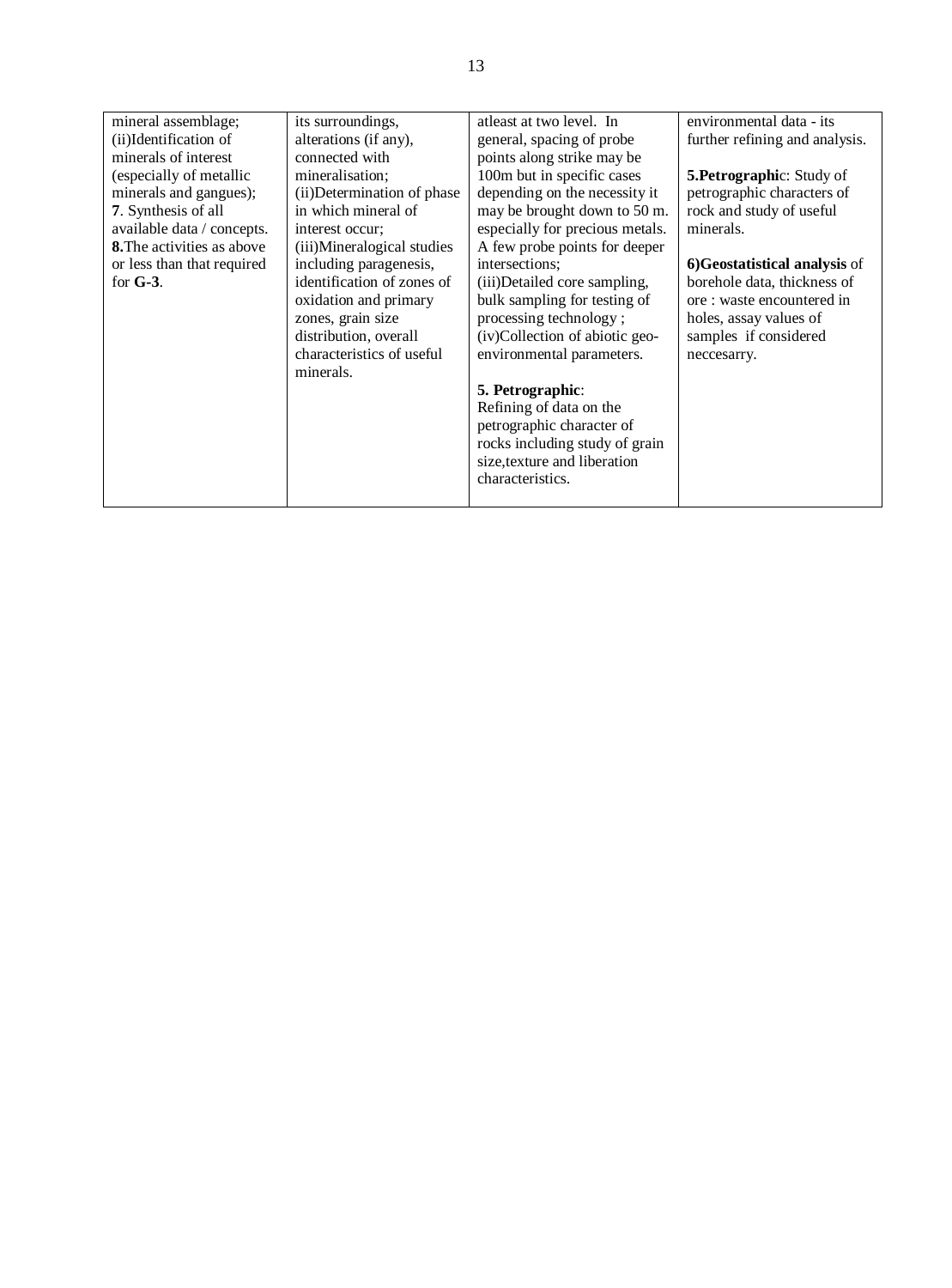| F3 (Geological Study)                                                                                                                                                                                                                                                                                                                                                                                                                                                       | F2 (Pre-feasibility Study)                                                                                                                                                                                                                                                                                                                                              | F1 (Feasibility Study)                                                                                                                                                                                                                                                                                                                                                                                                                                                                                                                             |
|-----------------------------------------------------------------------------------------------------------------------------------------------------------------------------------------------------------------------------------------------------------------------------------------------------------------------------------------------------------------------------------------------------------------------------------------------------------------------------|-------------------------------------------------------------------------------------------------------------------------------------------------------------------------------------------------------------------------------------------------------------------------------------------------------------------------------------------------------------------------|----------------------------------------------------------------------------------------------------------------------------------------------------------------------------------------------------------------------------------------------------------------------------------------------------------------------------------------------------------------------------------------------------------------------------------------------------------------------------------------------------------------------------------------------------|
| 1. Geological and related study:<br>(i) Geological study encompassing<br>reconnaissance to prospecting,<br>general/ detailed exploration;<br>(ii) Geological map depicting extent<br>of mineralisation lithology/host<br>rocks, mineralogical and chemical<br>data and its interpretions, studies on<br>amenability to beneficiation,<br>recoveries and their estimates;<br>(iii)Infrastructure;<br>(iv)Environmental: Meteorological<br>and preliminary ecological data of | 1.Geology:General/detailed<br>exploration , moderate to close<br>spaced drilling, trench/pit/ bore<br>hole sampling to delineate<br>complexity of ore body/<br>mineralisation, bulk sampling for<br>processing/beneficiation (bench<br>scale/pilot scale).<br>2. Mining: Methods with<br>geotechnical<br>considerations, preproduction<br>plan, likely mine recoveries. | 1.Geology: Geology of area and project,<br>detailed exploration, closed spaced<br>drilling, ore body modelling, bulk samples<br>for beneficiation, geotechnical and ground<br>water&surface water studies.<br>2. Mining: Methods with special emphasis<br>on detailed geotechnical test work/site<br>characterisation studies, safety measures;<br>mining plan, mine recoveries and efficiency<br>with variability due to structural<br>complexeties like close folds and faults;<br>detailed estimates of manpower.                               |
| area if possible.<br>2. The activities as above or less than<br>that required for F-2.                                                                                                                                                                                                                                                                                                                                                                                      | 3. Environmental:<br>Base line data on environment of<br>the area.<br>4. Processing:<br>Proven laboratory scale/pilot<br>plant scale ore dressing<br>investigations on bulk samples,<br>likely establishment of plant and<br>cost estimates thereof.<br>5. Infrastructure and services<br>and constructions activities:<br>Brief details.                               | 3. Environmental:<br>(i) Environmental impact assessment (EIA)<br>studies/environmental management plan<br>(EMP) including socio-economic impacts;<br>(ii)Rehabilitation of project affected<br>persons, and waste disposal/reclaimation;<br>detailed land use data.<br>4. Processing: Details of proven pilot plant<br>scale/industrial scale investigations<br>appended with layout design , equipment list<br>fuel/power consumption, specification for<br>product/ by-product, disposal of tailings,<br>effluent and future remedial measures. |
|                                                                                                                                                                                                                                                                                                                                                                                                                                                                             | 6. Costing: Capital cost with<br>estimates based on comparable<br>mining operations<br>7. Marketing: Over view on<br>demand supply relations, industry<br>structure, pricing etc.<br>8. Economic viability:<br>Preliminary study of cash flow<br>forecast.<br>9. Other factors: Statutory<br>provisions relating to labour,<br>land, mining, taxation etc.              | 5. Infrastructure and services and<br>constructions activities: Full details.<br>6. Costing: Detailed breakup of capital and<br>operating costs and details of working<br>capital.<br>7. Marketing: Marketing overview,<br>specific market aspects.<br>8. Economic viability: Cash flow forecast<br>inflation effects and sensitivity studies<br>9. Other factors : Statutory provisions<br>(labour, land, mining, taxation, etc.)                                                                                                                 |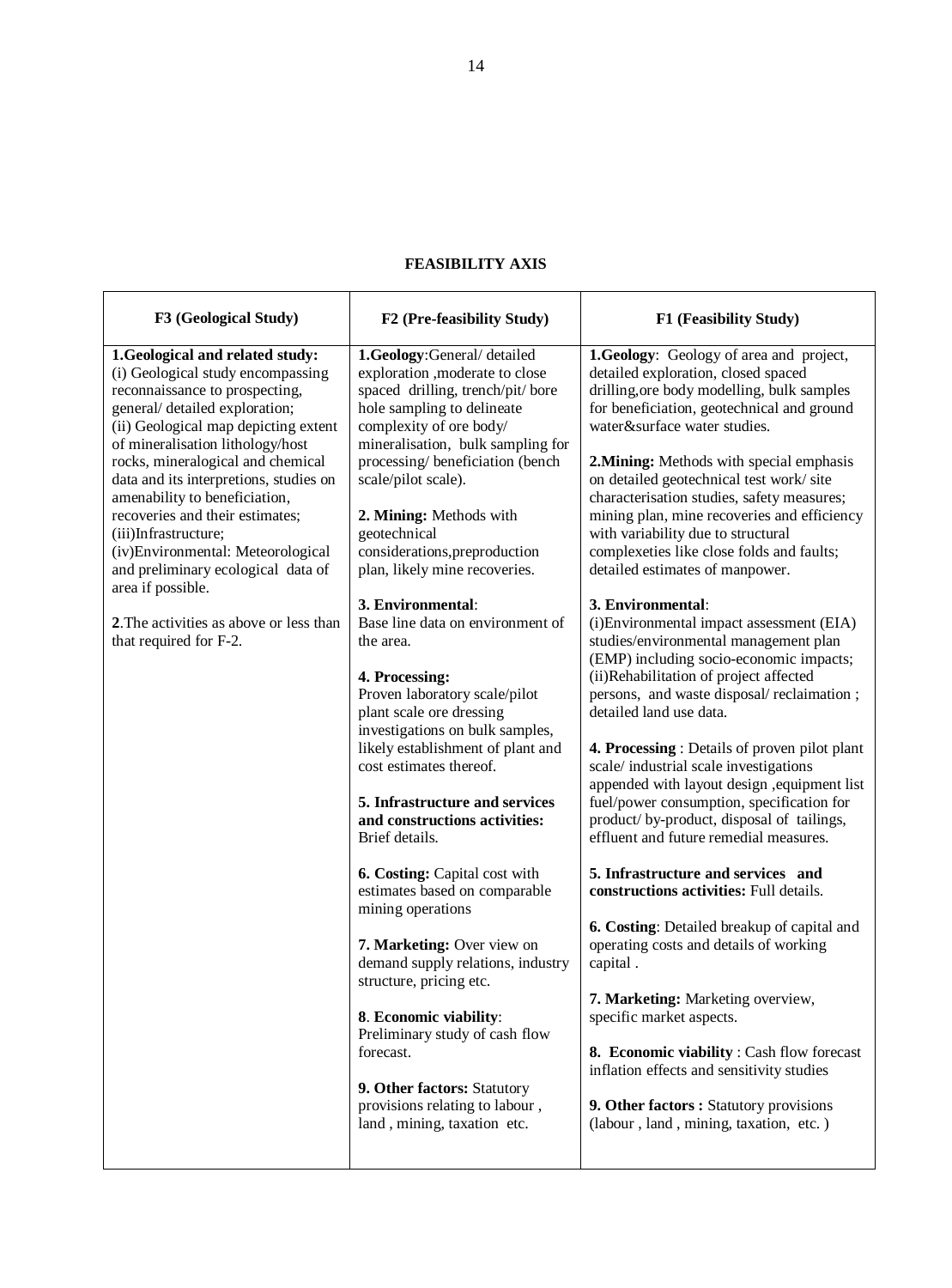| <b>E3(Intrinsically Economic)</b>                                      | <b>E2</b> (Potentially Economic)                                  | E1(Economic)                                                           |
|------------------------------------------------------------------------|-------------------------------------------------------------------|------------------------------------------------------------------------|
| 1. Reconnaissance to detailed<br>geological study, rough estimates     | 1. General and detailed<br>exploration.                           | 1. Detailed exploration.                                               |
| of grades (may be below economic                                       |                                                                   | 2. Mining report/mining plan/working                                   |
| cutoff), general idea about forest/<br>non-forest and land use status. | 2. Specific end-use grades of<br>reserves (above economic cut-off | mine.                                                                  |
|                                                                        | grade).                                                           | 3. Specific end-use grades of reserves                                 |
| 2. The activities as above or less                                     |                                                                   | (above economic cut-off grade).                                        |
| than that required for $E$ 2.                                          | <b>3.</b> General knowledge of                                    |                                                                        |
|                                                                        | forest/non-forest and other land<br>use data                      | 4. Specific knowledge of forest/non-forest<br>and other land use data. |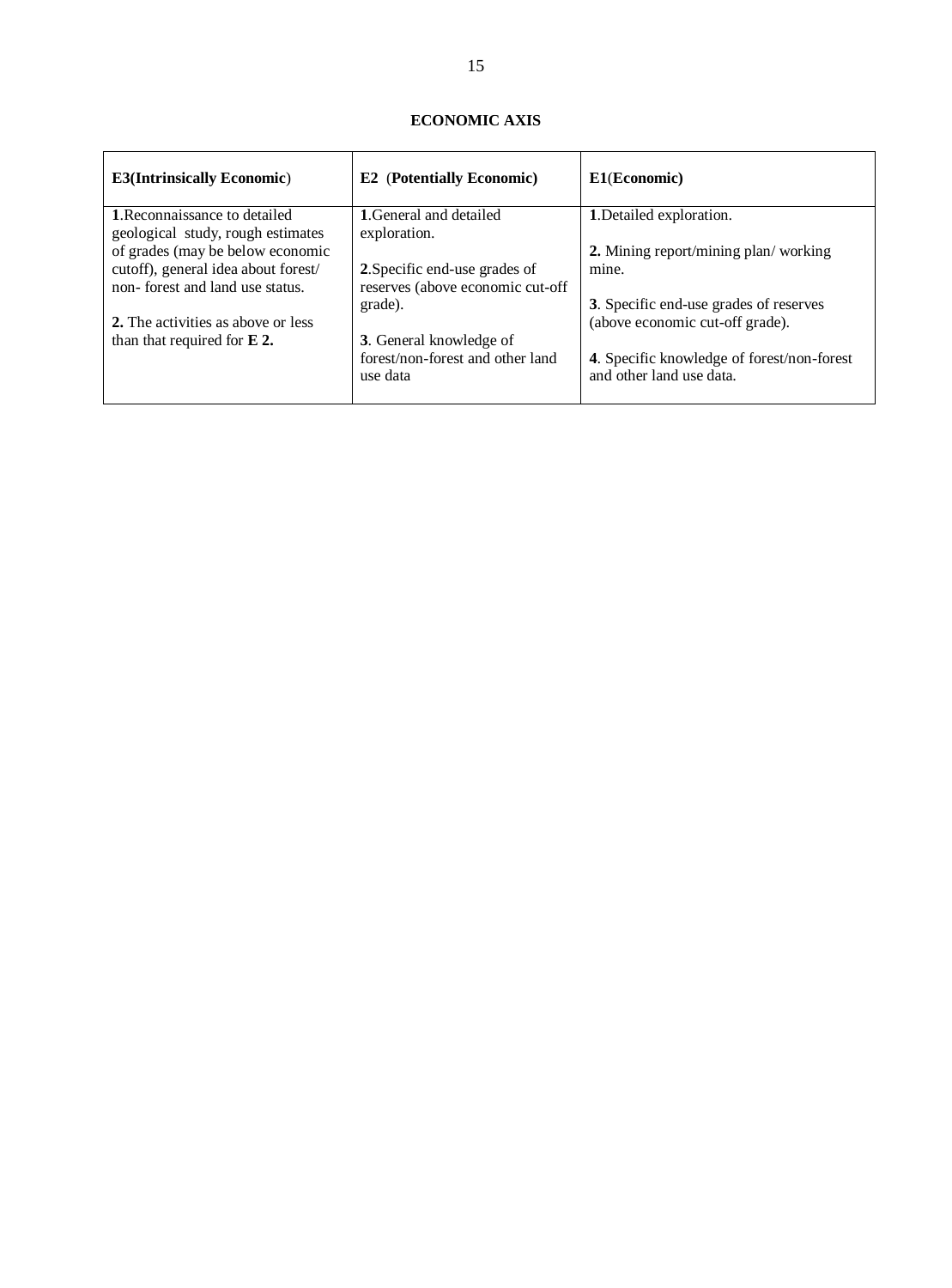## **III**. **Lenticular Bodies of All Dimensions Including Bodies Occurring en echelon, Silicified Linear Zones of Composite Veins**

#### **Characteristics of Deposits**

Gradual and abrupt change in thickness and grade along strike and dip direction; bounding surfaces of mineralized bodies often, but in sulphides mostly, defined by assay contacts:

- (a) massive bodies with irregular shape and grade-homogeneous to inhomogeneous distribution of metal values as in replacement and disseminated type bodies - shapes interpretative;
- (b) steeply dipping narrow bodies with or without pitch, pinch and swell type, with or with out bi-furcations, partings etc.

#### **Principal kinds of minerals**

 Base metal sulphides, supergene iron and manganese ore bodies in lateritoid country, pockety bauxite and nickelcobalt lateritoids,auriferous quartz reefs, PGM in association with sulphides , graphite lenses, porphyry deposits of copper, molybdenum, and tin, pyrite, pyrrhotite bodies .

| G4 (Reconnaissance)           | G3 (Prospecting)                        | <b>G2</b> (General Exploration) | <b>G1</b> (Detailed Exploration) |
|-------------------------------|-----------------------------------------|---------------------------------|----------------------------------|
| Aerial<br>1.                  | 1.Geological survey: :                  | 1.Geological survey:            | 1. Geological survey:            |
| Recconnaissance:              | $(i)$ Mapping on 1:50,000               | $(i)$ Mapping on 1:5,000 to     | $(i)$ Mapping-1:1000 or          |
| Remote sensing, airborne      | to                                      | 1:1,000 or larger scale with    | larger scale;                    |
| geophysical survey etc.       | $1:5000$ scale depending                | triangulation stations,         | (ii) Preparation of detailed     |
|                               | on geology of area;                     | benchmarks, if any;             | topographical -cum-              |
| 2. Geological survey:         | (ii)Linking of maps so                  | (ii)Linking of maps so          | geological map including         |
| Mapping on $1:50,000$ or      | prepared with topogrids;                | prepared with topo- grids,      | all surface geological           |
| smaller scales.               | (iii)Assessment<br>of                   | (iii) Assessment of lithology,  | features, extent of deposit,     |
|                               | lithology,<br>structure,                | structure, surface              | structure, location of           |
| 3. Geochemical survey:        | mineralisation<br>surface               | mineralisation, analysis of     | pits/trenches/boreholes,         |
| (i)Stream sediment, soil      | and<br>analysis<br><sub>of</sub><br>old | old history of mining.          | assay plan and sections of       |
| overburden, rocks, chips,     | history of mining.                      |                                 | exploratory mine                 |
| grabs, groundwater and        |                                         | 2. Geochemical survey:          | development and borehole         |
| any other soluble media       | 2.Geochemical survey:                   | (i)Detailed<br>litho-geo-       | data.                            |
| (decided on the basis of      | (i)Study of detailed and                | chemical channel sampling       |                                  |
| orientation survey)           | primary and secondary                   | from fresh rock exposures,      | 2. Geochemical survey:           |
| sampling, identification of   | geochemical                             | trenches, pits<br>for further   | (i) Detailed litho-geo-          |
| ore significant zones;        | parameters(close<br>grid                | refinement<br>of<br>data;       | chemical channel sampling        |
| (ii)Delineation of            | sampling) of prospects                  | (ii)Recording of deleterious    | from fresh rock exposures/       |
| predominently forest area,    | their<br>processing<br>and              | and likely<br>elements<br>$by-$ | trenches, pits;                  |
| geomorphology, landforms      | rock type-wise and rock                 | product elements.               | (ii) Analysis of geo-            |
| and vegetable                 | type-cum-overburden                     |                                 | chemical data for potential      |
| developments etc.             | wise for identification                 | 3. Geophysical survey:          | utilisation.                     |
|                               | of<br>significant<br>ore                | (i) Borehole geophysical        |                                  |
| <b>4. Geophysical survey:</b> | anomaly<br>zones;                       | survey;                         | 3. Geophysical survey:           |
| Ground geophysical            | (ii)Recording<br>of                     | (ii)Special geophysical         | (i) Borehole geophysical         |
| survey.                       | deleterious<br>elements,                | traverses for problem solving   | survey;                          |
|                               | likely<br>by-product                    | if required.                    | (ii)Special geophysical          |
| 5. Technological:             | elements.                               |                                 | traverses for problem            |
| (i) Widely spaced             |                                         | 4. Technological                | solving, if required.            |
| pitting/trenching             | 3. Geophysical survey:                  | (i) Pitting/trenching for       |                                  |
| to expose mineralised         | (i)Detailed<br>ground                   | helping surface and             | 4. Technological:                |
| zones:                        | geophysical work;                       | subsurface, correlation of      | (i)Pitting/trenching for         |
| (ii)Sampling -                | (ii)Bore-hole                           | mineralised zones;              | helping surface and              |
| a)Regional and random         | geophysical survey.                     |                                 | subsurface correlation of        |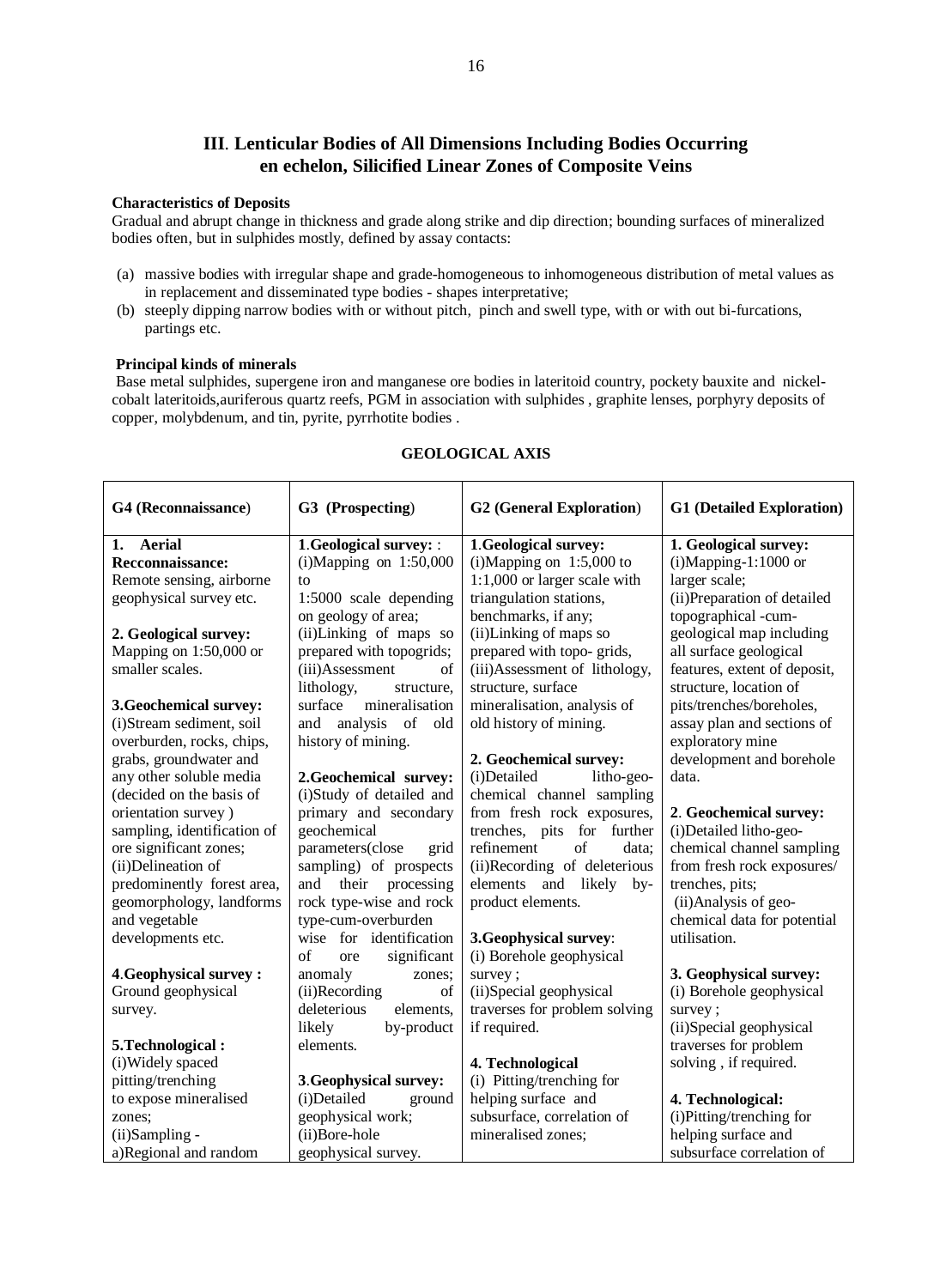grab/chip sampling, b)Channel sampling for exposures in trenches.

### **6.Petrographic and mineragraphic studies**: (i)Determination of principal rock types, mineral assemblages; (ii) Identification of minerals of interest (especially of metallic minerals and gangues).

**7.**Synthesis of all available data/concepts

**8**. The activities as above or less than that required for G-3.

### **4**.**Technological**:

(i)Pitting/trenching to explore mineralised zones to decipher surface manifestation of mineralisation moderately spaced preferably at 500 - 400m interval; (ii)Preliminary drilling - (a) Spacing will be guided by the structural complexity or nature of discontinuity, (b)Spacing of probe points along strike<br>generally between generally 100and 200m; (iii)Further drilling to be planned to intersect oreshoot,ore body at least at two levels with only few deeper level intersections; (iv)Exploration planning to be guided by the result of ground geochemical and geophysical studies, pit sampling/ trench/core sampling (5% check sampling). **5.Petrographic/minera graphic studies:**

(i)Petrographic study of rocks of the deposit and its surroundings, alterations (if any), connected with mineralisation; (ii)Determination of phase in which mineral of interest occurs; (iii)Mineralogical studies including paragenesis, identification of zones of oxidation and primary zones, grain size distribution, overall characteristics of useful minerals.

### (ii)Drilling-

close –spaced drilling to decipher the ore -shoot behaviour atleast upto two levels; in general, spacing of probe points along strike may be 100m but in specific cases, depending on the necessity, it may be brought down to 50 m. especially for precious metals; a few probe points for deeper intersections; (iii)Detailed core sampling, bulk sampling for testing of processing technology; (iv)Collection of abiotic geoenvironmental parameters. (10% check sampling).

### **5. Petrographic**;

Detailed study of data on the petrographic character of rocks including study of grain size ,texture, liberation characteristics.

#### mineralised zones; (ii)Drilling:

closer–spaced than that for G-2 and upto the depth of 100-50 m. below the oxidation zone - depending on the necessity it may be brought down to 50 m. or less especially for precious metals; a few probe points for deeper intersections; (iii)Sampling- detailed core sampling, bulk sampling for testing of processing technology on laboratory/pilot plant scale; (iv)Collection of abiotic geo-environmental parameters.

### **5. Petrographic:**

Detailed study of data on the petrographic character of rocks including study of grain size ,texture, liberation characteristics and further refining of data.

### **6)Geostatistical analysis**

of borehole data (thickness of ore :waste encountered in holes, assay values) if considered necesarry.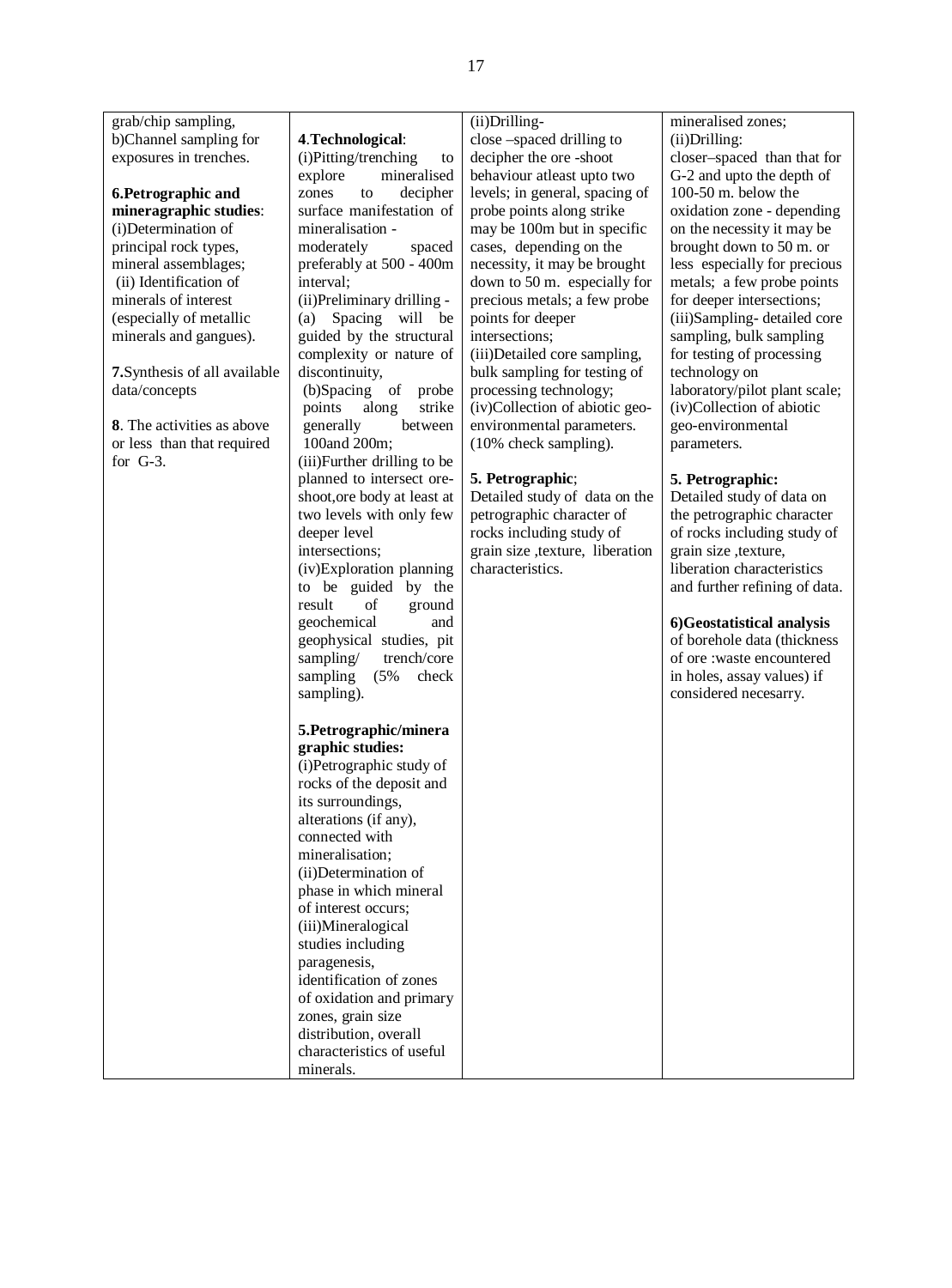| F3 (Geological Study)                                                                                                                                                                                                                                                                                                                                                                                                                                                                                                                                    | F2 (Pre-feasibility Study)                                                                                                                                                                                                                                                                                                                                                                                                                                                                                                                                                                                                                                                                                                                                                                                                                                                                                                                                                                                                                                                                                                                                                       | F1 (Feasibility Study)                                                                                                                                                                                                                                                                                                                                                                                                                                                                                                                                                                                                                                                                                                                                                                                                                                                                                                                                                                                                                                                                                                                                                                                                                                                                                                                                                                                                                   |
|----------------------------------------------------------------------------------------------------------------------------------------------------------------------------------------------------------------------------------------------------------------------------------------------------------------------------------------------------------------------------------------------------------------------------------------------------------------------------------------------------------------------------------------------------------|----------------------------------------------------------------------------------------------------------------------------------------------------------------------------------------------------------------------------------------------------------------------------------------------------------------------------------------------------------------------------------------------------------------------------------------------------------------------------------------------------------------------------------------------------------------------------------------------------------------------------------------------------------------------------------------------------------------------------------------------------------------------------------------------------------------------------------------------------------------------------------------------------------------------------------------------------------------------------------------------------------------------------------------------------------------------------------------------------------------------------------------------------------------------------------|------------------------------------------------------------------------------------------------------------------------------------------------------------------------------------------------------------------------------------------------------------------------------------------------------------------------------------------------------------------------------------------------------------------------------------------------------------------------------------------------------------------------------------------------------------------------------------------------------------------------------------------------------------------------------------------------------------------------------------------------------------------------------------------------------------------------------------------------------------------------------------------------------------------------------------------------------------------------------------------------------------------------------------------------------------------------------------------------------------------------------------------------------------------------------------------------------------------------------------------------------------------------------------------------------------------------------------------------------------------------------------------------------------------------------------------|
| 1. Geological and related<br>study: Geology of area,<br>reconnaissance and<br>prospecting by geo-chemical<br>and geo-physical<br>surveys/general<br>exploration/detailed<br>exploration, core and sludge<br>samples, for beneficiation;<br>geological maps depicting<br>extent and dimension of<br>mineralisation lithology of<br>host rocks, controls and<br>guides for mineralisation,<br>amenability to beneficiation;<br>infrastructure;<br>environmental base line data.<br>2. The activities as above or<br>less than that required for<br>$F-2$ . | 1. Geology: Geology of area, detailed<br>exploration/general exploration guided by<br>geo-chemical and geo-physical surveys,<br>moderate to close - spaced drilling,<br>different mineralised zones at viable cut off<br>grades, core and sludge sampling for<br>exploratory stage beneficiation<br>studies/laboratory scale investigations.<br>2. Mining: Methods, pre-production plan,<br>development plan, manpower requirements.<br>3. Environment: EIA/EMP with details of<br>waste disposal and likely unavoidable<br>effects of projects.<br>4. Processing: Proven laboratory scale/pilot<br>plant scale ore dressing investigations on<br>bulk samples and likely establishment, cost<br>estimates for processing plant.<br>5. Infrastructure and services and<br>construction activities: Brief details.<br>6. Costing: Capital and operating costs-<br>rough estimates based on comparable<br>mining operations.<br>7. Marketing: An overview, demand<br>supply relations, industry structure.<br>8. Economic viability: Preliminary study<br>of cash flow forecasts.<br>9. Other factors: Statutory provisions<br>relating to land, labour, mining, taxation,<br>etc. | 1. Geology: Geology of area and<br>project, detailed exploration, closed<br>spaced drilling, exploratory mining upto<br>2 <sup>nd</sup> level and undeground boreholes,<br>channel/groove sampling (50-100 cm),<br>ore body modelling, bulk samples for<br>beneficiation, geotechnical and ground<br>& surface waters studies. However for<br>coal beneficiation studies to be carried<br>out depending upon coal qualities.<br>2. Mining: Mining plan, mine<br>recoveries and efficiencies, man power<br>requirements.<br>3. Environment:<br>EIA/EMP including socio economic<br>impact, rehabilitation of project affected<br>persons, waste disposal/<br>reclamation; detailed land use data.<br>4. Processing: Details of proven pilot<br>plant/industrial scale investigations,<br>appended with plant layout, design,<br>equipment list, manpower, fuel/power<br>consumption, environmental<br>considerations, disposal of tailings,<br>effluents and future/present remedial<br>measures.<br>5. Infrastructure and services and<br>construction activities:<br>Full details.<br>6. Costing: Details of break up of<br>capital and operating costs and working<br>capital.<br>7. Marketing: Overview, specific<br>marketing aspects.<br>8. Economic viability: Cash flow<br>forecasts, inflation effects, sensitivity<br>studies.<br>9. Other factors: Statutory provisions<br>relating to land, labour, mining,<br>taxation, etc. |
|                                                                                                                                                                                                                                                                                                                                                                                                                                                                                                                                                          |                                                                                                                                                                                                                                                                                                                                                                                                                                                                                                                                                                                                                                                                                                                                                                                                                                                                                                                                                                                                                                                                                                                                                                                  |                                                                                                                                                                                                                                                                                                                                                                                                                                                                                                                                                                                                                                                                                                                                                                                                                                                                                                                                                                                                                                                                                                                                                                                                                                                                                                                                                                                                                                          |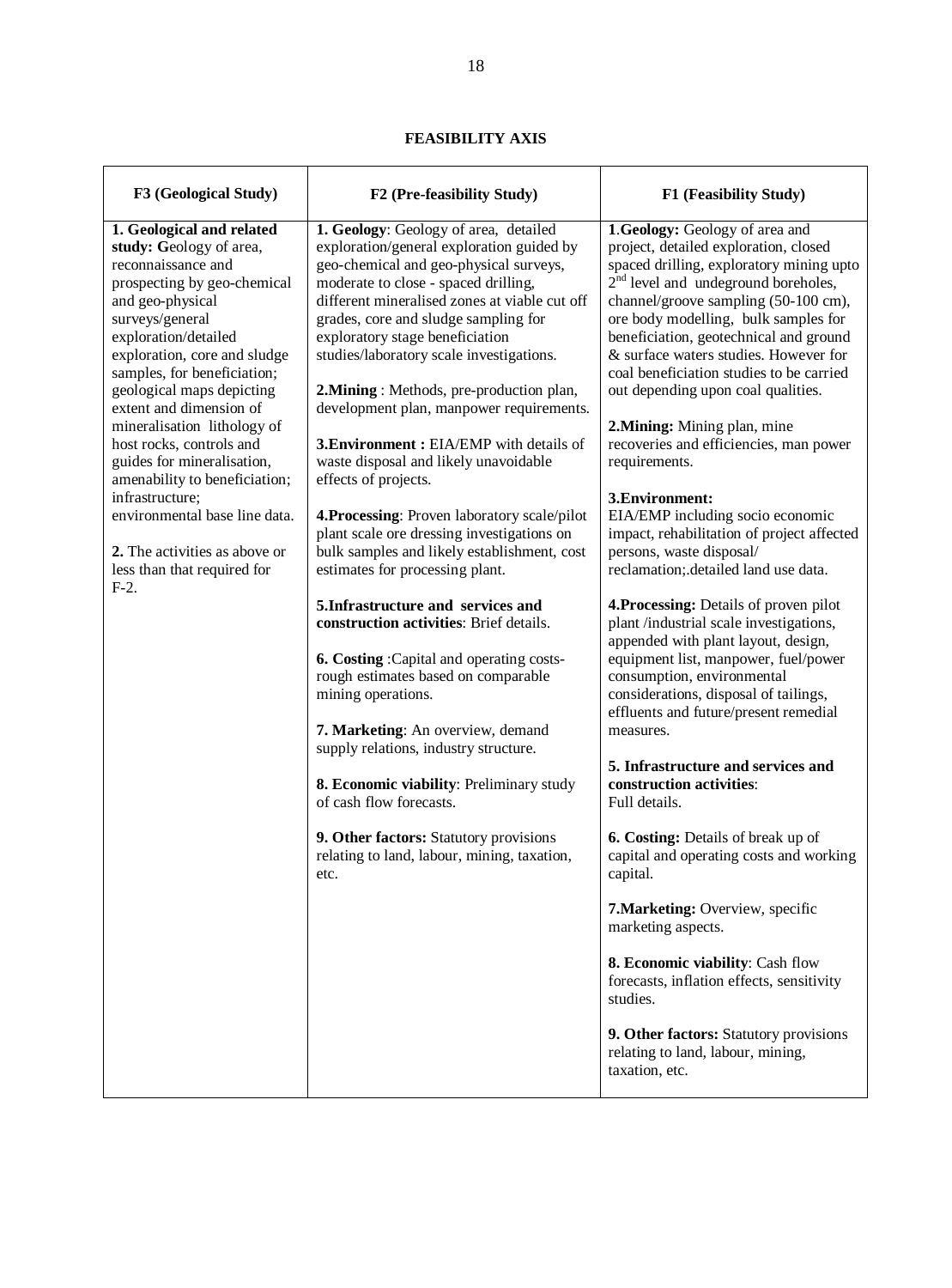| <b>E3(Intrinsically Economic)</b>                               | <b>E2</b> (Potentially Economic)                                             | E1(Economic)                           |
|-----------------------------------------------------------------|------------------------------------------------------------------------------|----------------------------------------|
| <b>1. Reconnaissance to detailed</b><br>geological study, rough | <b>1.</b> General and detailed exploration.                                  | 1. Detailed exploration.               |
| estimates of grades (may be)                                    | 2. Specific end-use grades of reserves                                       | 2. Mining report/mining plan/working   |
| below economic cut -off),<br>general idea about forest /        | (above/ marginally below economic cut-off<br>grade).                         | mines.                                 |
| non - forest and land use                                       |                                                                              | 3. Specific end-use grades of reserves |
| status.                                                         | <b>3.</b> General knowledge of forest/non-forest<br>and other land use data. | (above economic cut-off grade).        |
| 2. The activities as above or                                   |                                                                              | 4. Specific knowledge of forest/non-   |
| less than that required for                                     |                                                                              | forest and other land use data.        |
| $E-2$ .                                                         |                                                                              |                                        |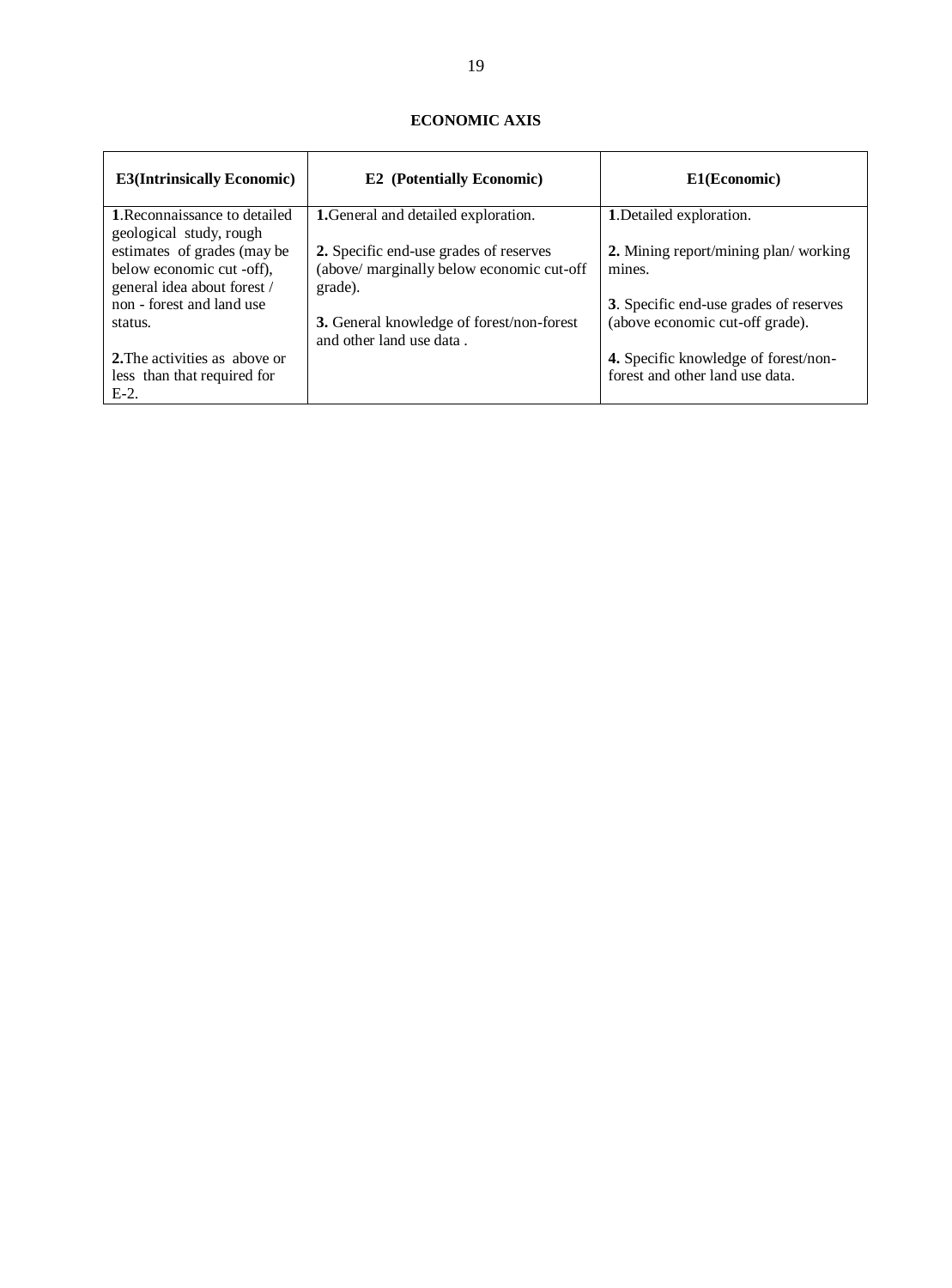# **IV. Lenses, Veins and Pockets; Stock-works, Irregular Shaped, Modest to Small size Bodies**

#### **Characteristics of deposits**

Bodies distributed in space lacking estimable regular patterns; structural control less than lithologic, if any; small cluster of multi-shaped bodies, of volcanic origin pipes and chimneys, of magmatic origin, plugs and pots, clots and seggregations of hydrothermal origin – vein and replacement. Bodies in stockwork, metaporphic and meta-somatic in skarn and tektites, in griesens and in thermal aureole around intrusives.

#### **Principal kinds of minerals**

Small multimetal complex sulphide bodies of Cu-Pb-Zn-Sb-Hg, podiform chromite, Sn-Ag chimneys and pipes; tektite mineral bodies, skarn bodies of scheelite, powellite, wollastonite, fluorite etc. and semi-precious minerals, network of apatite, baryte, asbestos veins, vermiculite bodies, magnesite lenses and mica in pegmatites, pyrophyllite lenses and veins, high grade bauxite in clay pockets, clay, ochre and bentonite lenses, diamond pipes.

| G4 (Reconnaissance)       | G3 (Prospecting)      | <b>G2(General Exploration)</b> | <b>G1(Detailed Exploration)</b> |
|---------------------------|-----------------------|--------------------------------|---------------------------------|
| 1.Aerial                  | 1.Geological survey:  | 1.Geological survey:           | 1. Geological survey:           |
| reconnaissance:Re-        | (i) Mapping on        | Mapping on 1:5,000 to          | (i)Mapping on 1:1000 scale;     |
| mote sensing, airborne    | $1:5,000$ scale and   | $1:1,000$ scales with          | (ii) Preparation of             |
| geophysical survey etc.   | larger scale;         | triangular stations, bench     | topographical-cum-              |
|                           | (ii) Linking of the   | marks if any and fiducials     | geological map including all    |
| 2. Geological survey:     | geological maps with  | plotted.                       | surface geological              |
| Mapping on 1:50,000       | topo-grids;           |                                | features, extent of deposit,    |
| scale or smaller scales.  | (iii)Assessment of    | 2. Geochemical survey:         | trenches, pits, borehole        |
|                           | stratigraphy,         | Detailed lithogeochemical      | locations, level-wise assay     |
| 3.Geochemical             | lithology, structure  | sampling for further           | plan and exploratory mine       |
| survey:                   | surface shows of      | refining of data.              | development.                    |
| (i)Sampling of            | mineralisation and    |                                |                                 |
| stream, sediment, soil    | analysis of           | 3. Geophysical survey:         | 2. Geochemical survey:          |
| over burden, rock         | metallogeny.          | Borehole geophysical           | Detailed litho-geochemical      |
| chips, grabs, ground      |                       | surveys, special               | channel sampling from fresh     |
| water or any other        | 2.Geochemical         | geophysical surveys for        | rock exposures,                 |
| soluble media;            | survey:               | problems solving if            | pits/trenches.                  |
| (ii)Delineation of        | (i)Study of detailed  | required.                      |                                 |
| predominantly forest      | primary and           |                                | 3. Geophysical survey:          |
| areas, geomorphology,     | secondary             | 4. Technological:              | Wherever necessary.             |
| landforms and             | geochemical           | (i)Closed spaced trenching     |                                 |
| vegetable development.    | parameters based on   | and extensive sampling for     | 4. Technological:               |
|                           | closed grid sampling, | exploring irregularly          | (i)Pitting/trenching-as         |
| 4. Geophysical            | identification of ore | shaped zones of                | necessary;                      |
| survey:Ground             | significant anomaly   | mineralization;                | $(ii)$ Drilling - 30 to 15 m or |
| geophysical work.         | zones:                | (ii)Close space drilling       | less strike interval upto a     |
|                           | (ii)Recording of      | $(50m-30m);$                   | depth of 100m;                  |
| 5. Technological:         | deleterious and       | (iii)Bore hole deviation       | (iii)Exploratory mining:        |
| (i) Pitting and drilling: | byproduct elements.   | surveys;                       | 2-3 levels at 20-30m            |
| Upto 5 test pits/bore     |                       | (iv)Beneficiation tests;       | interval wherever necessary;    |
| boles per 100 sq. km.     | 3.Geophysical         | (v)Exploration preferably      | (iv)Core sludge, channel,       |
| area:                     | survey:               | with exploratory mining,       | bulk samples for                |
| (ii)Sampling: Regional    | (i)Detailed ground    | systematic core sampling,      | beneficiation studies on        |
| and random sampling;      | geophysical work;     | check analysis 10%, deep       | bench/pilot scale.              |
|                           | (ii)Borehole geophys- | piting.                        | Petrographic:<br>5.             |
|                           | ical survey.          |                                | Further refining of data.       |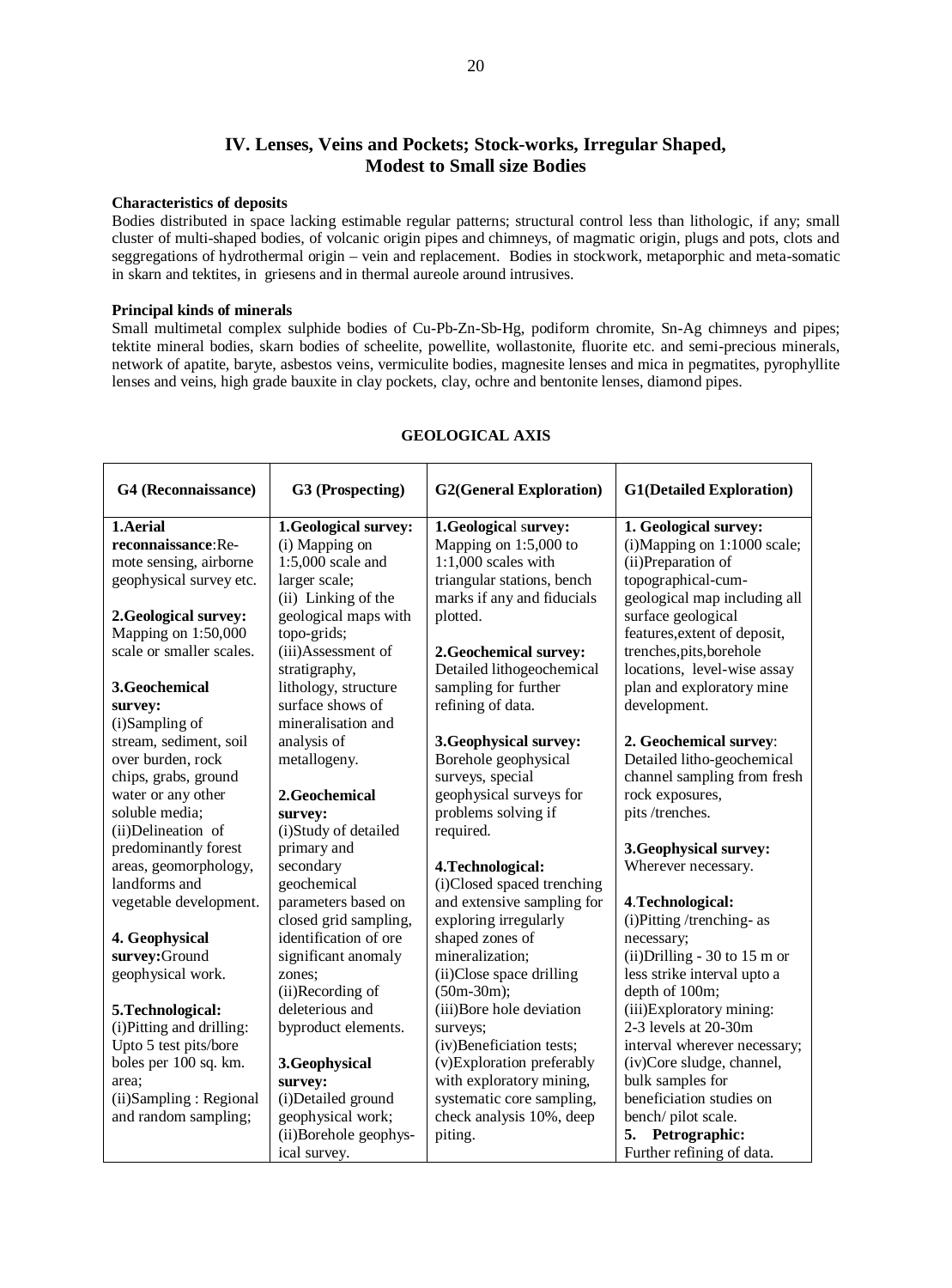| (iii)Collection of       | 4. Technological:      | 5. Petrographic:          | 6)Geostatistical analysis of |
|--------------------------|------------------------|---------------------------|------------------------------|
| sample for deciphering   | (i) Sampling at well   | Further refining of data. | borehole data (thickness of  |
| the mineralised zones.   | defined locations,     |                           | ore :waste encountered in    |
|                          | extensive pit, trench  |                           | holes, assay values), if     |
| 6. Petrographic and      | and surface sampling   |                           | considered neccesarry.       |
| mineragraphic study:     | to decipher the extent |                           |                              |
| (i)Determination of      | and grade of           |                           |                              |
| principal rock types and | mineralisation at      |                           |                              |
| mineral assembleges;     | surface;               |                           |                              |
| (ii)Identification of    | (ii)Core sampling;     |                           |                              |
| minerals of interest and | (iii)Laboratory        |                           |                              |
| gangues and              | studies of samples;    |                           |                              |
| determination of useful  | (iv)Check samples-     |                           |                              |
| minerals.                | 10%;                   |                           |                              |
|                          | $(v)$ Deep pitting to  |                           |                              |
| 7. Synthesis of all      | decipher grade         |                           |                              |
| available data/concepts. | variation of           |                           |                              |
|                          | irregularly shape      |                           |                              |
| 8. The activities as     | mineralisation;        |                           |                              |
| above or less than that  | (vi) Drilling - 100m   |                           |                              |
| required for G-3.        | to 50 m. interval;     |                           |                              |
|                          | borehole deviation     |                           |                              |
|                          | survey.                |                           |                              |
|                          | 5. Petrographic and    |                           |                              |
|                          | mineragraphic:         |                           |                              |
|                          | (i)Petrographic        |                           |                              |
|                          | studies of rocks of    |                           |                              |
|                          | deposits and its       |                           |                              |
|                          | surrounding,           |                           |                              |
|                          | alteration connected   |                           |                              |
|                          | with mineralisation;   |                           |                              |
|                          | (ii)Mineralogical      |                           |                              |
|                          | studies including      |                           |                              |
|                          | identification of      |                           |                              |
|                          | zones of oxidation     |                           |                              |
|                          | and primary zones,     |                           |                              |
|                          | grain size analysis,   |                           |                              |
|                          | overall chracteristics |                           |                              |
|                          | of useful and          |                           |                              |
|                          | deleterious minerals.  |                           |                              |
|                          |                        |                           |                              |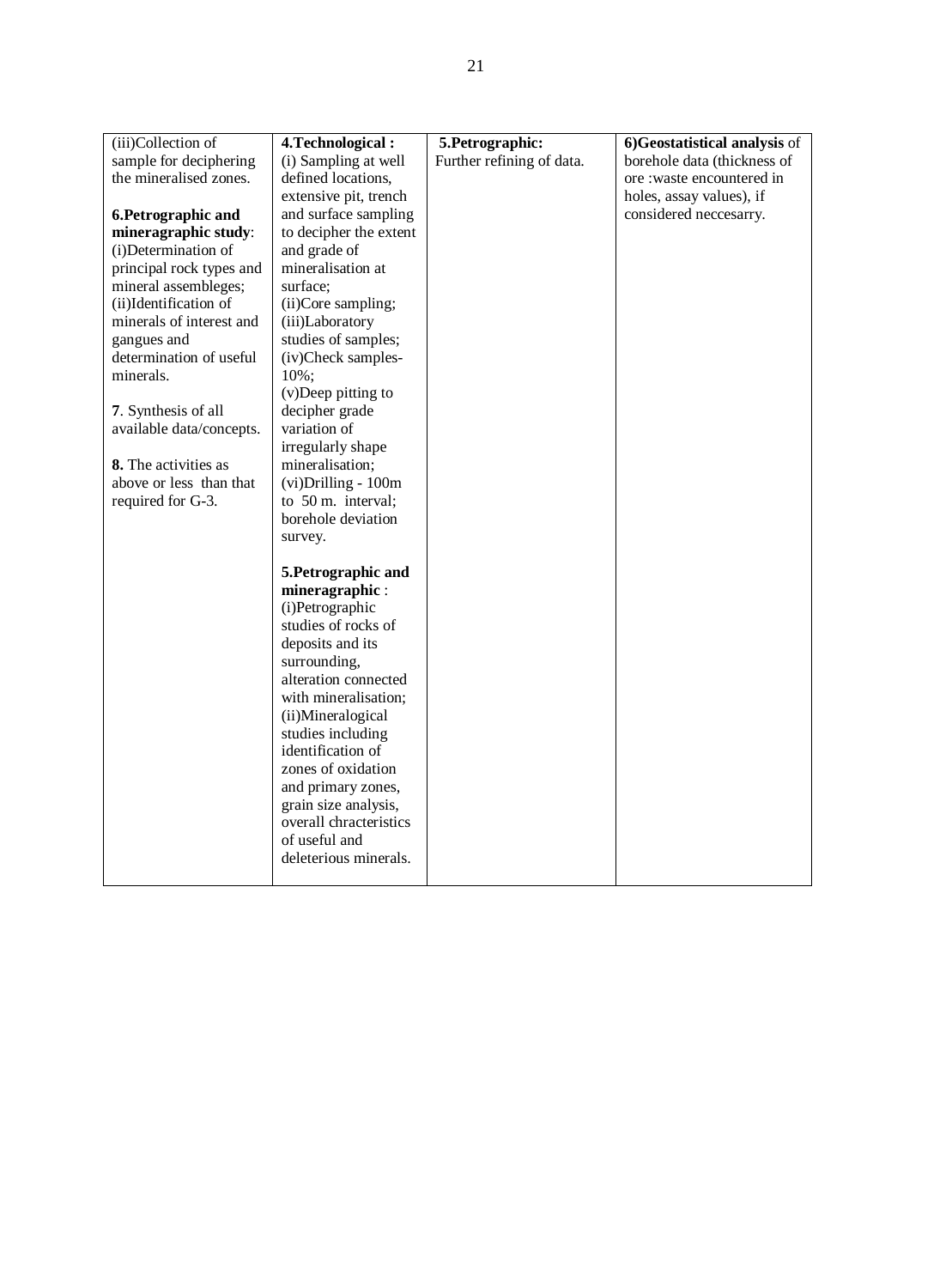| F3 (Geological Study)                                                                                                                                                                                                                       | F2 (Pre-feasibility Study)                                                                                                                                                                                                                     | F1 (Feasibility Study)                                                                                                                                                                                                             |
|---------------------------------------------------------------------------------------------------------------------------------------------------------------------------------------------------------------------------------------------|------------------------------------------------------------------------------------------------------------------------------------------------------------------------------------------------------------------------------------------------|------------------------------------------------------------------------------------------------------------------------------------------------------------------------------------------------------------------------------------|
| 1.Geological and related study:<br>(i)Reconnaissance prospecting by<br>geochemical, geophysical, scout<br>drilling to understand controls of<br>mineralisations/<br>general and detailed exploration;<br>(ii)Geological maps showing extent | 1. Geology:<br>(i)Geology of area; (ii)General and<br>detailed exploration guided by<br>surface and sub-surface geochemical<br>and geophysical data, exploratory<br>mining details.                                                            | 1.Geology:<br>Geology of project, detailed<br>exploration with larger inputs of<br>exploratory mining, deep pitting,<br>trenching/benching, underground<br>boreholes, closed spaced drilling.                                      |
| and persistence of mineralisations,<br>guides, controls, hostrock, lithology<br>etc;<br>(iii)Infrastructure; (iv)Preliminary<br>ecological and meteorological data,<br>if possible.                                                         | 2. Mining: mine recoveries<br>estimates, man power details, pre-<br>production plan.<br>3. Environment: Baseline data,<br>potential constraints on project.                                                                                    | 2. Mining: Mining plan, meticulous<br>methods with special emphasis on<br>geotechnical, production aspects;<br>safety measures, mine recoveries,<br>efficiency variability due to various<br>controls.                             |
| 2. The activities as above or less<br>than that required for F-2.                                                                                                                                                                           | 4. Processing: Proven laboratory<br>scale /pilot scale investigations on<br>bulk samples; likely establishment of<br>plant; possibilities of cost estimates.                                                                                   | 3. Environment:<br>EIA/EMP including socio-economic<br>impact rehabilitation of project<br>affected persons and waste disposal/<br>reclamation ; detailed land use data.                                                           |
|                                                                                                                                                                                                                                             | 5.Infrastructure, construction,<br>services etc: Brief details.<br><b>6. Costing:</b> Capital and operating<br>cost estimates based on comparable<br>mining operations.<br>7. Marketing: An overview, demand<br>and supply relations, industry | 4. Processing: Proven details of pilot<br>plant scale investigation, appended<br>with layout, plant design, manpower<br>requirements, fuel/power<br>consumption, disposal of effulents<br>and present/future remedial<br>measures. |
|                                                                                                                                                                                                                                             | structure, pricing.<br><b>8. Economic viability: Preliminary</b>                                                                                                                                                                               | 5. Infrastructure, constructions<br>and service: Full details.                                                                                                                                                                     |
|                                                                                                                                                                                                                                             | studies of cash flow forecasts.<br>9. Other factors: Statutory<br>provisions relating to land, labour,                                                                                                                                         | 6. Costing: Detailed break up of<br>capital and operating cost and details<br>of working capitals.                                                                                                                                 |
|                                                                                                                                                                                                                                             | mining, taxation, etc.                                                                                                                                                                                                                         | 7. Marketing: An overview, specific<br>market aspects.                                                                                                                                                                             |
|                                                                                                                                                                                                                                             |                                                                                                                                                                                                                                                | 8. Economic viability: Cash flow<br>forecast, inflation effects, sensitivity<br>studies.                                                                                                                                           |
|                                                                                                                                                                                                                                             |                                                                                                                                                                                                                                                | 9. Other factors: Statutory<br>provisions relating to land, labour,<br>mining, taxation, etc.                                                                                                                                      |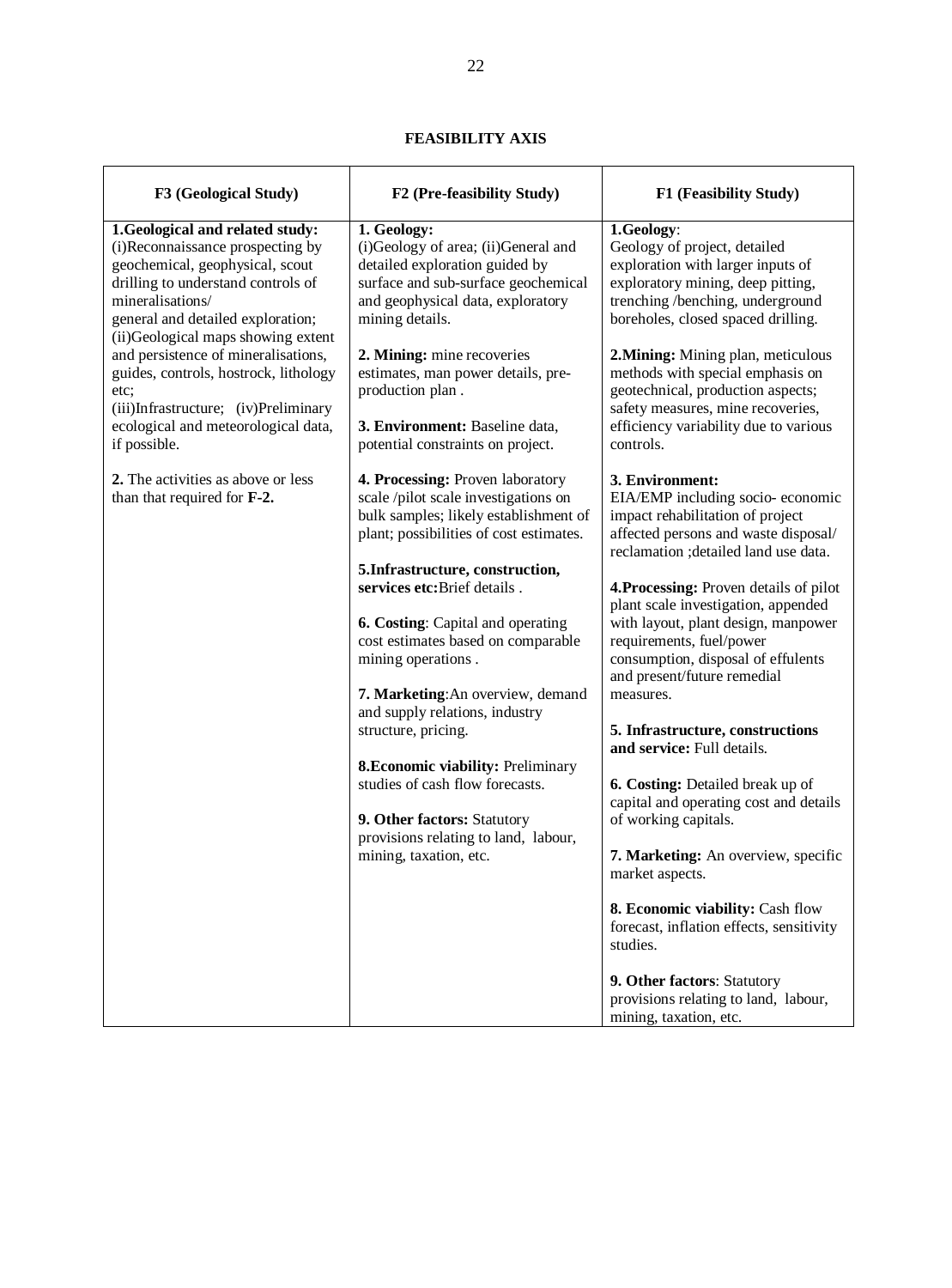| <b>E3(Intrinsically Economic)</b>         | <b>E2</b> (Potentially Economic)     | E1(Economic)                           |
|-------------------------------------------|--------------------------------------|----------------------------------------|
| 1. Reconnaissance to detailed             | 1. General and detailed exploration. | 1. Detailed exploration.               |
| geological study, rough estimates         | 2. Specific end-use grades of        | 2. Mining report/mining                |
| of grades (may be below economic          | reserves (above/marginally below     | plan/working mines.                    |
| cutoff), general idea about forest /      | economic cut-off grade).             | 3. Specific end-use grades of reserves |
| non - forest and land use status.         | 3. General knowledge of forest/non-  | (above economic cut-off grade).        |
| <b>2.</b> The activities as above or less | forest and other land use data.      | 4. Specific knowledge of forest/non-   |
| than that required for E-2.               |                                      | forest and other land use data.        |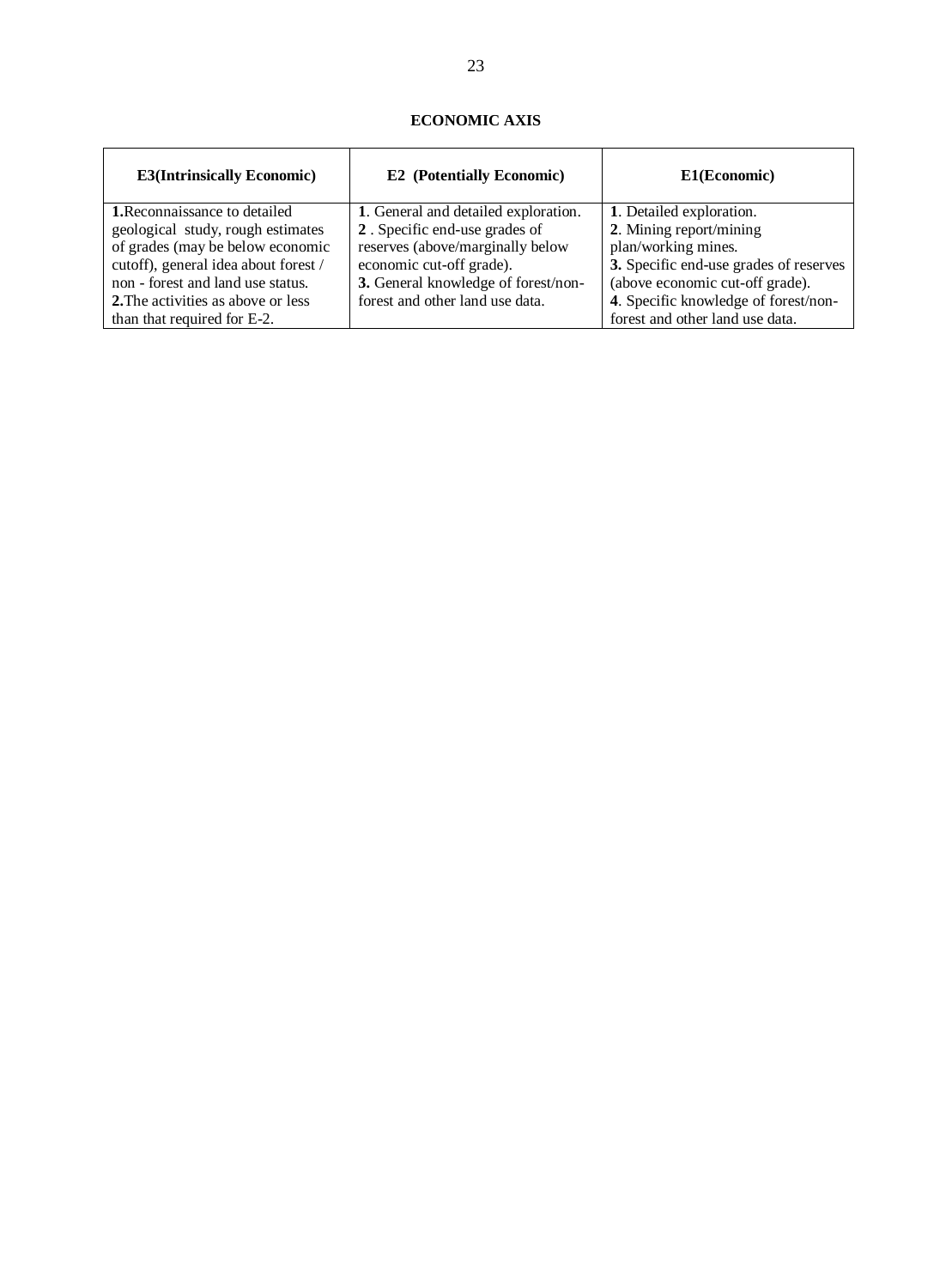# **V. Gem- Stones and Rare Metal Pegmatites, Reefs and Veins**

### **Characteristics of Deposit**

Highly erratic distribution of minerals and metals. No trend in grade and thickness, no assured continuity, cluster of high values in barren zones, structural and lithologic controls undeterminate.

### **Principal kinds of Minerals**

Tin-tungstun-tantalum-molybdenum veins and pegmatites, beryl, topaz, emerald, cesium deposits, mineralisation associated with alkaline rocks, complexes and veins and plugs of carbonatites.

| 1. Aerial reconnaissance:<br>1.Geological survey:<br>1.Geological survey:<br>(i)Mapping on 1:2000 scale<br>Remote sensing, airborne<br>$(i)$ Mapping: 1:50,000 to<br>(i)Mapping on 1:5000 or<br>1:25000 scale;<br>geophysical survey etc.<br>larger scales with<br>or larger scale;<br>(ii)Linking of geological<br>triangulation stations, bench<br>(ii) Preparation of detailed<br>maps with topogrids;<br>marks, if any and fiducials<br>topographical cum<br>2. Geological survey:<br>Mapping on 1:50,000 scale<br>(iii)Assessment of<br>shown;<br>geological map, including<br>or smaller scales.<br>stratigraphy, lithology,<br>(ii)Linking of geological<br>all surface geological<br>structure, surface shows of<br>maps with topogrids.<br>features , extent of<br>mineralisation, analysis of<br>deposit, location of trenches,<br>3. Geochemical survey:<br>(i)Grab/chip sampling of<br>old history of mining.<br>pits, boreholes, geological<br>2. Geochemical survey:<br>rocks or weathered<br>plan and<br>sections of<br>(i)Detailed litho-<br>exploratory mining.<br>geochemical channel<br>profiles;<br>2. Geochemical survey:<br>(i)Closed -grid geoche-<br>sampling from fresh rock<br>(ii)Recording of broad<br>mical sampling, rocktype<br>geomorphology, drainage<br>exposures, trenches, pits etc;<br>2. Geochemical: Detailed<br>(ii)Recording of deleterious<br>wise and if necessary rock<br>litho-geochemical analysis.<br>etc.<br>type-cum -skeletal soil -<br>and likely by -product<br>domain-wise;<br>elements.<br>3.Geophysical : Detailed<br>4. Geophysical survey:<br>survey if necessary and<br>Ground geophysical work.<br>(ii)Geochemical<br>specialization with respect<br>specific borehole<br>3. Geophysical:<br>to element of interest of<br>Detailed and specialised<br>geophysical studies.<br>5. Technological:<br>(i)Trenching-One or two<br>geophysical studies (e.g.<br>pegmatite rock to be<br>random pits or trenches;<br>missalamasse, borehole<br>deciphered and<br>4. Technological:<br>(ii) Pitting/drilling: Upto 5<br>identification of path<br>(i) Drilling-surface drilling<br>geophysical study etc.) to<br>finder and trace elements.<br>unravel the three<br>at 50-10m section intervals<br>test pits per 100sq. km<br>dimensional<br>in3 -4 levels, 30-60m x 90m<br>area;<br>configuration of host rock.<br>(iii)Sampling-Regional<br>vertically apart to trace and<br>3. Geophysical survey:<br>Detailed ground<br>intersect mineralised zones;<br>and random grab<br>sampling, stream sediment<br>geophysical work to<br>4. Technological:<br>under ground drilling as<br>sampling after orientation<br>delimit the potential host<br>(i)Pitting/trenching- pits on<br>and when necessary;<br>survey for narrowing<br>regular grid pattern<br>(ii)Sampling - core and<br>rock.<br>sludge, bulk and channel<br>down target areas.<br>(preferably at 50 m. sq.grid)<br>in colluvial zones and<br>samples for processing<br>4. Technological:<br>technology bulk samples for<br>(i)Pitting and trenching in<br>residual overburdens;<br>6. Petrography and<br>colluvial zones, residual<br>minerography:<br>trenches across host rocks of<br>pilot plant/bench scale<br>(i)Determination of main<br>overburden and on<br>investigation;<br>mineralisation;<br>rock types and mineral<br>primary host rocks;<br>(ii) Drilling-testing at two<br>(iii)Exploratory mining - 3<br>randomly distributed;<br>levels;<br>or more levels over the<br>assemblages;<br>(ii)Identification of<br>(ii) Drilling-only to broadly<br>Strike spacing of boreholes<br>entire or part strike length<br>minerals of interest and<br>test the continuity of host<br>of ore body at 30m level<br>to be 50-100m up to depth | G4 (Reconnaissance) | G3 (Prospecting) | <b>G2(General Exploration)</b> | <b>G1(Detailed Exploration)</b> |
|-------------------------------------------------------------------------------------------------------------------------------------------------------------------------------------------------------------------------------------------------------------------------------------------------------------------------------------------------------------------------------------------------------------------------------------------------------------------------------------------------------------------------------------------------------------------------------------------------------------------------------------------------------------------------------------------------------------------------------------------------------------------------------------------------------------------------------------------------------------------------------------------------------------------------------------------------------------------------------------------------------------------------------------------------------------------------------------------------------------------------------------------------------------------------------------------------------------------------------------------------------------------------------------------------------------------------------------------------------------------------------------------------------------------------------------------------------------------------------------------------------------------------------------------------------------------------------------------------------------------------------------------------------------------------------------------------------------------------------------------------------------------------------------------------------------------------------------------------------------------------------------------------------------------------------------------------------------------------------------------------------------------------------------------------------------------------------------------------------------------------------------------------------------------------------------------------------------------------------------------------------------------------------------------------------------------------------------------------------------------------------------------------------------------------------------------------------------------------------------------------------------------------------------------------------------------------------------------------------------------------------------------------------------------------------------------------------------------------------------------------------------------------------------------------------------------------------------------------------------------------------------------------------------------------------------------------------------------------------------------------------------------------------------------------------------------------------------------------------------------------------------------------------------------------------------------------------------------------------------------------------------------------------------------------------------------------------------------------------------------------------------------------------------------------------------------------------------------------------------------------------------------------------------------------------------------------------------------------------------------------------------------------------------------------------------------------------------------------------------------------------------------|---------------------|------------------|--------------------------------|---------------------------------|
|                                                                                                                                                                                                                                                                                                                                                                                                                                                                                                                                                                                                                                                                                                                                                                                                                                                                                                                                                                                                                                                                                                                                                                                                                                                                                                                                                                                                                                                                                                                                                                                                                                                                                                                                                                                                                                                                                                                                                                                                                                                                                                                                                                                                                                                                                                                                                                                                                                                                                                                                                                                                                                                                                                                                                                                                                                                                                                                                                                                                                                                                                                                                                                                                                                                                                                                                                                                                                                                                                                                                                                                                                                                                                                                                                                   |                     |                  |                                | 1.Geological survey:            |
|                                                                                                                                                                                                                                                                                                                                                                                                                                                                                                                                                                                                                                                                                                                                                                                                                                                                                                                                                                                                                                                                                                                                                                                                                                                                                                                                                                                                                                                                                                                                                                                                                                                                                                                                                                                                                                                                                                                                                                                                                                                                                                                                                                                                                                                                                                                                                                                                                                                                                                                                                                                                                                                                                                                                                                                                                                                                                                                                                                                                                                                                                                                                                                                                                                                                                                                                                                                                                                                                                                                                                                                                                                                                                                                                                                   |                     |                  |                                |                                 |
|                                                                                                                                                                                                                                                                                                                                                                                                                                                                                                                                                                                                                                                                                                                                                                                                                                                                                                                                                                                                                                                                                                                                                                                                                                                                                                                                                                                                                                                                                                                                                                                                                                                                                                                                                                                                                                                                                                                                                                                                                                                                                                                                                                                                                                                                                                                                                                                                                                                                                                                                                                                                                                                                                                                                                                                                                                                                                                                                                                                                                                                                                                                                                                                                                                                                                                                                                                                                                                                                                                                                                                                                                                                                                                                                                                   |                     |                  |                                |                                 |
|                                                                                                                                                                                                                                                                                                                                                                                                                                                                                                                                                                                                                                                                                                                                                                                                                                                                                                                                                                                                                                                                                                                                                                                                                                                                                                                                                                                                                                                                                                                                                                                                                                                                                                                                                                                                                                                                                                                                                                                                                                                                                                                                                                                                                                                                                                                                                                                                                                                                                                                                                                                                                                                                                                                                                                                                                                                                                                                                                                                                                                                                                                                                                                                                                                                                                                                                                                                                                                                                                                                                                                                                                                                                                                                                                                   |                     |                  |                                |                                 |
|                                                                                                                                                                                                                                                                                                                                                                                                                                                                                                                                                                                                                                                                                                                                                                                                                                                                                                                                                                                                                                                                                                                                                                                                                                                                                                                                                                                                                                                                                                                                                                                                                                                                                                                                                                                                                                                                                                                                                                                                                                                                                                                                                                                                                                                                                                                                                                                                                                                                                                                                                                                                                                                                                                                                                                                                                                                                                                                                                                                                                                                                                                                                                                                                                                                                                                                                                                                                                                                                                                                                                                                                                                                                                                                                                                   |                     |                  |                                |                                 |
|                                                                                                                                                                                                                                                                                                                                                                                                                                                                                                                                                                                                                                                                                                                                                                                                                                                                                                                                                                                                                                                                                                                                                                                                                                                                                                                                                                                                                                                                                                                                                                                                                                                                                                                                                                                                                                                                                                                                                                                                                                                                                                                                                                                                                                                                                                                                                                                                                                                                                                                                                                                                                                                                                                                                                                                                                                                                                                                                                                                                                                                                                                                                                                                                                                                                                                                                                                                                                                                                                                                                                                                                                                                                                                                                                                   |                     |                  |                                |                                 |
|                                                                                                                                                                                                                                                                                                                                                                                                                                                                                                                                                                                                                                                                                                                                                                                                                                                                                                                                                                                                                                                                                                                                                                                                                                                                                                                                                                                                                                                                                                                                                                                                                                                                                                                                                                                                                                                                                                                                                                                                                                                                                                                                                                                                                                                                                                                                                                                                                                                                                                                                                                                                                                                                                                                                                                                                                                                                                                                                                                                                                                                                                                                                                                                                                                                                                                                                                                                                                                                                                                                                                                                                                                                                                                                                                                   |                     |                  |                                |                                 |
|                                                                                                                                                                                                                                                                                                                                                                                                                                                                                                                                                                                                                                                                                                                                                                                                                                                                                                                                                                                                                                                                                                                                                                                                                                                                                                                                                                                                                                                                                                                                                                                                                                                                                                                                                                                                                                                                                                                                                                                                                                                                                                                                                                                                                                                                                                                                                                                                                                                                                                                                                                                                                                                                                                                                                                                                                                                                                                                                                                                                                                                                                                                                                                                                                                                                                                                                                                                                                                                                                                                                                                                                                                                                                                                                                                   |                     |                  |                                |                                 |
|                                                                                                                                                                                                                                                                                                                                                                                                                                                                                                                                                                                                                                                                                                                                                                                                                                                                                                                                                                                                                                                                                                                                                                                                                                                                                                                                                                                                                                                                                                                                                                                                                                                                                                                                                                                                                                                                                                                                                                                                                                                                                                                                                                                                                                                                                                                                                                                                                                                                                                                                                                                                                                                                                                                                                                                                                                                                                                                                                                                                                                                                                                                                                                                                                                                                                                                                                                                                                                                                                                                                                                                                                                                                                                                                                                   |                     |                  |                                |                                 |
|                                                                                                                                                                                                                                                                                                                                                                                                                                                                                                                                                                                                                                                                                                                                                                                                                                                                                                                                                                                                                                                                                                                                                                                                                                                                                                                                                                                                                                                                                                                                                                                                                                                                                                                                                                                                                                                                                                                                                                                                                                                                                                                                                                                                                                                                                                                                                                                                                                                                                                                                                                                                                                                                                                                                                                                                                                                                                                                                                                                                                                                                                                                                                                                                                                                                                                                                                                                                                                                                                                                                                                                                                                                                                                                                                                   |                     |                  |                                |                                 |
|                                                                                                                                                                                                                                                                                                                                                                                                                                                                                                                                                                                                                                                                                                                                                                                                                                                                                                                                                                                                                                                                                                                                                                                                                                                                                                                                                                                                                                                                                                                                                                                                                                                                                                                                                                                                                                                                                                                                                                                                                                                                                                                                                                                                                                                                                                                                                                                                                                                                                                                                                                                                                                                                                                                                                                                                                                                                                                                                                                                                                                                                                                                                                                                                                                                                                                                                                                                                                                                                                                                                                                                                                                                                                                                                                                   |                     |                  |                                |                                 |
|                                                                                                                                                                                                                                                                                                                                                                                                                                                                                                                                                                                                                                                                                                                                                                                                                                                                                                                                                                                                                                                                                                                                                                                                                                                                                                                                                                                                                                                                                                                                                                                                                                                                                                                                                                                                                                                                                                                                                                                                                                                                                                                                                                                                                                                                                                                                                                                                                                                                                                                                                                                                                                                                                                                                                                                                                                                                                                                                                                                                                                                                                                                                                                                                                                                                                                                                                                                                                                                                                                                                                                                                                                                                                                                                                                   |                     |                  |                                |                                 |
|                                                                                                                                                                                                                                                                                                                                                                                                                                                                                                                                                                                                                                                                                                                                                                                                                                                                                                                                                                                                                                                                                                                                                                                                                                                                                                                                                                                                                                                                                                                                                                                                                                                                                                                                                                                                                                                                                                                                                                                                                                                                                                                                                                                                                                                                                                                                                                                                                                                                                                                                                                                                                                                                                                                                                                                                                                                                                                                                                                                                                                                                                                                                                                                                                                                                                                                                                                                                                                                                                                                                                                                                                                                                                                                                                                   |                     |                  |                                |                                 |
|                                                                                                                                                                                                                                                                                                                                                                                                                                                                                                                                                                                                                                                                                                                                                                                                                                                                                                                                                                                                                                                                                                                                                                                                                                                                                                                                                                                                                                                                                                                                                                                                                                                                                                                                                                                                                                                                                                                                                                                                                                                                                                                                                                                                                                                                                                                                                                                                                                                                                                                                                                                                                                                                                                                                                                                                                                                                                                                                                                                                                                                                                                                                                                                                                                                                                                                                                                                                                                                                                                                                                                                                                                                                                                                                                                   |                     |                  |                                |                                 |
|                                                                                                                                                                                                                                                                                                                                                                                                                                                                                                                                                                                                                                                                                                                                                                                                                                                                                                                                                                                                                                                                                                                                                                                                                                                                                                                                                                                                                                                                                                                                                                                                                                                                                                                                                                                                                                                                                                                                                                                                                                                                                                                                                                                                                                                                                                                                                                                                                                                                                                                                                                                                                                                                                                                                                                                                                                                                                                                                                                                                                                                                                                                                                                                                                                                                                                                                                                                                                                                                                                                                                                                                                                                                                                                                                                   |                     |                  |                                |                                 |
|                                                                                                                                                                                                                                                                                                                                                                                                                                                                                                                                                                                                                                                                                                                                                                                                                                                                                                                                                                                                                                                                                                                                                                                                                                                                                                                                                                                                                                                                                                                                                                                                                                                                                                                                                                                                                                                                                                                                                                                                                                                                                                                                                                                                                                                                                                                                                                                                                                                                                                                                                                                                                                                                                                                                                                                                                                                                                                                                                                                                                                                                                                                                                                                                                                                                                                                                                                                                                                                                                                                                                                                                                                                                                                                                                                   |                     |                  |                                |                                 |
|                                                                                                                                                                                                                                                                                                                                                                                                                                                                                                                                                                                                                                                                                                                                                                                                                                                                                                                                                                                                                                                                                                                                                                                                                                                                                                                                                                                                                                                                                                                                                                                                                                                                                                                                                                                                                                                                                                                                                                                                                                                                                                                                                                                                                                                                                                                                                                                                                                                                                                                                                                                                                                                                                                                                                                                                                                                                                                                                                                                                                                                                                                                                                                                                                                                                                                                                                                                                                                                                                                                                                                                                                                                                                                                                                                   |                     |                  |                                |                                 |
|                                                                                                                                                                                                                                                                                                                                                                                                                                                                                                                                                                                                                                                                                                                                                                                                                                                                                                                                                                                                                                                                                                                                                                                                                                                                                                                                                                                                                                                                                                                                                                                                                                                                                                                                                                                                                                                                                                                                                                                                                                                                                                                                                                                                                                                                                                                                                                                                                                                                                                                                                                                                                                                                                                                                                                                                                                                                                                                                                                                                                                                                                                                                                                                                                                                                                                                                                                                                                                                                                                                                                                                                                                                                                                                                                                   |                     |                  |                                |                                 |
|                                                                                                                                                                                                                                                                                                                                                                                                                                                                                                                                                                                                                                                                                                                                                                                                                                                                                                                                                                                                                                                                                                                                                                                                                                                                                                                                                                                                                                                                                                                                                                                                                                                                                                                                                                                                                                                                                                                                                                                                                                                                                                                                                                                                                                                                                                                                                                                                                                                                                                                                                                                                                                                                                                                                                                                                                                                                                                                                                                                                                                                                                                                                                                                                                                                                                                                                                                                                                                                                                                                                                                                                                                                                                                                                                                   |                     |                  |                                |                                 |
|                                                                                                                                                                                                                                                                                                                                                                                                                                                                                                                                                                                                                                                                                                                                                                                                                                                                                                                                                                                                                                                                                                                                                                                                                                                                                                                                                                                                                                                                                                                                                                                                                                                                                                                                                                                                                                                                                                                                                                                                                                                                                                                                                                                                                                                                                                                                                                                                                                                                                                                                                                                                                                                                                                                                                                                                                                                                                                                                                                                                                                                                                                                                                                                                                                                                                                                                                                                                                                                                                                                                                                                                                                                                                                                                                                   |                     |                  |                                |                                 |
|                                                                                                                                                                                                                                                                                                                                                                                                                                                                                                                                                                                                                                                                                                                                                                                                                                                                                                                                                                                                                                                                                                                                                                                                                                                                                                                                                                                                                                                                                                                                                                                                                                                                                                                                                                                                                                                                                                                                                                                                                                                                                                                                                                                                                                                                                                                                                                                                                                                                                                                                                                                                                                                                                                                                                                                                                                                                                                                                                                                                                                                                                                                                                                                                                                                                                                                                                                                                                                                                                                                                                                                                                                                                                                                                                                   |                     |                  |                                |                                 |
|                                                                                                                                                                                                                                                                                                                                                                                                                                                                                                                                                                                                                                                                                                                                                                                                                                                                                                                                                                                                                                                                                                                                                                                                                                                                                                                                                                                                                                                                                                                                                                                                                                                                                                                                                                                                                                                                                                                                                                                                                                                                                                                                                                                                                                                                                                                                                                                                                                                                                                                                                                                                                                                                                                                                                                                                                                                                                                                                                                                                                                                                                                                                                                                                                                                                                                                                                                                                                                                                                                                                                                                                                                                                                                                                                                   |                     |                  |                                |                                 |
|                                                                                                                                                                                                                                                                                                                                                                                                                                                                                                                                                                                                                                                                                                                                                                                                                                                                                                                                                                                                                                                                                                                                                                                                                                                                                                                                                                                                                                                                                                                                                                                                                                                                                                                                                                                                                                                                                                                                                                                                                                                                                                                                                                                                                                                                                                                                                                                                                                                                                                                                                                                                                                                                                                                                                                                                                                                                                                                                                                                                                                                                                                                                                                                                                                                                                                                                                                                                                                                                                                                                                                                                                                                                                                                                                                   |                     |                  |                                |                                 |
|                                                                                                                                                                                                                                                                                                                                                                                                                                                                                                                                                                                                                                                                                                                                                                                                                                                                                                                                                                                                                                                                                                                                                                                                                                                                                                                                                                                                                                                                                                                                                                                                                                                                                                                                                                                                                                                                                                                                                                                                                                                                                                                                                                                                                                                                                                                                                                                                                                                                                                                                                                                                                                                                                                                                                                                                                                                                                                                                                                                                                                                                                                                                                                                                                                                                                                                                                                                                                                                                                                                                                                                                                                                                                                                                                                   |                     |                  |                                |                                 |
|                                                                                                                                                                                                                                                                                                                                                                                                                                                                                                                                                                                                                                                                                                                                                                                                                                                                                                                                                                                                                                                                                                                                                                                                                                                                                                                                                                                                                                                                                                                                                                                                                                                                                                                                                                                                                                                                                                                                                                                                                                                                                                                                                                                                                                                                                                                                                                                                                                                                                                                                                                                                                                                                                                                                                                                                                                                                                                                                                                                                                                                                                                                                                                                                                                                                                                                                                                                                                                                                                                                                                                                                                                                                                                                                                                   |                     |                  |                                |                                 |
|                                                                                                                                                                                                                                                                                                                                                                                                                                                                                                                                                                                                                                                                                                                                                                                                                                                                                                                                                                                                                                                                                                                                                                                                                                                                                                                                                                                                                                                                                                                                                                                                                                                                                                                                                                                                                                                                                                                                                                                                                                                                                                                                                                                                                                                                                                                                                                                                                                                                                                                                                                                                                                                                                                                                                                                                                                                                                                                                                                                                                                                                                                                                                                                                                                                                                                                                                                                                                                                                                                                                                                                                                                                                                                                                                                   |                     |                  |                                |                                 |
|                                                                                                                                                                                                                                                                                                                                                                                                                                                                                                                                                                                                                                                                                                                                                                                                                                                                                                                                                                                                                                                                                                                                                                                                                                                                                                                                                                                                                                                                                                                                                                                                                                                                                                                                                                                                                                                                                                                                                                                                                                                                                                                                                                                                                                                                                                                                                                                                                                                                                                                                                                                                                                                                                                                                                                                                                                                                                                                                                                                                                                                                                                                                                                                                                                                                                                                                                                                                                                                                                                                                                                                                                                                                                                                                                                   |                     |                  |                                |                                 |
|                                                                                                                                                                                                                                                                                                                                                                                                                                                                                                                                                                                                                                                                                                                                                                                                                                                                                                                                                                                                                                                                                                                                                                                                                                                                                                                                                                                                                                                                                                                                                                                                                                                                                                                                                                                                                                                                                                                                                                                                                                                                                                                                                                                                                                                                                                                                                                                                                                                                                                                                                                                                                                                                                                                                                                                                                                                                                                                                                                                                                                                                                                                                                                                                                                                                                                                                                                                                                                                                                                                                                                                                                                                                                                                                                                   |                     |                  |                                |                                 |
|                                                                                                                                                                                                                                                                                                                                                                                                                                                                                                                                                                                                                                                                                                                                                                                                                                                                                                                                                                                                                                                                                                                                                                                                                                                                                                                                                                                                                                                                                                                                                                                                                                                                                                                                                                                                                                                                                                                                                                                                                                                                                                                                                                                                                                                                                                                                                                                                                                                                                                                                                                                                                                                                                                                                                                                                                                                                                                                                                                                                                                                                                                                                                                                                                                                                                                                                                                                                                                                                                                                                                                                                                                                                                                                                                                   |                     |                  |                                |                                 |
|                                                                                                                                                                                                                                                                                                                                                                                                                                                                                                                                                                                                                                                                                                                                                                                                                                                                                                                                                                                                                                                                                                                                                                                                                                                                                                                                                                                                                                                                                                                                                                                                                                                                                                                                                                                                                                                                                                                                                                                                                                                                                                                                                                                                                                                                                                                                                                                                                                                                                                                                                                                                                                                                                                                                                                                                                                                                                                                                                                                                                                                                                                                                                                                                                                                                                                                                                                                                                                                                                                                                                                                                                                                                                                                                                                   |                     |                  |                                |                                 |
|                                                                                                                                                                                                                                                                                                                                                                                                                                                                                                                                                                                                                                                                                                                                                                                                                                                                                                                                                                                                                                                                                                                                                                                                                                                                                                                                                                                                                                                                                                                                                                                                                                                                                                                                                                                                                                                                                                                                                                                                                                                                                                                                                                                                                                                                                                                                                                                                                                                                                                                                                                                                                                                                                                                                                                                                                                                                                                                                                                                                                                                                                                                                                                                                                                                                                                                                                                                                                                                                                                                                                                                                                                                                                                                                                                   |                     |                  |                                |                                 |
|                                                                                                                                                                                                                                                                                                                                                                                                                                                                                                                                                                                                                                                                                                                                                                                                                                                                                                                                                                                                                                                                                                                                                                                                                                                                                                                                                                                                                                                                                                                                                                                                                                                                                                                                                                                                                                                                                                                                                                                                                                                                                                                                                                                                                                                                                                                                                                                                                                                                                                                                                                                                                                                                                                                                                                                                                                                                                                                                                                                                                                                                                                                                                                                                                                                                                                                                                                                                                                                                                                                                                                                                                                                                                                                                                                   |                     |                  |                                |                                 |
|                                                                                                                                                                                                                                                                                                                                                                                                                                                                                                                                                                                                                                                                                                                                                                                                                                                                                                                                                                                                                                                                                                                                                                                                                                                                                                                                                                                                                                                                                                                                                                                                                                                                                                                                                                                                                                                                                                                                                                                                                                                                                                                                                                                                                                                                                                                                                                                                                                                                                                                                                                                                                                                                                                                                                                                                                                                                                                                                                                                                                                                                                                                                                                                                                                                                                                                                                                                                                                                                                                                                                                                                                                                                                                                                                                   |                     |                  |                                |                                 |
|                                                                                                                                                                                                                                                                                                                                                                                                                                                                                                                                                                                                                                                                                                                                                                                                                                                                                                                                                                                                                                                                                                                                                                                                                                                                                                                                                                                                                                                                                                                                                                                                                                                                                                                                                                                                                                                                                                                                                                                                                                                                                                                                                                                                                                                                                                                                                                                                                                                                                                                                                                                                                                                                                                                                                                                                                                                                                                                                                                                                                                                                                                                                                                                                                                                                                                                                                                                                                                                                                                                                                                                                                                                                                                                                                                   |                     |                  |                                |                                 |
|                                                                                                                                                                                                                                                                                                                                                                                                                                                                                                                                                                                                                                                                                                                                                                                                                                                                                                                                                                                                                                                                                                                                                                                                                                                                                                                                                                                                                                                                                                                                                                                                                                                                                                                                                                                                                                                                                                                                                                                                                                                                                                                                                                                                                                                                                                                                                                                                                                                                                                                                                                                                                                                                                                                                                                                                                                                                                                                                                                                                                                                                                                                                                                                                                                                                                                                                                                                                                                                                                                                                                                                                                                                                                                                                                                   |                     |                  |                                |                                 |
|                                                                                                                                                                                                                                                                                                                                                                                                                                                                                                                                                                                                                                                                                                                                                                                                                                                                                                                                                                                                                                                                                                                                                                                                                                                                                                                                                                                                                                                                                                                                                                                                                                                                                                                                                                                                                                                                                                                                                                                                                                                                                                                                                                                                                                                                                                                                                                                                                                                                                                                                                                                                                                                                                                                                                                                                                                                                                                                                                                                                                                                                                                                                                                                                                                                                                                                                                                                                                                                                                                                                                                                                                                                                                                                                                                   |                     |                  |                                |                                 |
|                                                                                                                                                                                                                                                                                                                                                                                                                                                                                                                                                                                                                                                                                                                                                                                                                                                                                                                                                                                                                                                                                                                                                                                                                                                                                                                                                                                                                                                                                                                                                                                                                                                                                                                                                                                                                                                                                                                                                                                                                                                                                                                                                                                                                                                                                                                                                                                                                                                                                                                                                                                                                                                                                                                                                                                                                                                                                                                                                                                                                                                                                                                                                                                                                                                                                                                                                                                                                                                                                                                                                                                                                                                                                                                                                                   |                     |                  |                                |                                 |
|                                                                                                                                                                                                                                                                                                                                                                                                                                                                                                                                                                                                                                                                                                                                                                                                                                                                                                                                                                                                                                                                                                                                                                                                                                                                                                                                                                                                                                                                                                                                                                                                                                                                                                                                                                                                                                                                                                                                                                                                                                                                                                                                                                                                                                                                                                                                                                                                                                                                                                                                                                                                                                                                                                                                                                                                                                                                                                                                                                                                                                                                                                                                                                                                                                                                                                                                                                                                                                                                                                                                                                                                                                                                                                                                                                   |                     |                  |                                |                                 |
|                                                                                                                                                                                                                                                                                                                                                                                                                                                                                                                                                                                                                                                                                                                                                                                                                                                                                                                                                                                                                                                                                                                                                                                                                                                                                                                                                                                                                                                                                                                                                                                                                                                                                                                                                                                                                                                                                                                                                                                                                                                                                                                                                                                                                                                                                                                                                                                                                                                                                                                                                                                                                                                                                                                                                                                                                                                                                                                                                                                                                                                                                                                                                                                                                                                                                                                                                                                                                                                                                                                                                                                                                                                                                                                                                                   |                     |                  |                                |                                 |
| rock at 100 m to 200m<br>of 100-150m;<br>interval and along dip<br>gangues.<br>at suitable intervals.                                                                                                                                                                                                                                                                                                                                                                                                                                                                                                                                                                                                                                                                                                                                                                                                                                                                                                                                                                                                                                                                                                                                                                                                                                                                                                                                                                                                                                                                                                                                                                                                                                                                                                                                                                                                                                                                                                                                                                                                                                                                                                                                                                                                                                                                                                                                                                                                                                                                                                                                                                                                                                                                                                                                                                                                                                                                                                                                                                                                                                                                                                                                                                                                                                                                                                                                                                                                                                                                                                                                                                                                                                                             |                     |                  |                                |                                 |
| strike spacing;<br>(iii)Sampling-systematic<br>7. Synthesis of all<br>(iii)Sampling-At surface<br>pits sampling (over burden                                                                                                                                                                                                                                                                                                                                                                                                                                                                                                                                                                                                                                                                                                                                                                                                                                                                                                                                                                                                                                                                                                                                                                                                                                                                                                                                                                                                                                                                                                                                                                                                                                                                                                                                                                                                                                                                                                                                                                                                                                                                                                                                                                                                                                                                                                                                                                                                                                                                                                                                                                                                                                                                                                                                                                                                                                                                                                                                                                                                                                                                                                                                                                                                                                                                                                                                                                                                                                                                                                                                                                                                                                      |                     |                  |                                |                                 |
| available data/concepts.<br>across zones of<br>horizon wise) and trench                                                                                                                                                                                                                                                                                                                                                                                                                                                                                                                                                                                                                                                                                                                                                                                                                                                                                                                                                                                                                                                                                                                                                                                                                                                                                                                                                                                                                                                                                                                                                                                                                                                                                                                                                                                                                                                                                                                                                                                                                                                                                                                                                                                                                                                                                                                                                                                                                                                                                                                                                                                                                                                                                                                                                                                                                                                                                                                                                                                                                                                                                                                                                                                                                                                                                                                                                                                                                                                                                                                                                                                                                                                                                           |                     |                  |                                |                                 |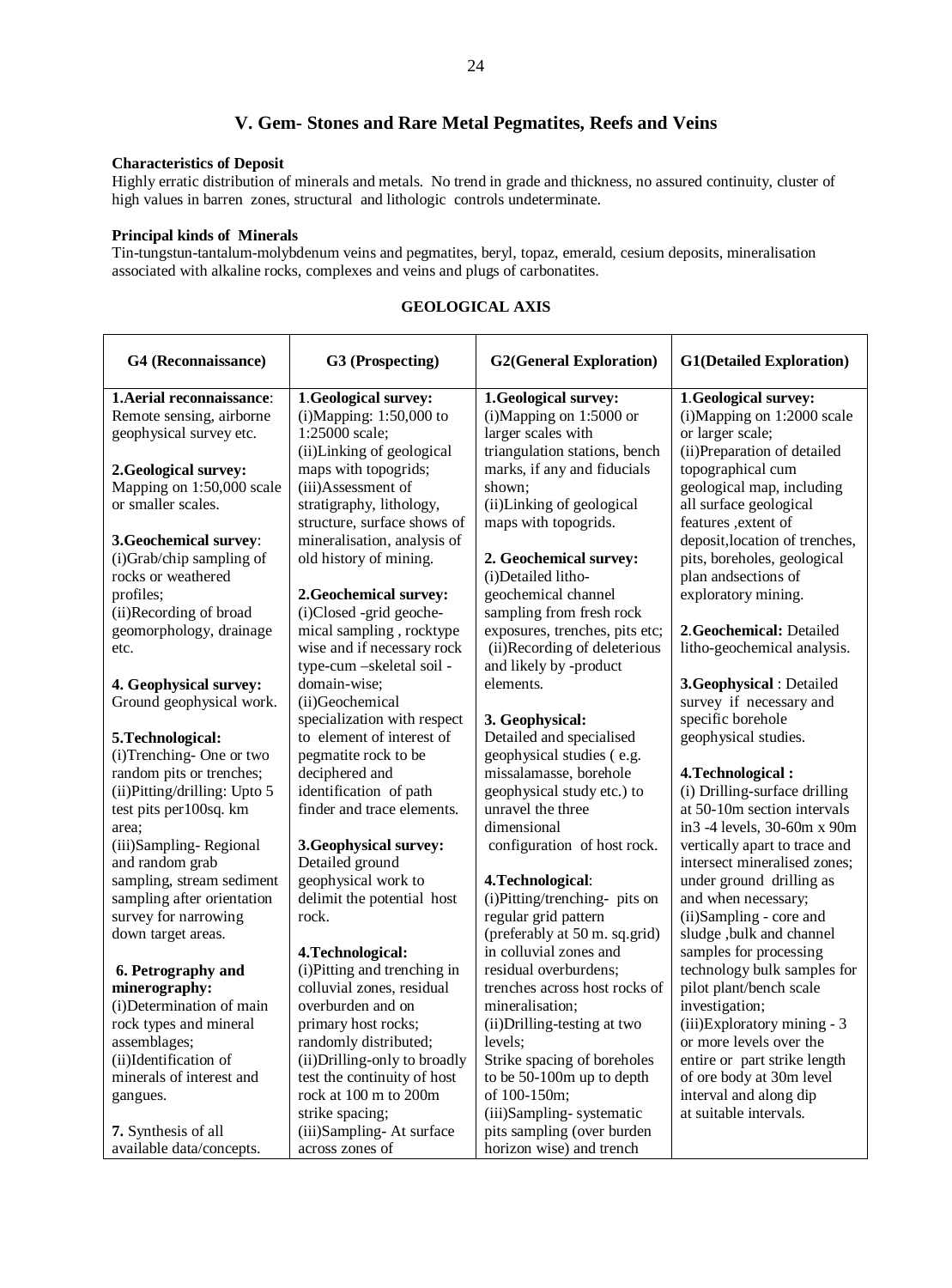|                                   | mineralisation; also from    | sampling (lithological         | 5. Petrographic:               |
|-----------------------------------|------------------------------|--------------------------------|--------------------------------|
| <b>8.</b> The activities as above | pits and trenches on the     | domain wise), core             | (i)Refining of data on the     |
| or less than that required        | basis of lithological        | sampling.                      | petrographic characters of     |
| for $G-3$ .                       | homogenity; closer spaced    |                                | rocks, including study of      |
|                                   | stream sediments sampling    | 5. Petrographic:               | grain size, texture, gangues   |
|                                   | (2-3 samples per sq. km)     | (i)Refining of data on the     | and its liberation etc;        |
|                                   | for further narrowing        | petrographic characters of     | (ii) Further refining of data. |
|                                   | down target areas;           | rocks, including study of      |                                |
|                                   | (iv)Core sampling.           | grain size, texture, gangues   |                                |
|                                   |                              | etc:                           |                                |
|                                   | 5. Petrographic and          | (ii) Further refining of data. |                                |
|                                   | mineragraphic:               |                                |                                |
|                                   | (i)Petrographic study of     |                                |                                |
|                                   | rocks of the deposit and its |                                |                                |
|                                   | surrounding, alterations     |                                |                                |
|                                   | (if any) associated with     |                                |                                |
|                                   | mineralisation;              |                                |                                |
|                                   | (ii) Determination of phase  |                                |                                |
|                                   | in which the mineral of      |                                |                                |
|                                   |                              |                                |                                |
|                                   | interest occurs;             |                                |                                |
|                                   | (iii)Mineralogical studies   |                                |                                |
|                                   | including paragenesis,       |                                |                                |
|                                   | identification of zones of   |                                |                                |
|                                   | oxidation if any, and        |                                |                                |
|                                   | primary zones, grain size    |                                |                                |
|                                   | distribution, over all       |                                |                                |
|                                   | characteristics of useful    |                                |                                |
|                                   | minerals.                    |                                |                                |
|                                   |                              |                                |                                |

| F 3(Geological Study)                                                                                                                                                                                                                                                                                                                                                                                                                                                                                                                                               | F 2(Prefeasibility Study)                                                                                                                                                                                                                                                                                                                                                                                                                                                                                                                   | <b>F1(Feasibility Study)</b>                                                                                                                                                                                                                                                                                                                                                                                                                                                                                                                                                                                                     |
|---------------------------------------------------------------------------------------------------------------------------------------------------------------------------------------------------------------------------------------------------------------------------------------------------------------------------------------------------------------------------------------------------------------------------------------------------------------------------------------------------------------------------------------------------------------------|---------------------------------------------------------------------------------------------------------------------------------------------------------------------------------------------------------------------------------------------------------------------------------------------------------------------------------------------------------------------------------------------------------------------------------------------------------------------------------------------------------------------------------------------|----------------------------------------------------------------------------------------------------------------------------------------------------------------------------------------------------------------------------------------------------------------------------------------------------------------------------------------------------------------------------------------------------------------------------------------------------------------------------------------------------------------------------------------------------------------------------------------------------------------------------------|
| 1. Geological and related study:<br>(i)Geology of area, reconnaissance<br>phase to detailed phase exploration<br>guided by<br>geochemical, geophysical survey;<br>geological maps dealineating<br>mineralised zones and its extent,<br>lithology, controls, guides,<br>mineralogical, chemical analytical<br>data:<br>(ii) Studies on amenability to<br>beneficiation;<br>(iii)Infrastructure;<br>(iv)Environmental- meteorological<br>and preliminary ecological data, if<br>possible.<br>2. The activities as above or less<br>than that required for $\bf{F}$ 2. | 1.Geology:<br>Geology of area, detailed<br>exploration, closed spaced drilling in<br>prospect in 2-3 levels for delineation<br>of host rock body;<br>boreholes, channel, bulk samples for<br>beneficiation test.<br>2. Mining-Viable methods-details<br>of exploratory mining data,<br>recoveries estimates, manpower<br>details.<br><b>3. Environment</b> Baseline data,<br>potential constraints and analysis of<br>possible impacts /hazards.<br>4. Processing Proven pilot plant<br>investigations, further follow up for<br>viability. | 1.Geology:<br>Geology of area, detailed exploration,<br>closed space drilling in prospect in 2-3<br>levels for delineation of host rock body,<br>ore body modelling;<br>boreholes channel bulk samples for<br>beneficiation, geotechnical and ground<br>water & surface water studies.<br>2. Mining-methods of mining, mine<br>plan, mine recoveries and its milling<br>characteristics;<br>exploitation plan preferably with<br>exploratory mining scheme,<br>manpower details.<br>3. Environmental-EIA/EMP,<br>including socio-economic impact,<br>rehabilitation of project affected<br>persons , waste disposal/reclamation. |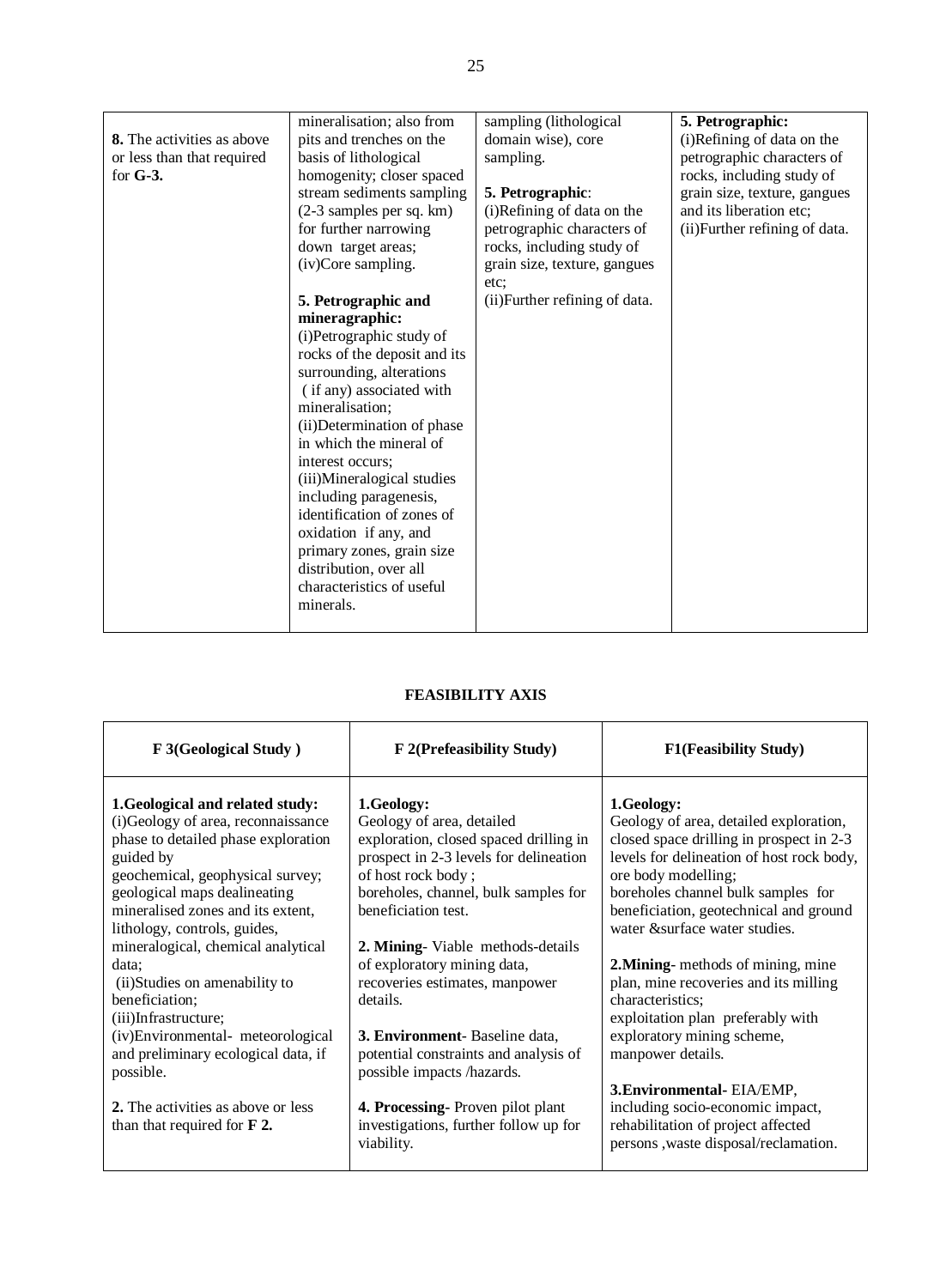|  | 5. Infrastructure, services and               | 4. Processing- a) For tin-tungsten,            |
|--|-----------------------------------------------|------------------------------------------------|
|  | construction activities: Brief details.       | molybdenum -details of proven pilot            |
|  |                                               | plant scale investigations on bulk             |
|  | <b>6. Costing-</b> Capital and operating cost | samples, choosing of suitable                  |
|  | estimates with likely break-up.               | processing treatment by industrial scale       |
|  |                                               | testing, tailings and effluent disposal        |
|  | <b>7. Marketing-</b> An overview, demand      | plans, plant layout, equipment list;           |
|  | supply relations, industry structure.         | b) For gemstones- studies on                   |
|  |                                               | amenability to cutting, polishing etc.         |
|  | 8. Economic viability: Preliminary            |                                                |
|  | study of cash flow forecast.                  | 5. Infrastructure, utilities and               |
|  |                                               | construction activities: Full details.         |
|  | 9. Other factors: Statutory                   |                                                |
|  | provisions relating to labour, land,          | 6. Costing-Detailed capital and                |
|  | mining , taxation, etc.                       | operating cost, along with break up.           |
|  |                                               |                                                |
|  |                                               | 7. Marketing-An overview, specific             |
|  |                                               | market aspects.                                |
|  |                                               |                                                |
|  |                                               | 8. Economic viability- Cash flow               |
|  |                                               | forecast, inflation effects, sensitivity       |
|  |                                               | studies.                                       |
|  |                                               |                                                |
|  |                                               | <b>9. Other factors::</b> Statutory provisions |
|  |                                               | relating to labour, land, mining,              |
|  |                                               | taxation, etc.                                 |
|  |                                               |                                                |
|  |                                               |                                                |

| <b>E3(Intrinsically Economic)</b>                                                                                                                                                                                              | <b>E2</b> (Potentially Economic)                                                                                                                                        | E1(Economic)                                                                                                                                                                                           |
|--------------------------------------------------------------------------------------------------------------------------------------------------------------------------------------------------------------------------------|-------------------------------------------------------------------------------------------------------------------------------------------------------------------------|--------------------------------------------------------------------------------------------------------------------------------------------------------------------------------------------------------|
| 1. Reconnaissance to detailed                                                                                                                                                                                                  | 1. General and detailed exploration.                                                                                                                                    | 1. Detailed exploration.                                                                                                                                                                               |
| geological study, rough estimates<br>of grades (may be below economic<br>cut-off), general idea about forest<br>/non - forest and land use status.<br><b>2.</b> The activities as above or less<br>than that required for E-2. | 2. Specific end-use grades of<br>reserves (above/marginally below<br>economic cut-off grade).<br>3. General knowledge of forest/non-<br>forest and other land use data. | 2. Mining report/mining plan/working<br>mines.<br>3. Specific end-use grades of reserves<br>(above economic cut-off grade).<br>4. Specific knowledge of forest/non-<br>forest and other land use data. |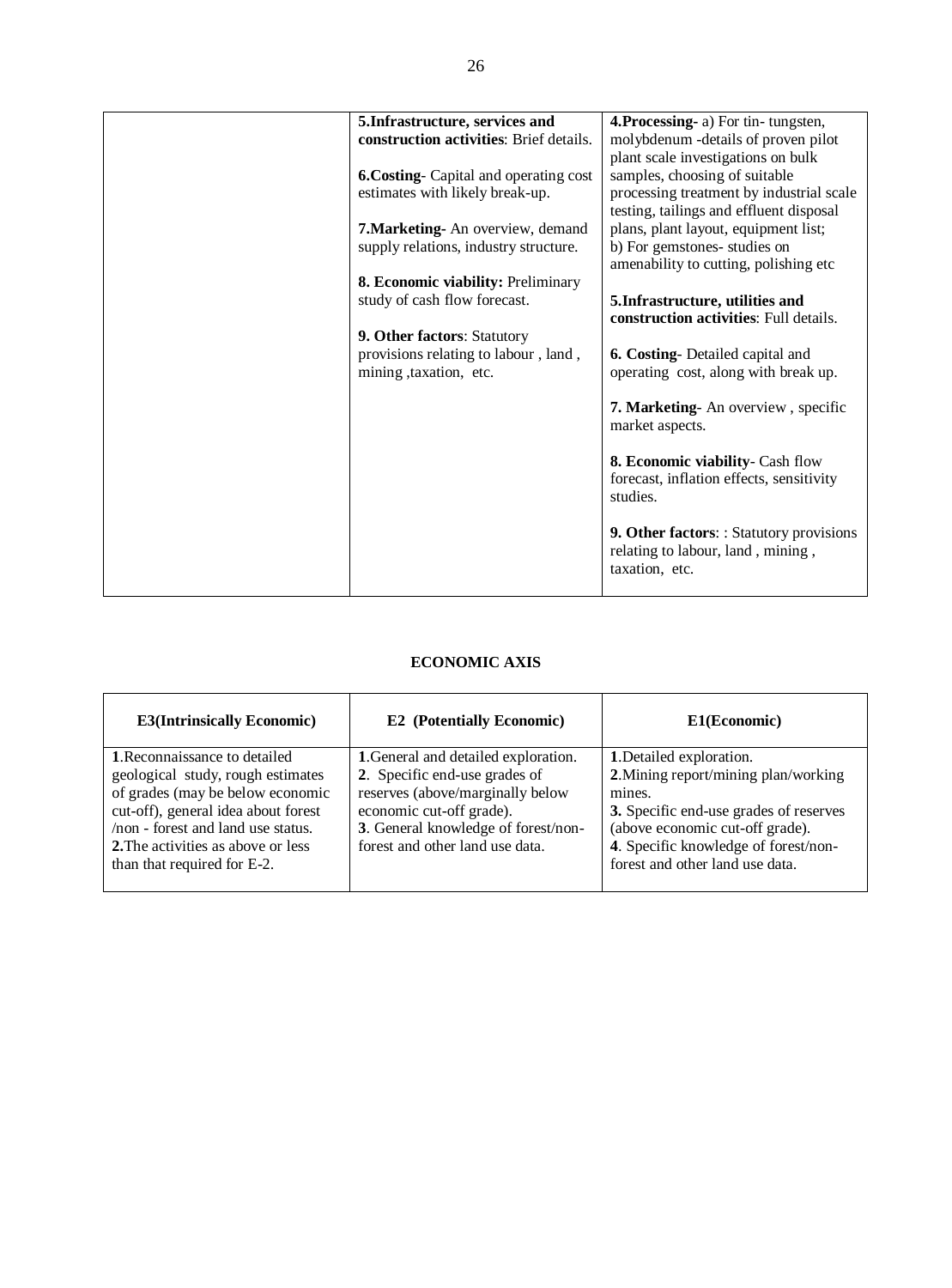# **VI. Placer and Residual Mineral Deposits of Hill and Valley Wash**

#### **Characteristics of Deposit**

Eluvial, colluvial and alluvial placer concentration of heavy metals and minerals, pebble and cobble, boulder beds, gravel beds in alluvium and colluvium, conglomerates, foothills fan deposits, grain size from extremely fine striated material to rough to polished boulders.

#### **Principal kinds of Minerals**

Placer tin and gold deposits, monazite, garnet, ilmenite, rutile, diamonds in conglomerate, floats and gravel beds of corundum, kyanite, sillimanite, floats and talus deposits of magnetite.

| G4 (Reconnaissance)                                    | G3 (Prospecting)                                     | <b>G2(General Exploration)</b>                       | <b>G1(Detailed Exploration)</b>                       |
|--------------------------------------------------------|------------------------------------------------------|------------------------------------------------------|-------------------------------------------------------|
| 1. Aerial reconnaissance:                              | 1.Geological survey:<br>$(i)$ Mapping on 1:25,000 to | 1. Geological survey:<br>$(i)$ Mapping on 1:5,000 to | 1. Geological survey:<br>(i)Mapping on                |
| Remote sensing, airborne                               | $1:5,000$ scale depending                            | 1: 1,000 or larger scales                            | 1:1000 scale;                                         |
| geophysical survey, etc.                               | on the extent of potential                           | with triangulation stations,                         | (ii) Preparation of geological                        |
|                                                        | zone;                                                | bench marks, if any, and                             | base map including all                                |
| 2. Geological survey:                                  | (ii)Tracing of coarse                                | fiducials shown;                                     | geological features, extent                           |
| Mapping on 1: $25,000$ or                              | sediments (e.g.boulders                              | (ii)Tracing of favourable                            | of deposit, structure and                             |
| smaller scales.                                        | etc.) exposures in eluvial                           | sediment horizons in                                 | location of pits and trenches                         |
|                                                        | and colluvial terrains;                              | detail;                                              | and of auger-drill-holes,                             |
| 3.Geo-chemical survey:                                 | (iii)Geomorphic analysis of                          | (iii)Detailed analysis of                            | assay plan.                                           |
| (i)Stream sediment or                                  | terrain;                                             | geo-morphology and land                              |                                                       |
| over burden sampling                                   | (iv)Analysis of history of                           | use;                                                 | 2.Geo-chemical:                                       |
| after selection of sites and                           | mining, etc.                                         | (iv)Linking of map so                                | Systematic grid pattern                               |
| media of sampling;                                     |                                                      | prepared with topo grids;                            | sampling and analysis.                                |
| (ii)Recording of geomor-<br>phology, land form etc. in | 2.Geo-chemical survey:<br>Representative pit         | (v)Synthesis and<br>regional correlation             | 3. Geo-physical survey: if                            |
| a broad way.                                           | sampling, horizon or layer                           | and analogy.                                         | necessary.                                            |
|                                                        | wise, large diameter bore                            |                                                      |                                                       |
| 4. Geophysical survey:                                 | holes (or auger sampling)                            | 2. Geo-chemical:                                     | 4. Technological:                                     |
| Ground geophysical                                     | one or two sets of samples                           | Representative layer wise                            | (i) Pitting at smaller than 50                        |
| survey.                                                | for each demarcated                                  | sampling from pits, bore                             | m grid;                                               |
|                                                        | potential zone.                                      | holes and auger drills.                              | (ii)Trenching - as necessary;                         |
| 5. Technological-                                      |                                                      |                                                      | (iii) Drilling - (a) auger                            |
| $(i)$ Trenching - not                                  | 3. Geo-physical survey:                              | 3. Geo-physical: Geo-                                | drilling at 50 m grid,                                |
| essential;                                             | Geo-physical survey in                               | physical survey for                                  | (b) for buried placer                                 |
| (ii)Pitting/drilling-upto 5                            | identified mineralised                               | bringing out the depth of                            | deposits deep drilling                                |
| test pits /boreholes per                               | areas.                                               | weathering or thickness of                           | necessary;                                            |
| 100 sq. km area;                                       |                                                      | over burden if required.                             | (iv)Sampling - closed grid                            |
| $(iii)$ Sampling – stream<br>sediment or placer        | 4. Technological:<br>(i)Pitting/trenching - one or   | 4. Technological:                                    | pattern placer sampling in<br>identified prospects at |
| sediment sampling and                                  | two per prospect;                                    | (i) Pitting: On grid pattern                         | 50x50 m or smaller                                    |
| analysis; panning at                                   | (ii) Drilling - large diameter                       | of 400 m. x 400 m. to 50                             | grid; However for beach                               |
| random /heavy mineral                                  | or auger drilling one or two                         | m. x 50 m.; occasional                               | sand minerals, sampling by                            |
| studies.                                               | per prospect if necessary;                           | deep pits (upto 6 m.);                               | auger or improvised version                           |
|                                                        | (iii)Sampling and analysis-                          | (ii)Trenching- as per                                | of drilling equipment at                              |
| 6. Petrographic and                                    | systematic stream                                    | requirement;                                         | 200m x50m to 100m x25m                                |
| mineragraphic studies:                                 | sediments/placer sampling                            | (iii)Drilling: systematic                            | in grid pattern.                                      |
| Preliminary identification                             | (two to three samples per                            | large diameter drilling at                           | (v)Collection of abiotic geo-                         |
| of economic minerals.                                  | sq.km) and analysis.                                 | 400 m. x 400 m. grid or                              | environmental parameters.                             |
|                                                        |                                                      | augering at 200 m. x 200                             |                                                       |
| 7. Synthesis of all                                    |                                                      | m. to 50 m. x 50 m. grid.                            |                                                       |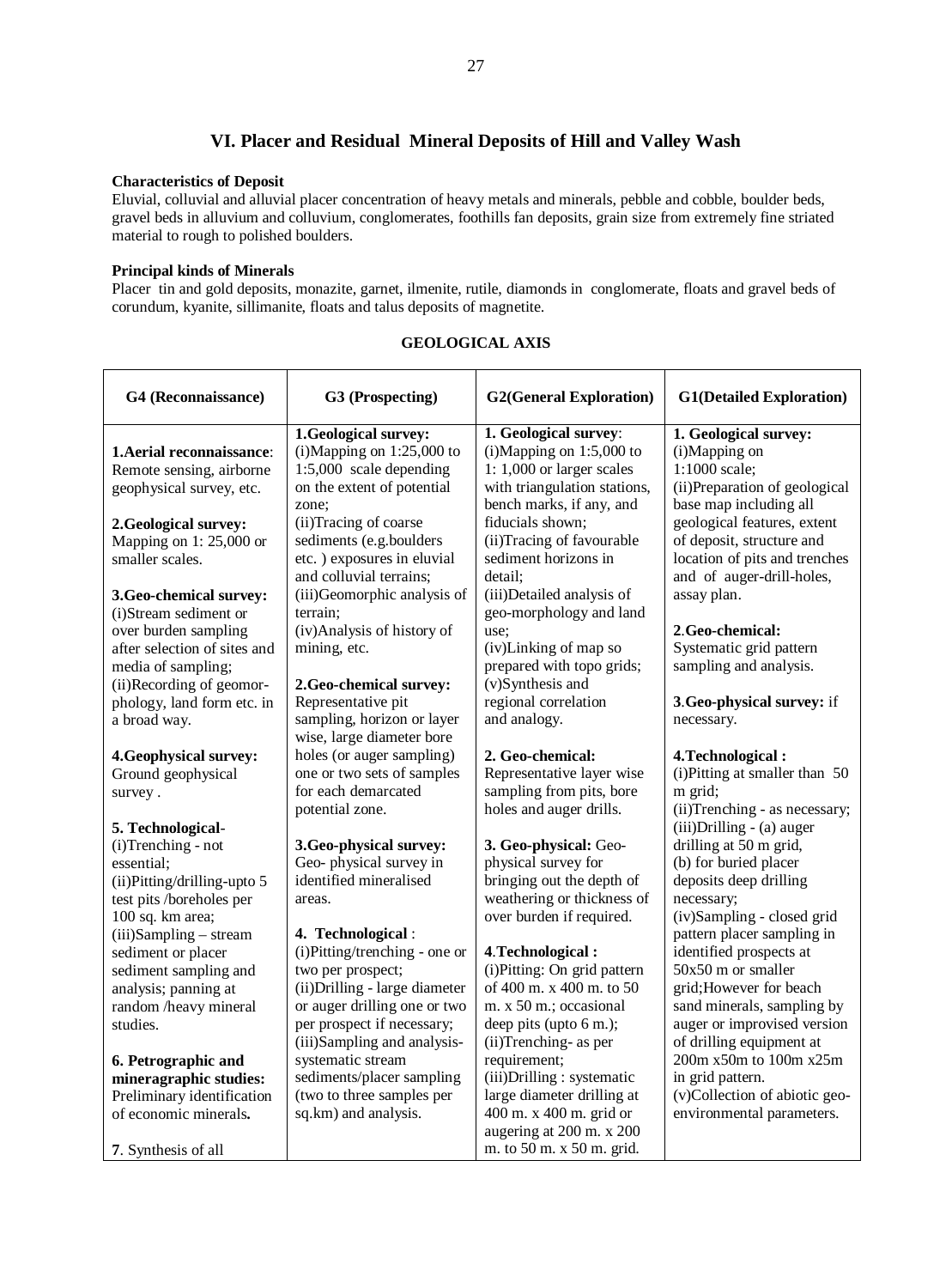| available data/concepts.          |                            | However for beach sand      |                           |
|-----------------------------------|----------------------------|-----------------------------|---------------------------|
|                                   | 5) Petrographic and        | minerals, augering at       | 5. Petrogrpahic and mine- |
| <b>8.</b> The activities as above | minerographic studies:     | 400mx100m grid and          | ragraphic studies:        |
| or less than that required        | Mineral phases and         | sampling along grid profile | Refining of data on       |
| for $G-3$ .                       | deleterious constituents   | over total width.           | petrographic character of |
|                                   | identification, grain size | Depthwise sampling of       | rocks including study of  |
|                                   | analysis.                  | boreholes at 1m interval.   | grain size textures,      |
|                                   |                            | (iv)Sampling and analysis:  | associated gangues and    |
|                                   |                            | Placer sampling in          | concentrate recoveries.   |
|                                   |                            | identified prospects,       |                           |
|                                   |                            | hydraulicking, sluicing,    |                           |
|                                   |                            | panning and follow-up       |                           |
|                                   |                            | laboratory scale separation |                           |
|                                   |                            | and testing and analysis of |                           |
|                                   |                            | concentrates from bulk      |                           |
|                                   |                            | samples.                    |                           |
|                                   |                            |                             |                           |
|                                   |                            | 5. Petrographic and         |                           |
|                                   |                            | mineragraphic studies:      |                           |
|                                   |                            | Further refinement of       |                           |
|                                   |                            | petrographic and            |                           |
|                                   |                            | mineragraphic data,         |                           |
|                                   |                            | laboratory scale studies on |                           |
|                                   |                            | recoverability.             |                           |
|                                   |                            |                             |                           |

| F 3 (Geological Study)              | F2 (Pre-feasiblity Study)                 | F1(Feasiblity Study)                 |
|-------------------------------------|-------------------------------------------|--------------------------------------|
| 1. Geological and related study:    | Geology:<br>1.                            | 1.Geology:                           |
| (i)Geological map delineating       | Geology of area, general to detailed      | Geology of area;                     |
| boulder zones, eluvial/colluvial    | exploration by pitting in grids in        | detailed/general exploration by      |
| terrain placers and recognition of  | moderate to close spaced intervals;       | pitting and auger drilling in grid   |
| geo-morphological structure and its | recoveries through physical               | pattern at closed intervals;         |
| analysis;                           | separation e.g. panning and its           | panning , concentrate recoveries     |
| (ii)Surface soil testing;           | analytical data on concentrate            | from the beneficiation test on pilot |
| (iii)Pit and trench sampling at     | recoveries.                               | plant scale/laboratory scale of bulk |
| various grid intervals;             |                                           | samples, geotechnical and ground     |
| (iv)Delineation of pay zones        | 2. Mining: Methods of mining, pre-        | &surface waters studies.             |
| through pit/auger sampling and its  | production plan, manpower                 |                                      |
| analytical data; concentrate        | requirements through rough                | 2. Mining - Methods of mining,       |
| recoveries through panning, other   | estimates.                                | mining plan, detail of               |
| physical separation methods;        |                                           | manpower, equipment list.            |
| (v)Infrastructure;                  | <b>3. Environmental: EMP with</b>         |                                      |
| (vi)Environmental :Meteorological   | special emphasis on geo-hydrology         | 3. Environmental:                    |
| and preliminary ecological data of  | and hydrology.                            | EIA/EMP including socio-econmic      |
| the area, if possible.              |                                           | impact, rehabilitation of project    |
| 2. The activities as above or less  | 4. Processing - Pilot plant/laboratory    | affected persons with details of     |
| than that required for F-2.         | scale investigations, possibilities of    | waste disposal/reclamation, detailed |
|                                     | setting up of plant.                      | land use data.                       |
|                                     | 5. Infrastructure, construction etc       | 4. Processing - Proven, pilot        |
|                                     | - Brief details.                          | plant/industrial scale level         |
|                                     |                                           | investigations, plant layout,        |
|                                     | <b>6. Costing</b> – Capital and operating | enviromental considerations -        |
|                                     | costs-rough estimates based on            | disposal of placer material/handling |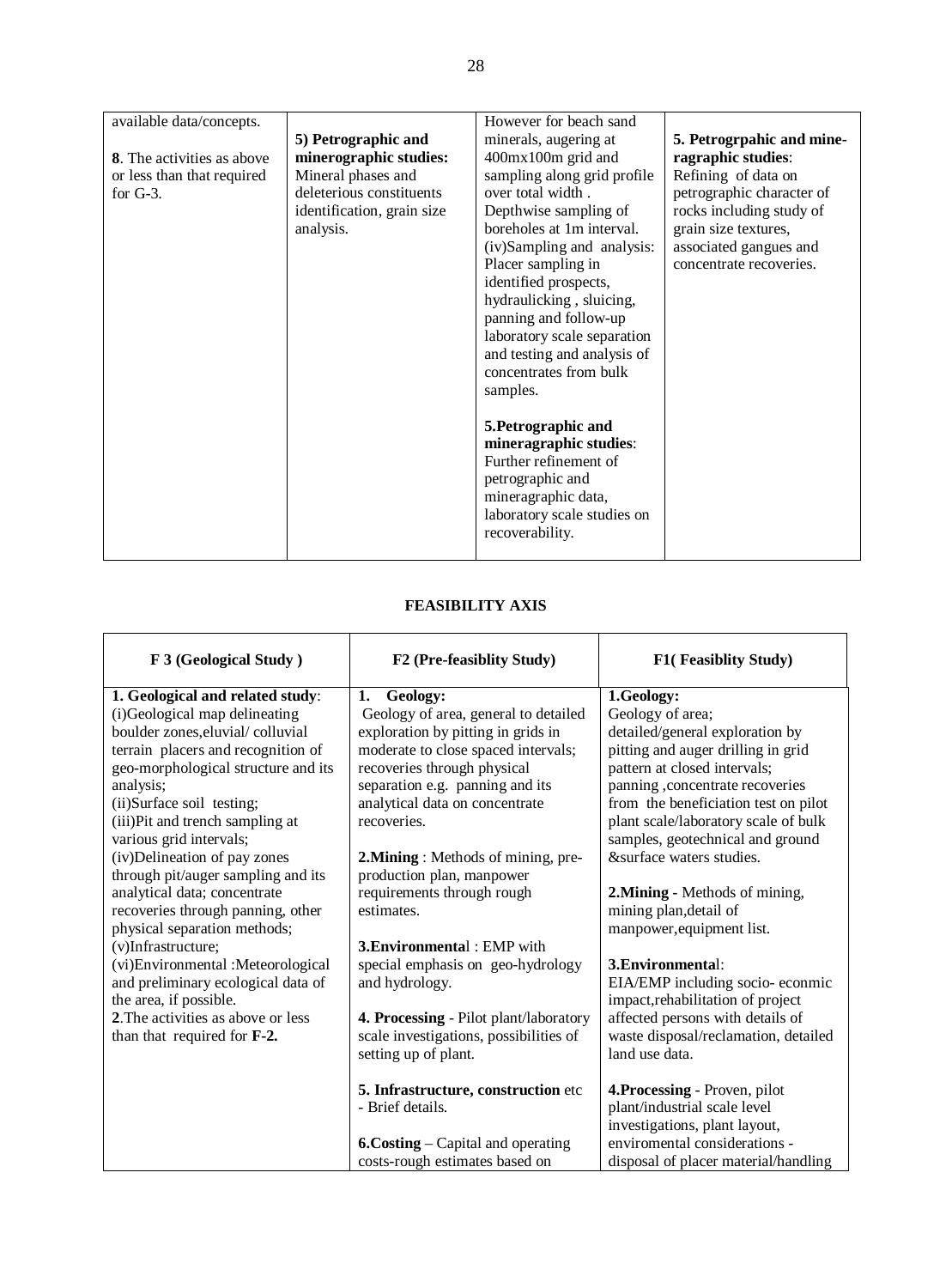| comparable mining operations.                                                                                  | plan, effluent treatment etc; details<br>of equipment required.                                                |
|----------------------------------------------------------------------------------------------------------------|----------------------------------------------------------------------------------------------------------------|
| <b>7. Marketing - An overview on</b><br>marketing aspects, demand supply<br>relations, and industry structure. | 5. Infrastructure, construction, etc:<br>Full details                                                          |
| <b>8. Economic viability - Preliminary</b><br>study of cash flow forecast.                                     | <b>6. Costing</b> - Capital costs with break<br>up details of capital and operating<br>costs, working capital. |
| <b>9. Other factors: Statutory</b><br>provisions relating to labour, land,<br>mining, taxation, etc.           | <b>7. Marketing</b> - An overview,<br>industry structure and specific<br>market studies.                       |
|                                                                                                                | <b>8. Economic viability - Cash flow</b><br>forecasts, inflation effects and<br>sensitivity studies.           |
|                                                                                                                | 9. Other factors- Statutory<br>provisions relating to labour, land,<br>mining, taxation etc.                   |

| <b>E3(Intrinsically Economic)</b>                                                                        | <b>E2</b> (Potentially Economic)                                                         | E1(Economic)                                                            |
|----------------------------------------------------------------------------------------------------------|------------------------------------------------------------------------------------------|-------------------------------------------------------------------------|
| <b>1. Reconnaissance to detailed</b><br>geological study, rough estimates                                | 1. General and detailed exploration.                                                     | 9.<br>Detailed exploration.                                             |
| of grades (may be below economic<br>cut -off), general idea about<br>forest $/non$ – forest and land use | Specific end-use grades of<br>9.<br>reserves (above marginally<br>below economic cut-off | Mining report/ mining<br>9.<br>plan/working mines.                      |
| status.                                                                                                  | grade).                                                                                  | 9.<br>Specific end-use grades of<br>reserves (above economic            |
| 2. The activities as above or less<br>than that required for $E2$ .                                      | <b>3.</b> General knowledge of forest/non-<br>forest and other land use data.            | cut-off grade).                                                         |
|                                                                                                          |                                                                                          | 4. Specific knowledge of forest/non-<br>forest and other land use data. |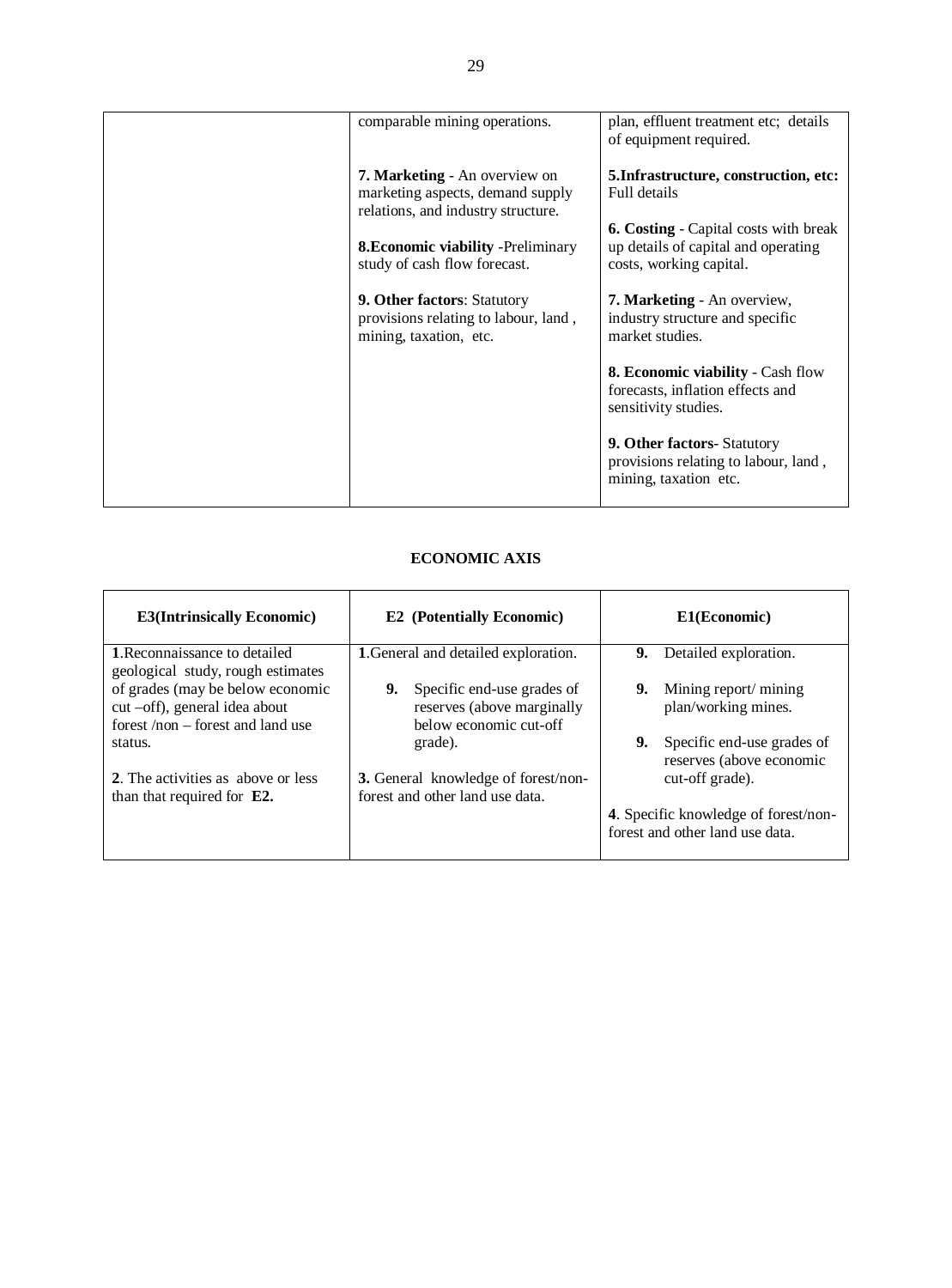## **VII. Dimension Stones**

#### **Characteristics of Deposit**

Surficial, occasionally bouldery or tabular, partly weathered, jointed/fractured, recoverability dependant on block size chosen vis-à-vis joint spacing etc, marketable at buyer's choice, amenable to good polish with aesthetic colour or colour combination.

### **Principal kinds of minerals**

Coloured varieties, including granites, syenites, schists, marbles, slates and sandstone, migmatities, etc; black varieties including dyke rocks, e.g; diorite, dolerite, gabbro, etc.; sills, plugs, batholiths etc. e.g., anorthosites, gabbro, etc.

|                               |                             | G <sub>2</sub>               |                                   |
|-------------------------------|-----------------------------|------------------------------|-----------------------------------|
| G4 (Reconnaissance)           | G3 (Prospecting)            | (General Exploration)        | <b>G1(Detailed Exploration)</b>   |
|                               |                             |                              |                                   |
| 1. Aerial reconnaissance:     | 1.Geological survey:        | 1.Geological survey:         | 1.Geological survey:              |
| Remote sensing, airborne      | 9. Mapping on               | Mapping on 1:25,000 to       | <b>9.</b> Mapping on 1:10000      |
| geophysical survey etc.       | $1:50,000$ to               | 1:10,000 scale.              | or larger scale;                  |
|                               | 1:25,000 scale;             |                              | (ii) Preperation of detailed      |
| 9.<br>Geological              | (ii)Photogeology on         | 2. Geo-chemical:             | topographical- $cum -$            |
| survey: Mapping               | $1:25,000$ or equivalent    | Identification of            | geological map, including all     |
| on 1:50,000 or                | scale.                      | deleterious constituents of  | surface geological features,      |
| smaller scales.               |                             | one or two samples drawn     | joint patterns, fracture density  |
|                               | 2.Geo-chemical survey:      | from each prospect;          | etc.:                             |
| 3.Geo-chemical survey:        | Identification of           | measurement of abiotic       | (iii)Delineation of blockable     |
| Not required.                 | deleterious constituents of | geoenvironmental             | dimension stone zones/ areas.     |
|                               | one or two samples drawn    | parameters.                  |                                   |
| 4. Geophysical                | from each prospect.         |                              | 2. Geochemical:                   |
| survey: Ground geophysical    |                             | 3. Geophysical survey:       | Identification of deleterious     |
| survey.                       | 3. Geophysical survey:      | not required.                | constituents; measurement of      |
|                               | Not required.               |                              | abiotic geoenvironmental          |
| 9.<br><b>Technological:</b>   |                             | 4. Technological:            | parameters.                       |
| (i)Pitting and                | 4.Technological:-           | (i)Pitting/trenching :one    |                                   |
| trenching: not                | (i)Pitting                  | or two per prospect;         | 3. Geophysical:                   |
| required;                     | /trenching/drilling -not    | $(ii)$ Drilling – One or two | Not required                      |
| (ii)Sampling-Random           | required.                   | per prospect (scout          |                                   |
| grabs of fresh rock, one or   | (ii)Sampling - One grab of  | drilling);                   | 4. Technological:                 |
| two samples per 5 sq. km;     | fresh rock per prospect of  | (iii)Sampling - Sample       | $(i)$ Pitting/trenching – not     |
| $(iii)$ Geo-technical work -  | premium variety;            | density two to three grabs   | required;                         |
| joints/fractures density and  | $(iii)$ Geo-technical –     | per prospect;                | (ii) Drilling-                    |
| preliminary assessment of     | measurement of at least     | $(iv)$ Geo-technical –       | One or two per prospect;          |
| blockability.                 | one sample per prospect     | further refinement of        | (iii)Geo-technical -              |
|                               | for determination of        | blockability data and        | measurement of compressive        |
| 6. Petrographic and other     | specific gravity, porosity, | polishing index              | strength, tensile strength,       |
| studies : (i) Petrographic    | water absorption,           | measurement.                 | traverse                          |
| studies - not required;       | compressive strength and    |                              | strength, abrasion test, specific |
| (ii)Meausrement of ground     | tensile strength.           | 5. Petrographic and          | gravity, density, porosity,       |
| water table $-$ not required; |                             | other studies :              | absorption, polishing index.      |
| (iii)Measurement of geo-      | 9.<br>Petrographic          | (i)Petrographic studies-     |                                   |
| environmental parameters -    | and other                   | mineralogical                | 5. Petrographic and other         |
| not required.                 | studies :                   | composition, texture and     | studies :                         |
|                               | (i)Petrographic             | micro structure study of     | (i)Colour, granularity,           |
| 9.<br>Synthesis of all        | studies-                    | each variant in a prospect;  | inclusions, texture and           |
| available                     | mineralogical               | (ii)Ground water table:      | microstructure study.             |
| data/concepts.                | composition,                | measurement at each          | (ii)Ground water table:           |
|                               | texture and micro           | prospect.                    | measurement at each prospect.     |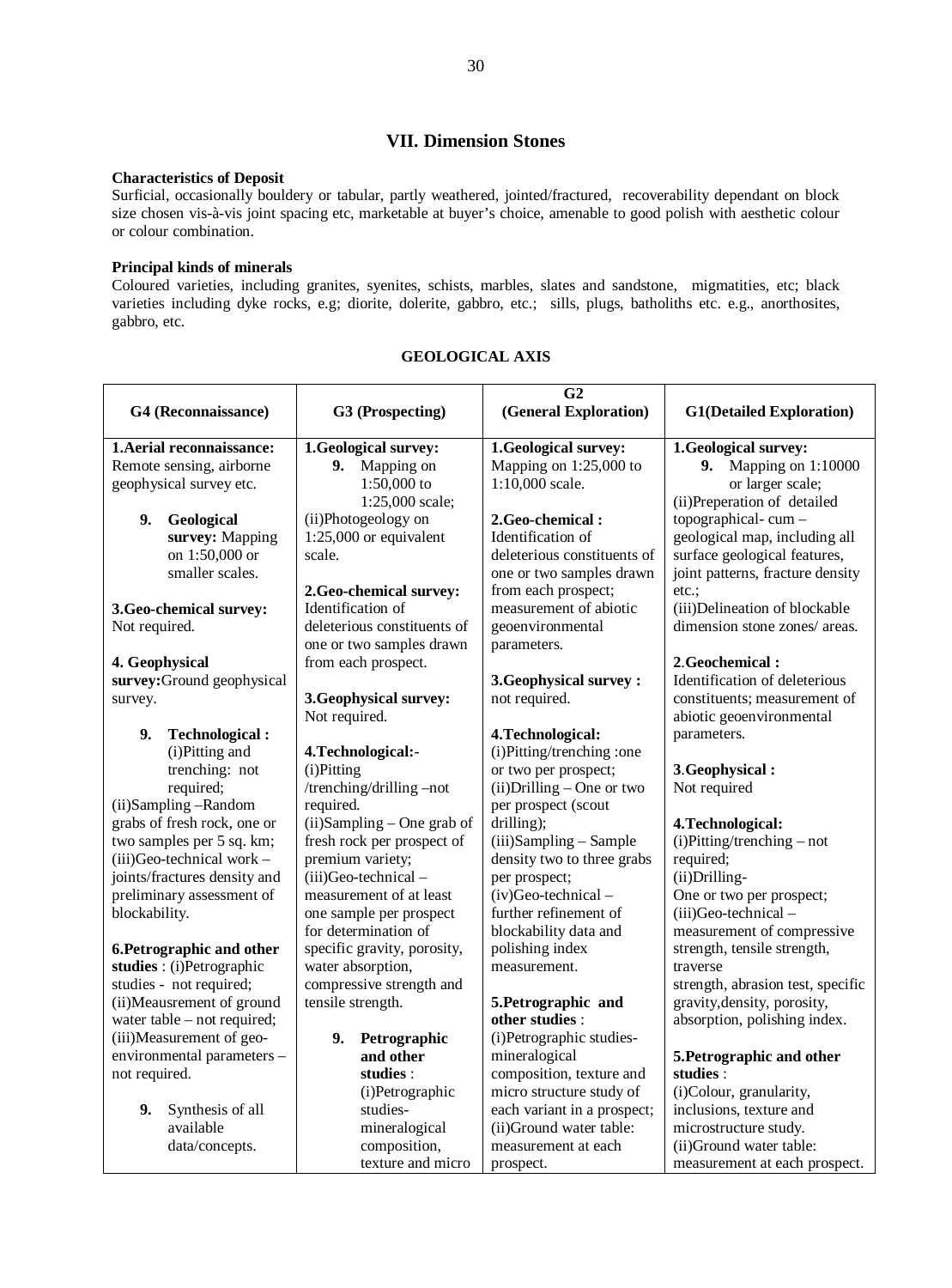| <b>8.</b> The activities as above or | -texture study of          |
|--------------------------------------|----------------------------|
| less than that required for          | each variety;              |
| G3.                                  | (ii)Measurement of ground  |
|                                      | water table: not required. |

 $\mathbf{r}$ 

| F3 (Geological Study)                                                                                                                                                                                                                                                                                                                                                                                                                                                                                                                                                                         | F2 (Pre-feasibility Study)                                                                                                                                                                                                                                                                                                                                                                                                                                                                                                                                                                                                                                                                                                                                                                                                                                                                                                                                                                                                                                                                                                                                              | F1 (Feasibility Study)                                                                                                                                                                                                                                                                                                                                                                                                                                                                                                                                                                                                                                                                                                                                                                                                                                                                                                                                                                                                                                                                                                                                                                                                                                                                                |
|-----------------------------------------------------------------------------------------------------------------------------------------------------------------------------------------------------------------------------------------------------------------------------------------------------------------------------------------------------------------------------------------------------------------------------------------------------------------------------------------------------------------------------------------------------------------------------------------------|-------------------------------------------------------------------------------------------------------------------------------------------------------------------------------------------------------------------------------------------------------------------------------------------------------------------------------------------------------------------------------------------------------------------------------------------------------------------------------------------------------------------------------------------------------------------------------------------------------------------------------------------------------------------------------------------------------------------------------------------------------------------------------------------------------------------------------------------------------------------------------------------------------------------------------------------------------------------------------------------------------------------------------------------------------------------------------------------------------------------------------------------------------------------------|-------------------------------------------------------------------------------------------------------------------------------------------------------------------------------------------------------------------------------------------------------------------------------------------------------------------------------------------------------------------------------------------------------------------------------------------------------------------------------------------------------------------------------------------------------------------------------------------------------------------------------------------------------------------------------------------------------------------------------------------------------------------------------------------------------------------------------------------------------------------------------------------------------------------------------------------------------------------------------------------------------------------------------------------------------------------------------------------------------------------------------------------------------------------------------------------------------------------------------------------------------------------------------------------------------|
| <b>Geological and</b><br>9.<br>related study:<br>(i)Geological<br>mapping,<br>delineating<br>weathered and<br>boulder zone,<br>blockable areas and<br>recognition of<br>geomorphological<br>structure and its<br>analysis, prospectwi<br>se<br>grab sampling at grid<br>intervals;<br>(ii) Delineation of probable<br>productive zones through<br>grab sampling and its<br>analytical data;<br>(iii)Infrastructure;<br>(iv)Environmental:<br>meteorological and<br>preliminary ecological data,<br>if possible.<br>9.<br>The activities as<br>above or less than<br>that required for<br>F 2. | 1.Geology:<br>Geology of area;<br>detailed / general exploration; geological<br>map delineating blockable areas and<br>identification of productive zones with<br>recovery factors based on gotechnical<br>studies conducted.<br>2. Mining: Methods of mining, pre-<br>production plan, manpower<br>requirements through rough estimates.<br>9. Environmental:<br>EMP with particular reference to geo-<br>hydrology and hydrological aspects,<br>bulk material handling management<br>plan.<br>4. Processing:<br>Physical characteristics data, details of<br>petro-fabric studies generated through<br>laboratory investigations, possibilities<br>of setting up of cutting, polishing plant.<br>9. Infrastructure, construction<br>etc.: Brief details.<br>9.<br><b>Costing:</b> Capital and operating<br>costs - rough estimates based<br>on comparable mining<br>operations.<br>9.<br>Marketing: An overview on<br>marketing aspects, demand<br>supply relations and industry<br>structure.<br>8. Economic viability: Preliminary<br>study of cash flow forecast.<br>9. Other Factors: Statutory provisions<br>relating to labour, land, mining,<br>taxation, etc. | <b>Geology:</b><br>9.<br>Detailed exploration;<br>geological map delineating blockable<br>areas and identification of productive<br>zones with recovery factors based on<br>gotechnical studies conducted.<br>2. Mining: Mining plan, block recoveries<br>and efficiencies, heavy<br>machineries, equipment selection,<br>manpower requirement.<br><b>3. Environment:</b> EIA studies with<br>particular refernce to geo-hydrology<br>and hydrological aspects, bulk material,<br>and EMP including socio-economic<br>impact, rehabilitation of project affected<br>persons, waste disposal, detailed land use<br>data.<br>4. Processing: Industrial scale<br>investigation data on physical<br>haracteristics data, details of petrofabric<br>studies, setting up of cutting, polishing<br>plant (optional),<br>list of equipments, manpower details.<br>9. Infrastructure and services,<br>construction activities: Full<br>details.<br>6. Costing: Detailed break-up of capital<br>cost, operating cost, details of working<br>capital.<br>9. Marketing: Overview, specific<br>market aspects.<br>8. Economic viability: Cash flow<br>forecast, inflation effects, sensitivity<br>studies.<br><b>9. Other factors:</b> Statutory provisions<br>relating to labour, land, mining, taxation,<br>etc. |